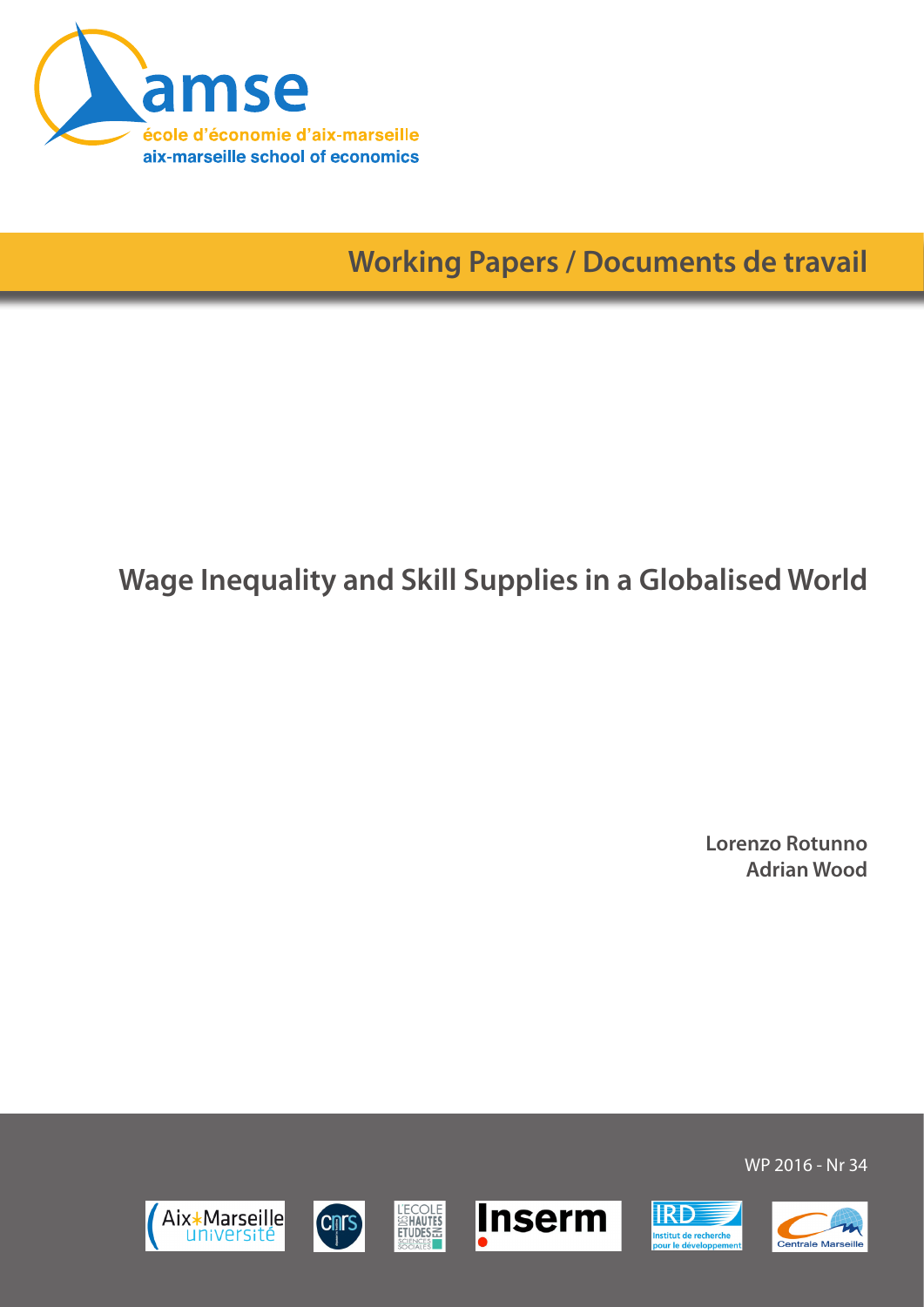# Wage inequality and skill supplies in a globalised world<sup>∗</sup>

Lorenzo Rotunno†

Adrian Wood‡

This draft: November 2017

#### Abstract

We investigate empirically, and explain theoretically, how the relative wages of skilled and unskilled workers vary with their relative supplies in open economies. Our results resolve a conflict between the predictions of standard trade theory and experience of how labour markets work. We show that relative wages respond to variation in relative skill supplies in countries that trade, as intuition and much other evidence suggest, but also that the wage response decreases as trade barriers fall and that, as trade theory suggests, is weak in very open economies.

Keywords: Heckscher-Ohlin, trade and wages, wage inequality, labour markets. JEL codes: F11, F16, J23, J31.

<sup>∗</sup>We are grateful to seminar participants at Oxford, Sussex, Birmingham, Louvain-la-neuve, RCEA workshop, LETC Slovenia, EEA meetings, DEGIT Geneva, Bari, LSE, Melbourne, UNSW, CEPII Paris, Adelaide, Marseille, Bank of Canada, St Andrews, WU Vienna, and Insted Workshop 2017, and to Nicolas Berman and Marcelo Olarreaga, for very useful comments. Earlier versions of this paper were entitled 'Wages and endowments in a globalised world'.

<sup>†</sup>Aix-Marseille Univ., CNRS, EHESS, Centrale Marseille, AMSE. Chemin du Château Lafarge, 13290 Les Milles, France. Office B987/988; Tel.: +33 (0)442935987. Email: lorenzo.rotunno@univ-amu.fr

<sup>‡</sup>Department of International Development, University of Oxford. Email: adrian.wood@qeh.ox.ac.uk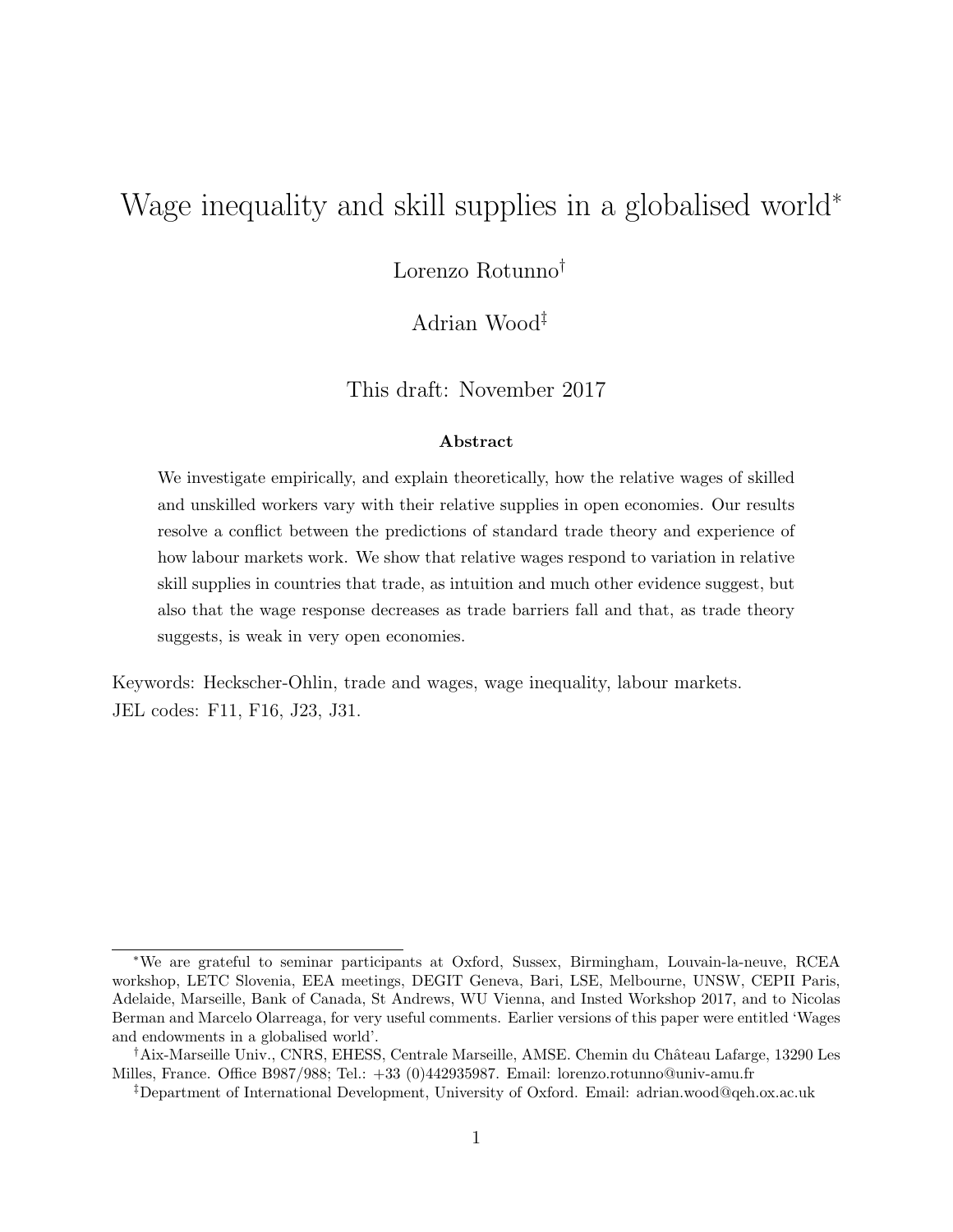### I Introduction

A commonly suggested policy response to widespread concerns about wage inequality between skilled and unskilled workers is more education and training to increase the relative supply of skilled workers. However, and even abstracting from the practical and financial difficulties involved, standard economic models do not offer a unified view on whether an increase in supply would reduce this inequality in economies open to international trade. In a one-cone Heckscher-Ohlin (HO) trade model, wages in an open economy are pinned down by world prices and trade costs, and would not be altered by a change in skill supplies. Labour economists, though, tend to doubt that "your wages are set in Beijing" [\(Freeman,](#page-41-0) [1995\)](#page-41-0), and would expect an increase in the relative supply of skilled workers in an open economy to reduce their relative wage, as in a closed economy.

In more sophisticated trade models, this sharp divergence of predictions is blurred. Multi-cone HO theory [\(Markusen and Venables,](#page-43-0) [2007;](#page-43-0) [Leamer,](#page-42-0) [2012\)](#page-42-0) allows countries with widely differing relative skill supplies to have different wages because they produce different goods. Firm heterogeneity and labour market frictions [\(Helpman and Itskhoki,](#page-42-1) [2010\)](#page-42-1) can also link relative wages with relative skill supplies, though not necessarily in the direction that labour economists would expect [\(Trionfetti,](#page-44-0) [2015\)](#page-44-0). But there remains an underlying inconsistency between standard trade theory (which sees changes in production structure as the main absorber of shocks in skill supplies) and labour market intuition (which sees a natural relationship between relative wages and skill supplies). The tension emerges, for example, in [Morrow and Trefler](#page-43-1) [\(2017,](#page-43-1) n. 13) and in the work of [Burstein et al.](#page-40-0) [\(2017\)](#page-40-0) on the impact of immigration on wages in tradable and non-tradable occupations.

Empirical resolution of this theoretical disagreement has been hindered by a shortage of panel data on wages and skill supplies in a wide spectrum of countries. A big step forward in this respect recently is the Socio-Economic Accounts of the World Input-Output Database (WIOD), which cover 40 countries during 1995-2009. What these data show at first sight is set out in Figure [1,](#page-3-0) which plots the wages of college-educated relative to other workers against their relative employment, both in logs, after averaging the data over time (Figure  $1(a)$  $1(a)$ ) and in changes over the period (Figure  $1(b)$ ) – more information on the variables is in section [III.](#page-16-0) There is a clear downward slope, with an elasticity precisely estimated at -0.27 in the averaged data (and consistently between -0.2 and -0.3 in cross-section regressions by year). The relationship in changes is confused by outliers, but if we drop Mexico, whose employment data are suspect, $\frac{1}{1}$  $\frac{1}{1}$  $\frac{1}{1}$  and the transition countries, whose labour market institutions

<span id="page-2-0"></span><sup>&</sup>lt;sup>1</sup>The fall in the college-educated share of employment in Mexico is out of line with all other countries,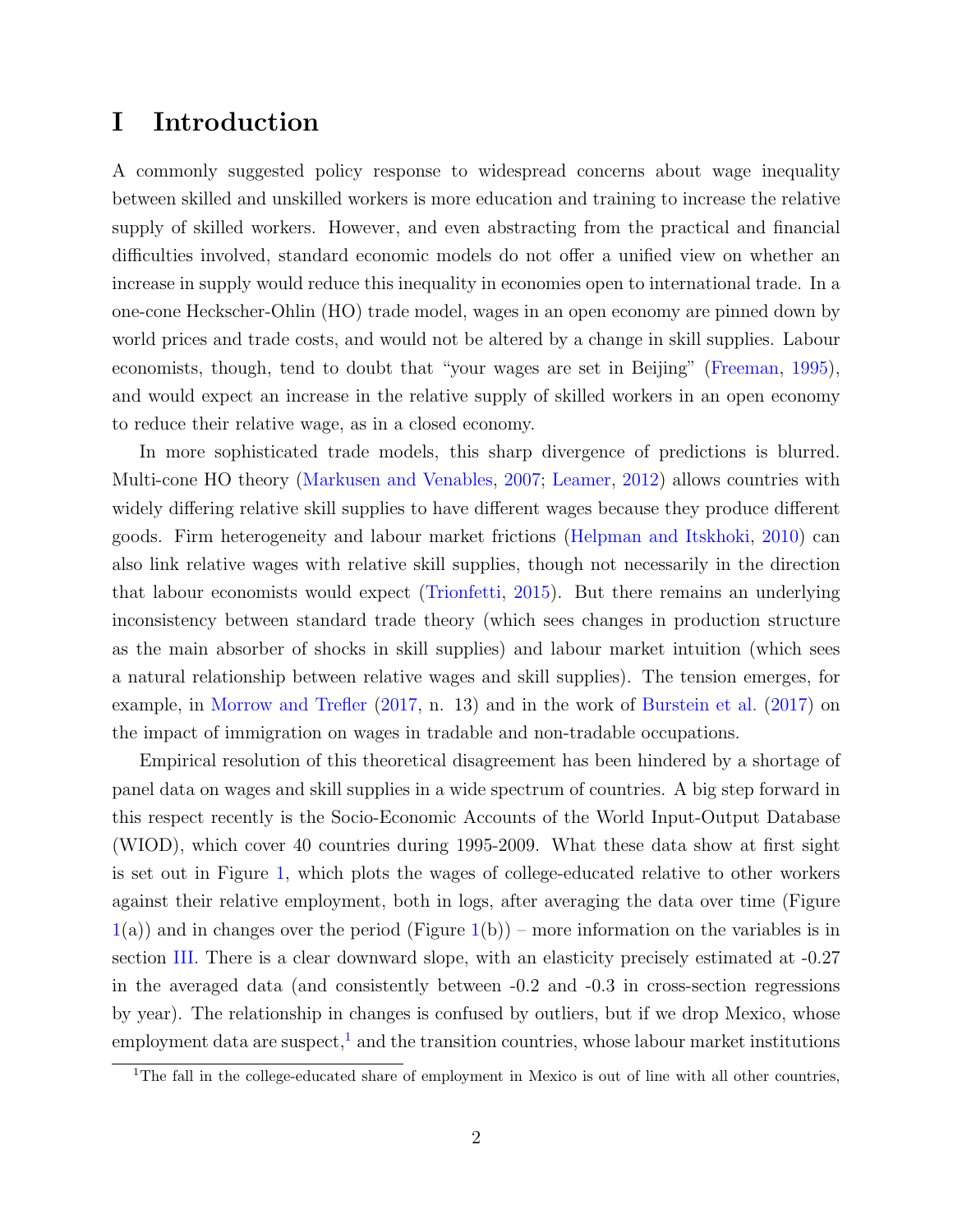<span id="page-3-0"></span>changed substantially, there is a similar, though less significant, elasticity of -0.26.



Figure [1:](#page-3-0) Relative wages and skill supplies across countries

Notes: All regressions include a constant. Prediction line and statistics in Figure [1\(](#page-3-0)b) are based on a regression excluding CHN, MEX, and POL.

These numerical values invite thought. Their downward slope is inconsistent with the zero predicted by a one-cone HO model, but far less steep than the -0.7 implied by the often-quoted [Katz and Murphy](#page-42-2) [\(1992\)](#page-42-2) aggregate elasticity of substitution of 1.4 between college-educated and other labour in the US. $<sup>2</sup>$  $<sup>2</sup>$  $<sup>2</sup>$  The cross-country slope can be converted, as</sup>

and based on sources that changed during the period ([http://stats.oecd.org/mei/default.asp?lang=e&](http://stats.oecd.org/mei/default.asp?lang=e&subject=10&country=MEX)  $subject = 10$ &country=MEX). The regression reported in Figure [1\(](#page-3-0)c) also excludes two other extreme outliers, China and Poland. If in addition the remaining European transition countries are dropped, the elasticity is  $-0.24$  (p-value  $= 0.12$ ).

<span id="page-3-1"></span><sup>&</sup>lt;sup>2</sup>The estimated elasticities in Figure [1](#page-3-0) are at the other end of the  $(-0.3, -0.7)$  range reported by [Katz](#page-42-3)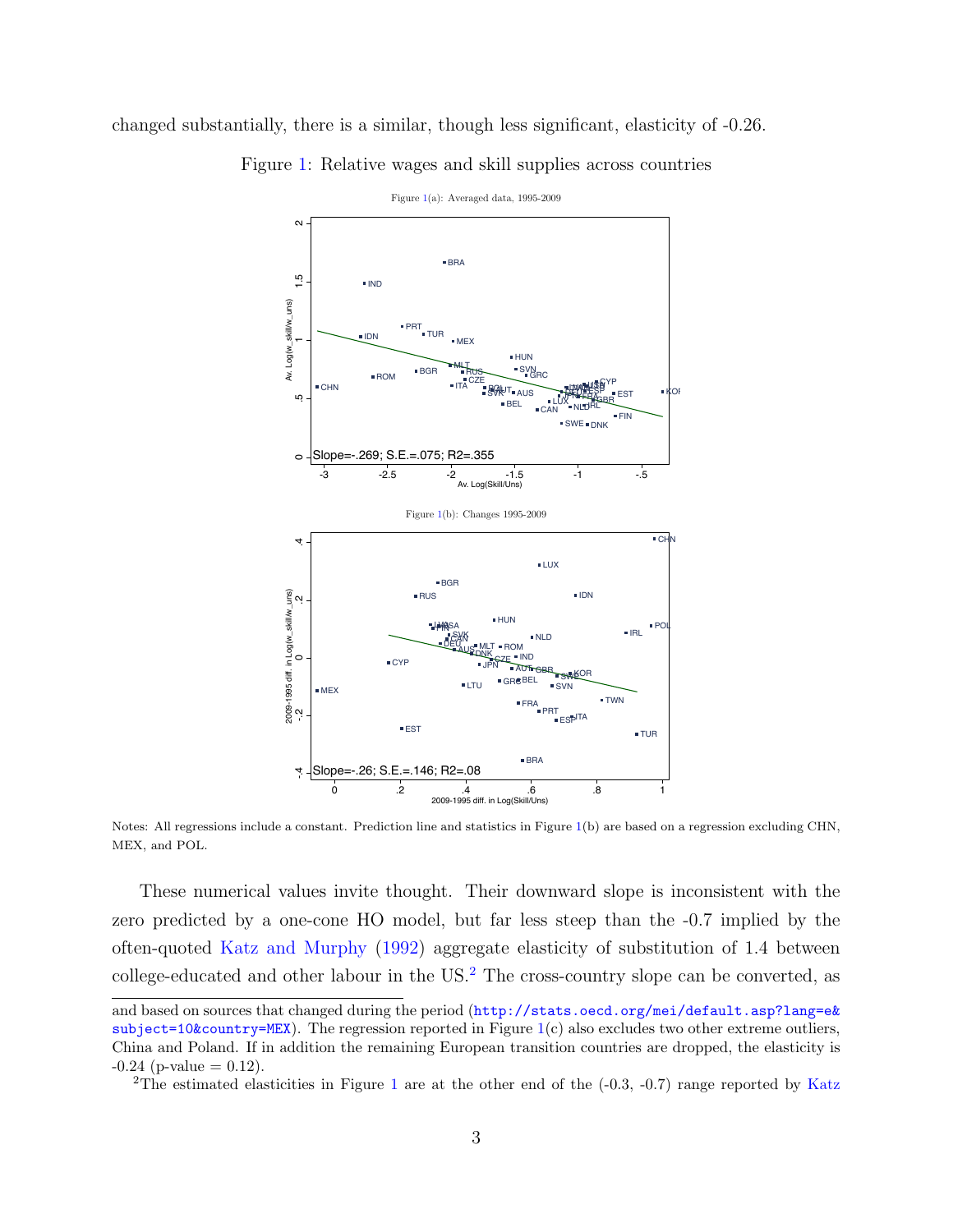in section A.III of the [Online Appendix, into a step function consistent \(apart from China\)](#page-42-3) with a four-cone HO model.<sup>[3](#page-4-0)</sup> [However, half of the countries stay in one cone throughout the](#page-42-3) [period, so in theory their wages should have been insensitive to changes in skill supplies, but](#page-42-3) [there is no obvious clustering of relative wage changes around zero in Figure 1\(b\).](#page-42-3)

[In this paper, we seek to explain why the observed elasticity is of this sign and magnitude,](#page-42-3) [and in the process to narrow the gap between standard trade theory and experience of how](#page-42-3) [labour markets work. Empirically, we show that relative wages in open economies vary with](#page-42-3) [relative skill supplies, as labour economists believe, but that the response of wages to skill](#page-42-3) [supplies is smaller in countries with lower barriers to trade, and in very open economies](#page-42-3) [comes close to the simplest trade economist view that wages are unaffected by endowments.](#page-42-3) [Theoretically, we explain this pattern by extending the Heckscher-Ohlin-Samuelson \(HOS\)](#page-42-3) [model to include elements of other more recent models.](#page-42-3)

[A distinguishing characteristic of our extended Heckscher-Ohlin \(EHO\) model, compared](#page-42-3) [to HOS, is that from the perspective of an individual country, demand and supply in world](#page-42-3) [markets are less than infinitely elastic. Absorbing changes in skill supplies by changes in](#page-42-3) [output mix thus requires changes in goods prices. A longstanding explanation of inelasticity,](#page-42-3) due to [Armington](#page-39-0) [\(1969\) and embodied in many Computable General Equilibrium \(CGE\)](#page-42-3) and gravity models [\(Anderson,](#page-39-1) [1979\)](#page-39-1), as well as in [Krugman](#page-42-4) [\(1979\), is qualitative differences](#page-42-3) [among the varieties of goods made by different countries or firms. More recently, however,](#page-42-3) [inelasticity has emerged as a feature of models with stochastic variations in efficiency among](#page-42-3) [countries \(Eaton and Kortum,](#page-42-3) [2002\)](#page-41-1) and firms [\(Melitz,](#page-43-2) [2003\)](#page-43-2). As shown by [Arkolakis et al.](#page-39-2) [\(2012\)](#page-39-2) and [Costinot and Rodriguez-Clare](#page-41-2) [\(2014\), these two sources of inelasticity are on](#page-42-3) [certain assumptions interchangeable.](#page-42-3)

[Imperfect substitutability of home and foreign varieties for Armington or Eaton-Kortum](#page-42-3) [reasons carries over into our model by creating inelasticity of demand in labour markets](#page-42-3) [and thus helping to explain why relative wages vary with skill supplies in open economies.](#page-42-3) [Our model, however, includes two other sources of labour demand inelasticity \(drawn from](#page-42-3) [Wood](#page-45-0) [\(2012\)\). First, the goods price elasticities faced by firms depend also on the degree of](#page-42-3)

[and Autor](#page-42-3) [\(1999\)](#page-42-3) in their review of the empirical evidence from different countries in the 1990s. For later years in the US, [Blankenau and Cassou](#page-40-1) [\(2011\)](#page-40-1) also estimate an elasticity of about -0.7, as do [Acemoglu and](#page-39-3) [Autor](#page-39-3) [\(2011,](#page-39-3) Table 6), though only with a non-linear time trend. [Blum](#page-40-2) [\(2010\)](#page-40-2) too estimates an elasticity of about -0.7 for 15-year changes in all countries, using data for 1973-90 on occupational (production vs non-production workers) rather than educational categories (with less negative values for shorter periods and more negative values for developed countries only).

<span id="page-4-0"></span><sup>3</sup>Most empirical estimates of multi-cone HOS models analyse product mix or choice of technique [\(Davis](#page-41-3) [and Weinstein,](#page-41-3) [2001;](#page-41-3) [Schott,](#page-44-1) [2003\)](#page-44-1). [Kiyota](#page-42-5) [\(2011,](#page-42-5) [2012\)](#page-42-6) also analyses factor price variation, but only within one country, as in most studies of factor price equalisation [\(Hanson and Slaughter,](#page-41-4) [2002;](#page-41-4) [Tomiura,](#page-44-2) [2005;](#page-44-2) [Bernard et al.,](#page-40-3) [2008,](#page-40-3) [2013\)](#page-40-4).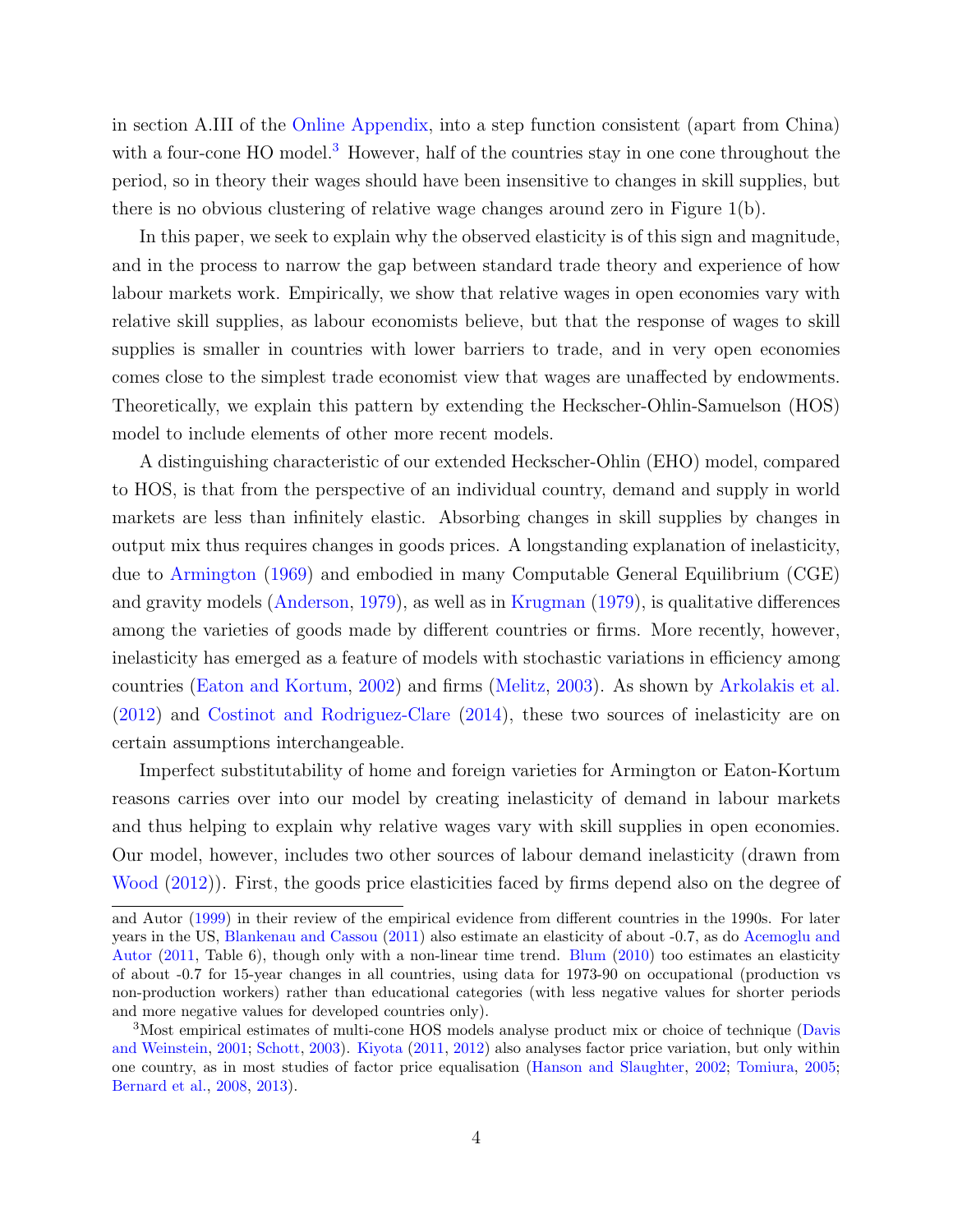openness of the economy: as was noted by [Johnson and Stafford](#page-42-7) [\(1999\)](#page-42-7), if home suppliers have larger shares of the home market, as a result of high trade barriers, their sales become more affected by elasticities of substitution among goods (which are lower than those among varieties of goods). Second, the existence of other costs that do not vary in proportion to labour costs (per-unit trade costs, for example), and thus increase the size of the relative wage changes needed to achieve price-induced skill-supply-absorbing changes in the composition of output.

The relative elasticity of demand for skilled and unskilled workers in an open economy therefore depends on all three of these forces – substitutability between home and foreign varieties, trade shares, and the size of costs that do not vary in proportion to labour costs. This paper sets out an EHO model that includes these three forces and provides the basis for our empirical investigation of the responsiveness of relative wages to variation in skill supplies using the WIOD data.

Reduced-form estimation of the relationships involved is problematic: observed elasticities of the sort in Figure [1](#page-3-0) are the product of several forces, including the three just mentioned, and there is not enough exogenous variation in the data to be able to identify their influence separately. With this caveat in mind, we nonetheless start by using reduced-form methods to check on the prima facie consistency of our EHO model with reality. As expected from Figure [1,](#page-3-0) our reduced-form results confirm much other evidence (e.g. [Katz and Murphy](#page-42-2) [\(1992\)](#page-42-2); [Robbins](#page-43-3) [\(1996\)](#page-43-3); [Blum](#page-40-2) [\(2010\)](#page-40-2); [Marshall](#page-43-4) [\(2012\)](#page-43-4); [Morrow and Trefler](#page-43-1) [\(2017\)](#page-43-1)) of an inverse relationship between the relative wages and relative supplies of skilled and unskilled workers. As predicted by our model, moreover, the inverse relationship is weaker where countries are more open to trade and where the ratio of wages to non-proportional trade and production costs is higher. For countries in the upper quartile of trade openness, the inverse relationship disappears.

These inferences from the reduced-form results are supported by structural estimation of the EHO relationship between the relative wages and relative supplies of skilled workers. Predicted changes in relative wages match the variation in the data, both across countries and within countries over time, and the fit of the predictions is improved by incorporating the two new forces in the model - trade shares and non-proportional cost wedges.

The structural estimates reveal, however, that the demand-elasticity-reducing features of EHO predict a wage-skill supply elasticity that is much lower (i.e. more negative) than the reality of Figure [1](#page-3-0) and our reduced-form estimates. The difference can plausibly be explained by two other elements that we add to our baseline EHO model, drawing on [Acemoglu](#page-39-4) [\(2007\)](#page-39-4) and [Caron et al.](#page-40-5) [\(2014\)](#page-40-5), who identify mechanisms by which an increased relative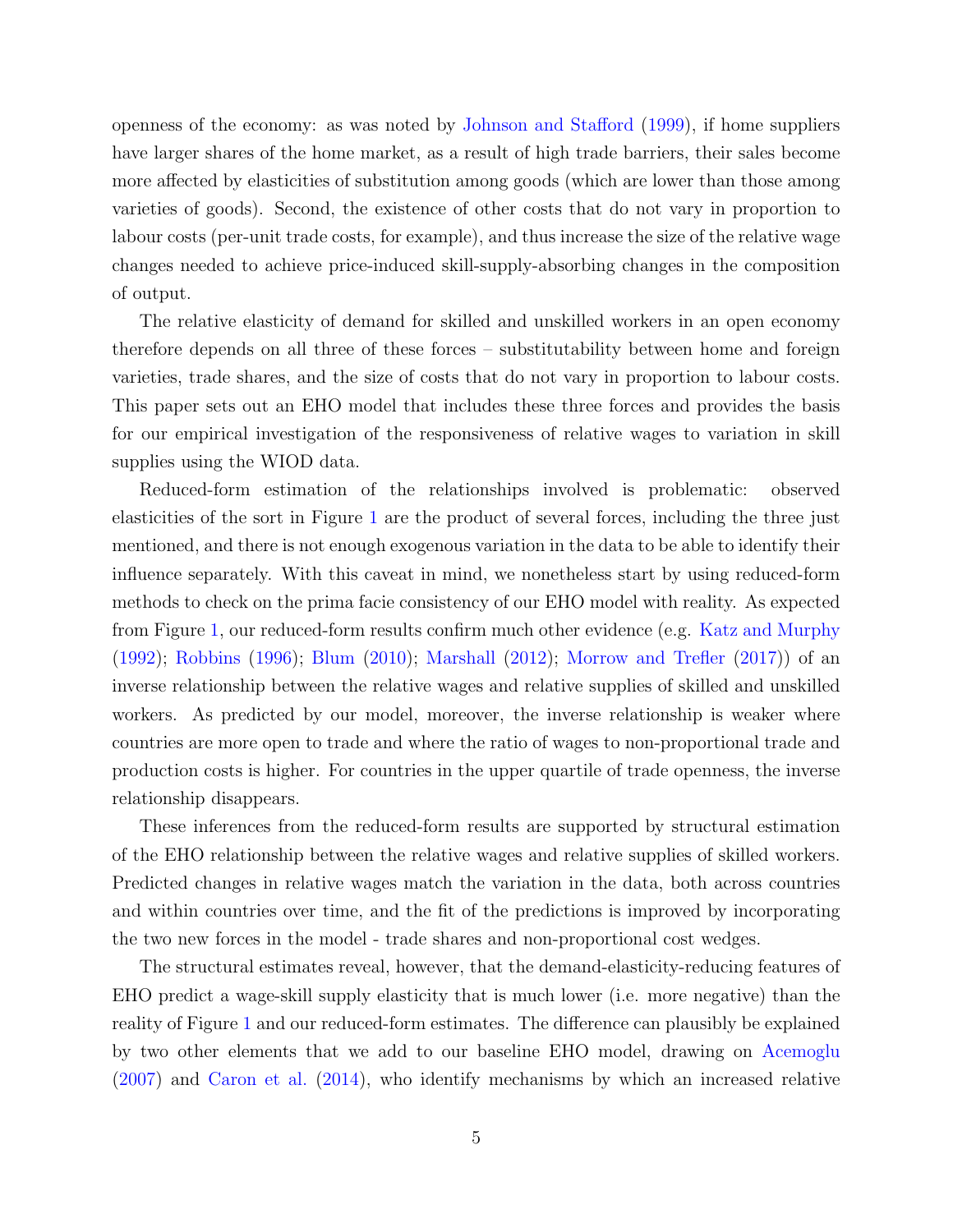supply of skill shifts the relative demand for skill upwards. One is directed technical change: increases in the supply of a factor create an incentive to find new ways of using it more productively. The other is that increases in skill supply increase income and that the demand for skill-intensive goods is income-elastic.

Our paper identifies theoretically and quantifies empirically the role of output and sectoral skill intensity responses to variation in factor supplies in determining the wage-skill supply elasticity. [Romalis](#page-44-3) [\(2004\)](#page-44-3) and [Chor](#page-40-6) [\(2010\)](#page-40-6) provide evidence for the basic HO process of absorption of variation in factor supplies by variation in the sectoral composition of trade. Relatedly, [Lafortune et al.](#page-42-8) [\(2015\)](#page-42-8) find that Rybczynski effects on output composition help to absorb immigration-driven changes in labour supply. Unlike HOS, however, the changes in output composition in our EHO model are induced by changes in relative goods prices, as in the multi-factor multi-sector analysis of [Costinot and Rodriguez-Clare](#page-41-2) [\(2014,](#page-41-2) 221-3), which we extend by making goods price elasticities vary with a country's degree of openness (in the spirit of [Rodrik](#page-43-5)  $(1997)$ ).<sup>[4](#page-6-0)</sup> Non-homothetic demand reduces the required goods price changes, as in [Caron et al.](#page-40-5) [\(2014\)](#page-40-5).

Variation in sectoral output structure is far from sufficient to absorb all the variation in skill supplies, as documented by [Blum](#page-40-2) [\(2010\)](#page-40-2), [Ciccone and Peri](#page-41-5) [\(2005\)](#page-41-5) and much of the migration-related literature (e.g. [Lewis,](#page-43-6) [2013\)](#page-43-6). The rest is absorbed by variation in sectoral skill intensity, as in [Davis and Weinstein](#page-41-3) [\(2001\)](#page-41-3) and [Morrow and Trefler](#page-43-1) [\(2017\)](#page-43-1), induced in EHO by the relative wage changes that are caused by changes in relative goods prices, and reinforced by directed technical change, as in [Acemoglu](#page-39-4) [\(2007\)](#page-39-4). The effect of relative goods price changes on relative wages is amplified by non-proportional trade and other costs, as in [Alchian and Allen](#page-39-5) [\(1964\)](#page-39-5) and [Hummels and Skiba](#page-42-9) [\(2004\)](#page-42-9). Observed changes in sectoral skill intensity reflect changes in intra-sectoral output structure, as well as in production techniques [\(Davis and Weinstein,](#page-41-3) [2001;](#page-41-3) [Schott,](#page-44-1) [2003\)](#page-44-1).

Because relative wages vary with relative skill supplies in EHO, there cannot be factor price equalisation, even in relative productivity-adjusted terms. There are many other reasons for cross-country differences in relative wages, including the Ricardian differences in technology emphasised by [Morrow and Trefler](#page-43-1) [\(2017\)](#page-43-1), and differences in market size as in [Epifani and Gancia](#page-41-6) [\(2006\)](#page-41-6), but most of them are not addressed in this paper because

<span id="page-6-0"></span><sup>4</sup>Rodrik showed theoretically that greater international mobility of capital could increase the elasticity of demand for labour in an economy open to trade, and he conjectured that an increase in openness to trade would have a similar effect [\(Panagariya,](#page-43-7) [1999\)](#page-43-7). His conjecture has been tested at plant, firm and industry level (but not for the whole economy) in later studies, most of which have found some relationship between these micro elasticities, especially for unskilled labour, and proxies for openness to trade, though in some cases not robust to controls for new technology or time trends (e.g., [Slaughter](#page-44-4) [\(2001\)](#page-44-4); [Hijzen and Swaim](#page-42-10)  $(2010)$ ; [Senses](#page-44-5)  $(2010)$ ).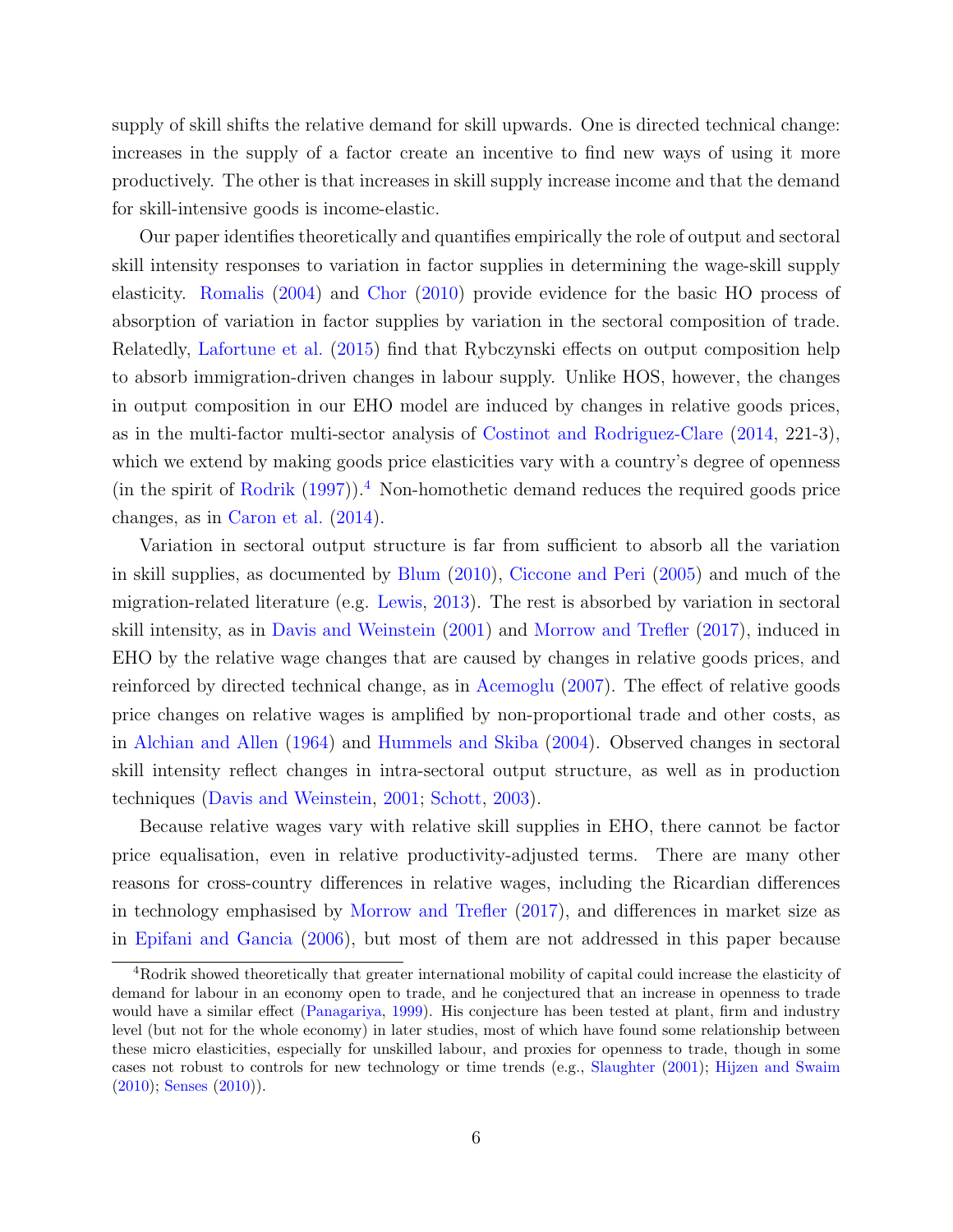they do not affect the wage-skill supply elasticity that is our focus. An exception is the influence of trade on relative wages, but even in this regard we focus on the effects of openness on the elasticity of the wage-skill supply relationship and neglect most other ways in which international linkages can make a country's relative wages higher or lower than would be expected from its relative skill supply (e.g. [Wood](#page-44-6) [\(2002\)](#page-44-6); [Epifani and Gancia](#page-41-7) [\(2008\)](#page-41-7); [Grossman and Rossi-Hansberg](#page-41-8) [\(2008\)](#page-41-8); [Harrison et al.](#page-41-9) [\(2011\)](#page-41-9); [Haskel et al.](#page-42-11) [\(2012\)](#page-42-11); [Burstein and Vogel](#page-40-7) [\(2016\)](#page-40-7)).

The rest of the paper is organised as follows. Section [II](#page-7-0) sets out the theory. Section [III](#page-16-0) describes our empirical strategy and the WIOD data. Sections [IV-](#page-18-0)[VI](#page-33-0) present the results. Section [VII](#page-37-0) concludes.

### <span id="page-7-0"></span>II Extended Heckscher-Ohlin

To explain our argument in a simple way, drawing on [Wood](#page-45-0)  $(2012)$ , we set out a  $2\times 2$ neoclassical model of a single country in the small-proportional-changes 'hat' algebra of [Jones](#page-42-12) [\(1965\)](#page-42-12). Two factors,  $H$  (high-skilled workers) and  $L$  (low-skilled workers), produce two final goods, B (biochemicals, which are H-intensive) and G (garments, which are L-intensive). Later, we include an unlimited number of goods and discuss the roles of intermediate inputs, capital and other influences on the relative wage-skill supply elasticity.

<span id="page-7-2"></span>With given technology, changes in the relative labour costs of the goods, c, are related to changes in relative wages,  $w$ , by

$$
(1) \quad \widehat{c}_{B/G} = (\theta_{HB} - \theta_{HG}) \widehat{w}_{H/L}
$$

<span id="page-7-1"></span>where  $\theta_{ij}$  is the share of labour type i in the cost of good j,  $\hat{x} = dx/x$ , and  $\hat{x}_{1/2} = \hat{x}_1 - \hat{x}_2$ . Since  $\theta_{HB} > \theta_{HG}$ , a rise in the relative wage of skilled workers causes a rise in the relative cost and price of the skill-intensive good. Labour-market clearing requires

(2) 
$$
\hat{v}_{H/L} = -\left[1 - (\lambda_{HB} - \lambda_{LB})(\theta_{HB} - \theta_{LB})\right] \sigma \hat{w}_{H/L} + (\lambda_{HB} - \lambda_{LB}) \hat{q}_{B/G}
$$

where the economy-wide supply of a labour type is denoted by  $v$ , the output of a good by q,  $\lambda_{ij}$  is the share of the supply of labour type i used by good j (so  $\lambda_{HB} > \lambda_{LB}$ ), and  $\sigma$  is the elasticity of substitution between  $H$  and  $L$  in production, assumed to be the same for both goods. A rise (say) in the relative supply of skilled labour must be matched by a rise in the relative demand for skilled labour, which can be achieved by a fall in the relative skilled wage that induces a rise in the skill-intensity of the techniques used in producing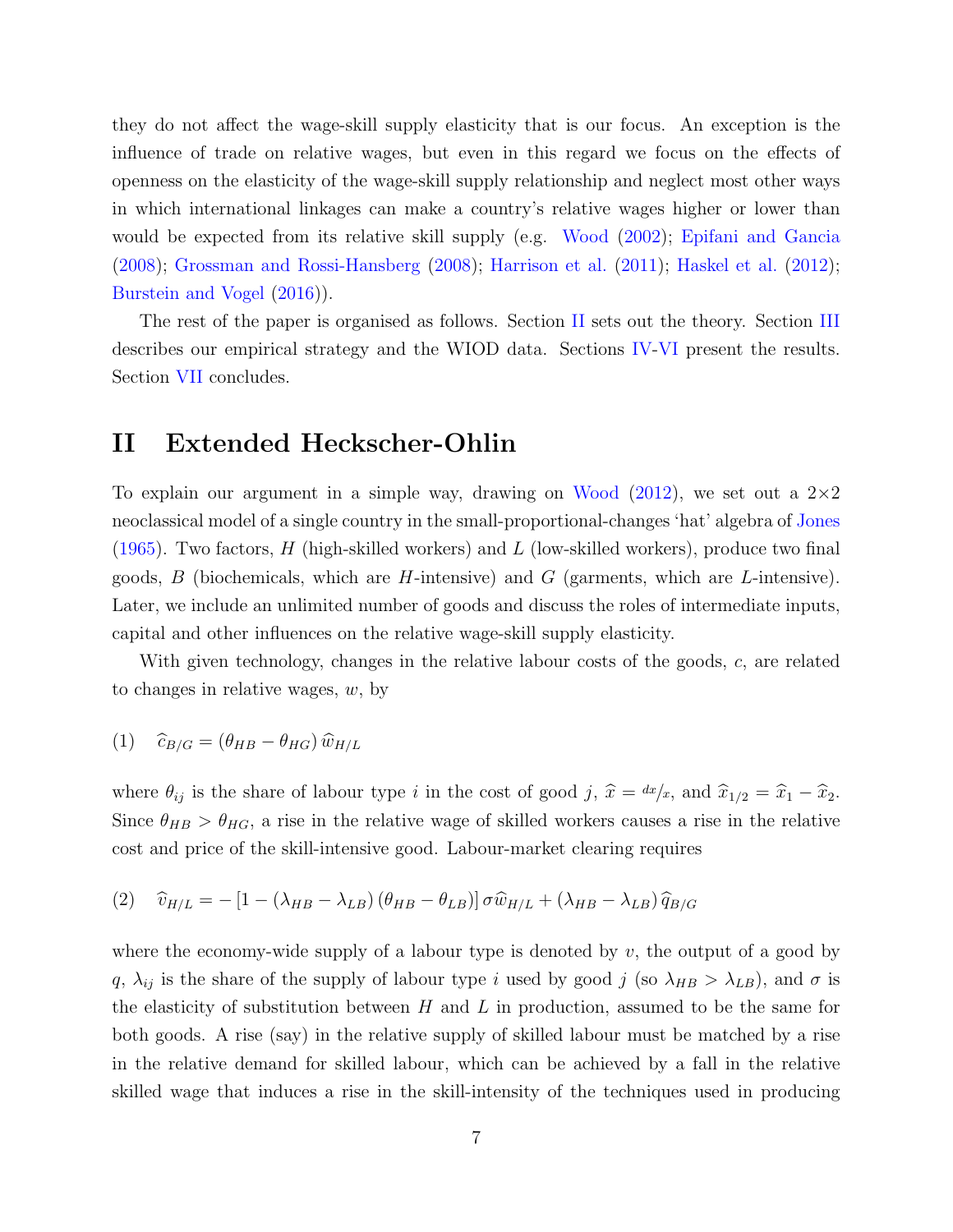both goods (the first right-hand side (rhs) term in  $(2)$ ) and/or by a shift in the composition of output towards the skill-intensive good  $B$  (the second term).

#### (a) Demand system

The relative sales of goods B and G by home producers depend on their relative prices because for each good there is a finite 'trade elasticity' that links the share of imports in domestic expenditure to the relative prices of its imported and home-produced varieties.<sup>[5](#page-8-0)</sup> As in [Arkolakis et al.](#page-39-2) [\(2012\)](#page-39-2) and [Costinot and Rodriguez-Clare](#page-41-2) [\(2014\)](#page-41-2), we assume within each sector a CES utility function

<span id="page-8-1"></span>
$$
(3) \quad C_j = \left[ \left( C_j^H \right)^{\frac{\beta_j - 1}{\beta_j}} + \left( C_j^M \right)^{\frac{\beta_j - 1}{\beta_j}} \right]^{\frac{\beta}{\beta_j - 1}}
$$

where  $C_j^H$  and  $C_j^M$  are composites of home-produced and imported varieties in sector j, and  $\beta_j$  equals one plus the trade elasticity (since the latter refers to the value rather than the volume of sales). This elasticity may reflect adjustments at either the intensive margin (more or less consumption of qualitatively different varieties, as in [Armington](#page-39-0) [\(1969\)](#page-39-0) and [Krugman](#page-42-4) [\(1979\)](#page-42-4)) or the extensive margin (purchases of identical varieties from different countries or firms, as in [Eaton and Kortum](#page-41-1) [\(2002\)](#page-41-1) and, partly, in [Melitz](#page-43-2) [\(2003\)](#page-43-2)). It is convenient to assume that the elasticities of substitution within the home-produced and imported composites are equal in each sector  $j$  to the elasticity of substitution between them,  $\beta_j$ , though this is not always so [\(Costinot and Rodriguez-Clare](#page-41-2) [\(2014,](#page-41-2) p. 244-6); [Feenstra et al.](#page-41-10) [\(2017\)](#page-41-10)).

<span id="page-8-2"></span>The relative sales of the two goods depend on the relative prices of the B and G utility aggregates of home-produced and imported varieties, according to a higher-level CES utility function

(4) 
$$
C = \left[ \alpha C_B^{\frac{\gamma_{BG}-1}{\gamma_{BG}}} + (1-\alpha) C_G^{\frac{\gamma_{BG}-1}{\gamma_{BG}}} \right]^{\frac{\gamma_{BG}}{\gamma_{BG}-1}}
$$

where  $\alpha$  is a preference parameter and  $\gamma_{BG}$  is the elasticity of substitution between the goods, which is assumed to be lower than  $\beta_B$  or  $\beta_G$ , the elasticities of substitution among varieties.

<span id="page-8-0"></span>The elasticity of the relative sales of domestic producers of B and G with respect to

<sup>5</sup>Strictly speaking, the trade elasticity refers to the ratio of imported to home-produced varieties rather than to the share of imports in expenditure, and is defined with respect to changes in trade costs rather than in prices more generally [\(Costinot and Rodriguez-Clare,](#page-41-2) [2014,](#page-41-2) p. 201).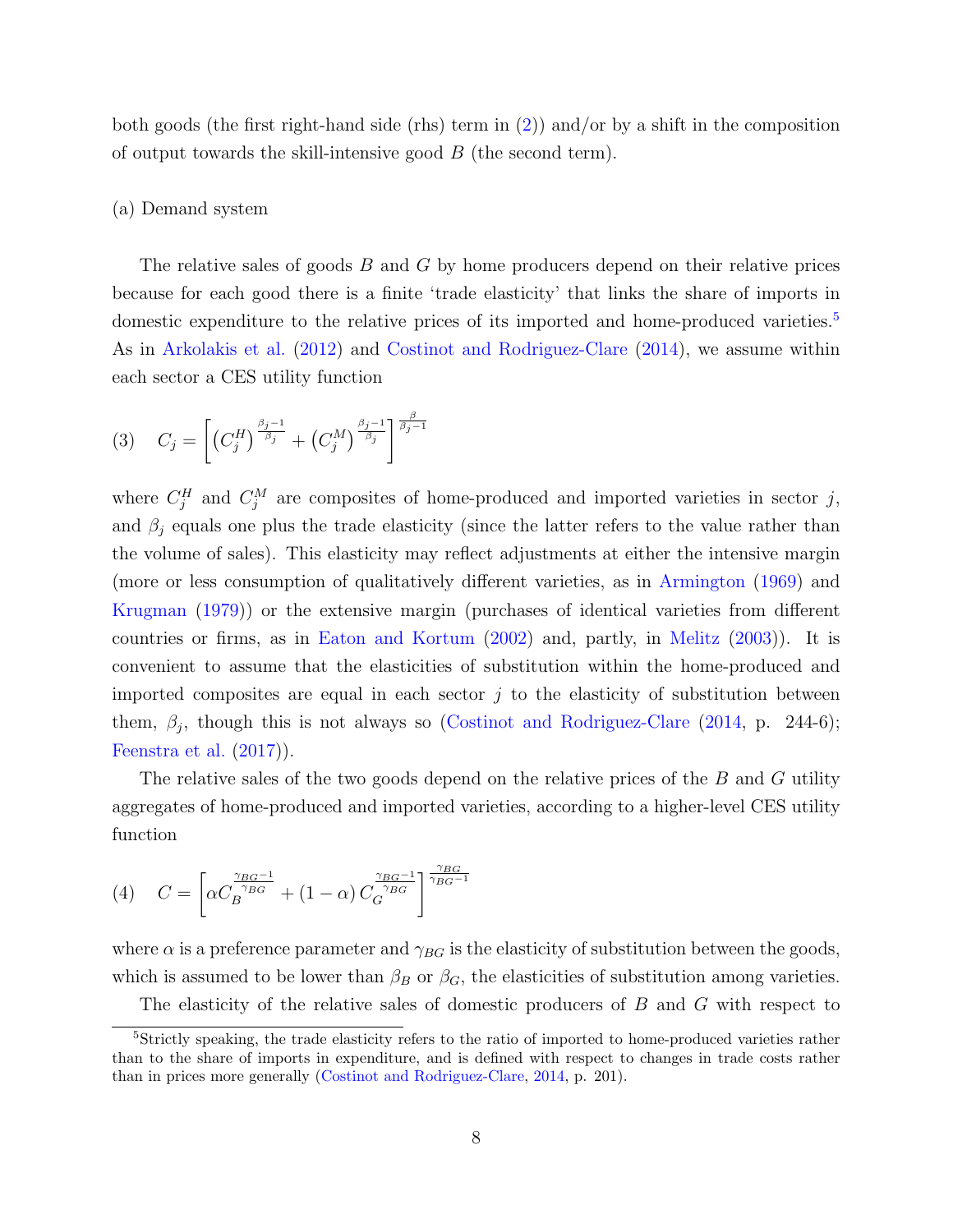their relative purchaser prices is thus a weighted average of  $\gamma_{BG}$ ,  $\beta_B$  and  $\beta_G$ , in which the weights depend on the shares of domestic producers in the markets concerned. Intuitively, if they have only small shares, as in export markets open to all comers, the price elasticity is close to that among varieties,  $\beta$ . As market shares rise, as in home markets protected from foreign competition by trade barriers, the relative price of the B and G aggregates becomes increasingly dependent on the prices of home-produced varieties, so the relative sales of home producers become increasingly dependent on consumer preferences among goods  $(\gamma)$  rather than among varieties  $(\beta)$ . If home producers supply the entire market, as with a non-traded good, the only relevant elasticity is  $\gamma$ .

Formally, with [\(3\)](#page-8-1) and [\(4\)](#page-8-2) being CES, the average elasticity in any particular market can be written precisely, following [Sato](#page-44-7) [\(1967\)](#page-44-7), as a weighted harmonic mean (see section [V](#page-25-0) and [Wood,](#page-45-0) [2012,](#page-45-0) section 2.1). For purposes of exposition, this average can temporarily be written more simply, and omitting the market superscript on all its terms, as a weighted arithmetic mean

<span id="page-9-0"></span>(5)  $\epsilon_{BG} = s_{BG}\gamma_{BG} + (1 - s_{BG})\beta_{BG}$ 

where  $\beta_{BG}$  is an average of  $\beta_B$  and  $\beta_G$  and  $s_{BG}$  is the country's average share of the sales of these goods in the market concerned. For each good in each market, relative market share,  $s_j$ , is a decreasingly positive transformation of the ratio of its sales to those of all foreign suppliers, which is determined through the CES demand system as

(6) 
$$
\frac{p_j q_j}{p_j^* q_j^*} = R \left( \frac{p_j}{p_j^*} \right)^{1 - \beta_j} = R \left[ \frac{c_j (1 + \tau_j)}{c_j^* (1 + \tau_j^*)} \right]^{1 - \beta_j}
$$

with  $p$  being purchaser price,  $R$  a measure of the selling country's economic size relative to that of the rest of the world, and  $\tau_j$  the ratio of other production and trade costs per unit of output of good j,  $t_j$ , to unit labour costs (ULCs),  $c_j$ . Market share depends on country size and on comparative advantage (reflected in  $c_j/c_j$ ), and it increases with the height of trade barriers to foreign suppliers (relative to those that affect home-country suppliers – which would be lower in the home market, but similar or higher in an export market).

The effect of relative purchaser prices on a country's relative outputs of B and G depends on the average  $\epsilon_{BG}$  across all its markets, at home and abroad, weighted by the shares of its total sales in each market, which for simplicity and with a slight abuse of notation we will also label  $\epsilon_{BG}$ . This average elasticity increases with its openness to trade for two reasons. Lower barriers to imports push  $s_{BG}$  down and thus increase  $\epsilon_{BG}$  in its home market. Greater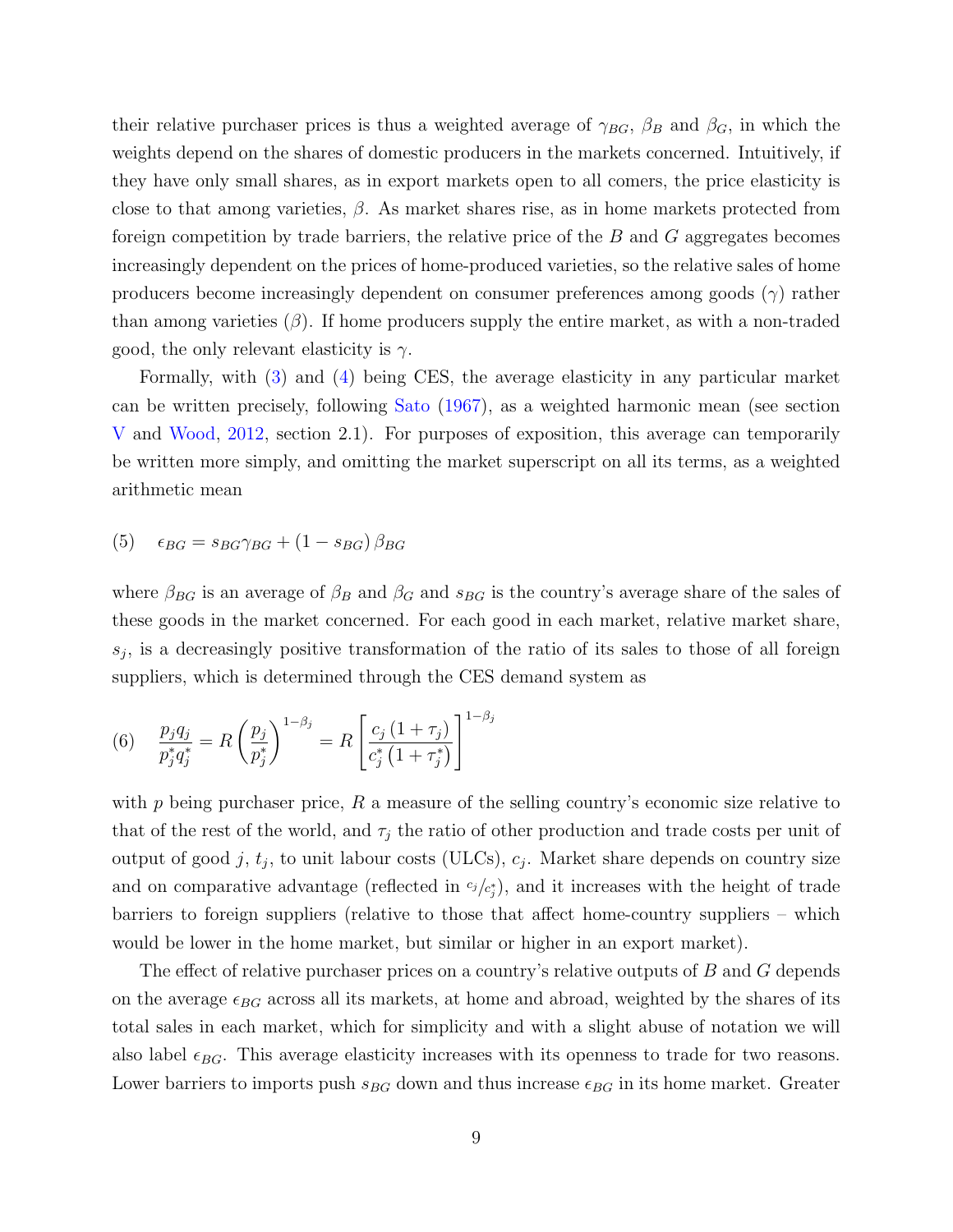<span id="page-10-1"></span>access to foreign markets increases the share of exports in its output and so the weight in the average  $\epsilon_{BG}$  of the higher  $\epsilon_{BG}$ 's in its foreign markets (where  $s_{BG}$ 's are small). The demand system in the  $2\times 2$  model can thus conveniently be summarised by

$$
(7) \quad \widehat{q}_{B/G} = -\epsilon_{BG}\widehat{p}_{B/G}
$$

in which a country's relative sales of the two goods depends on their average relative purchaser prices, p, and on the average relative demand elasticity, across all markets.

#### (b) Price-ratio elasticity

The elasticity of the relative wage with respect to relative skill supplies in our model depends not only on the purchaser price elasticity  $\epsilon_{BG}$  discussed above, but also on the elasticity of the relative purchaser prices of goods  $B$  and  $G$  to their relative unit labour costs (ULCs),  $c_{B/G}$ , which we call the 'price-ratio elasticity',  $\delta_{BG}$ . This elasticity is a novel feature of our model and is implicitly assumed in most other models to be unity, though incomplete pass-through plays a similar role in models with imperfect competition [\(Krugman](#page-42-4) [\(1979\)](#page-42-4); [Dornbusch](#page-41-11) [\(1987\)](#page-41-11); and, with heterogeneous firms, [Berman et al.](#page-40-8) [\(2012\)](#page-40-8)).

In practice,  $\delta_{BG}$  is normally less than unity (the relative purchaser prices of goods vary by proportionally less than their relative ULCs), because the purchaser prices of goods contain other-cost wedges (OCWs) that do not vary in proportion to their ULCs, for example per-unit trade costs [\(Alchian and Allen,](#page-39-5) [1964;](#page-39-5) [Hummels and Skiba,](#page-42-9) [2004\)](#page-42-9) – more OCW elements will be discussed later. Using the definition  $\tau_j \equiv \frac{t_j}{c_i}$  $\frac{t_j}{c_j}$  as before, the price-ratio elasticity  $\delta_{BG} = \frac{\widehat{p}_{B/G}}{\widehat{c}_{B/G}}$  $\widehat{c}_{B/G}$ is determined approximately by

<span id="page-10-0"></span>
$$
(8) \quad \delta_{BG} = \frac{1 + \eta_{BG}\tau_{BG}}{1 + \tau_{BG}}
$$

where  $\tau_{BG}$  is the geometric mean of  $\tau_B$  and  $\tau_G$ , and  $\eta_{BG}$  is the elasticity of  $\frac{t_B}{t_G}$  with respect to  $\frac{c_B}{c_G}$ .

To understand equation [\(8\)](#page-10-0), consider the expression  $\frac{1}{1+\tau_{BG}}$ , which is what (8) would become if OCWs were strictly independent of ULCs ( $\eta_{BG} = 0$ ), for example because all cost wedges were per-unit, and is simply the average share of labour costs in the purchaser prices of B and G. The smaller this share, as a result of a larger  $\tau_{BG}$ , the smaller the effect on relative purchaser prices of a proportional change in relative ULCs (just as, for example, with  $c_j$  half of  $p_j$ , a 10% rise in  $c_j$ , with no change in  $t_j$ , would raise  $p_j$  by only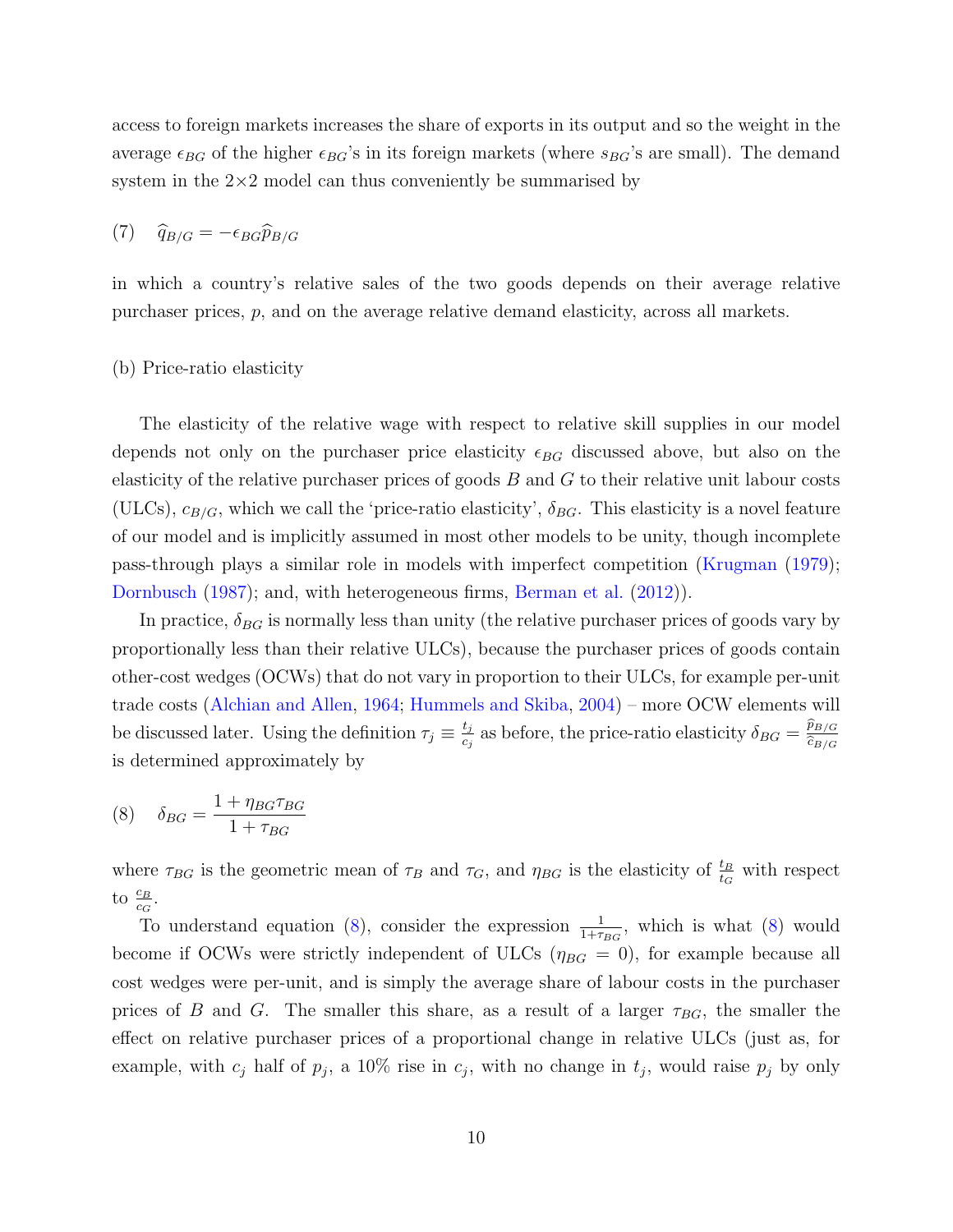5%). However, insofar as relative OCWs vary with relative ULCs, for example because some trade costs are ad-valorem,  $\eta_{BG}$  will be positive, tending to increase  $\delta_{BG}$  (and if  $\eta_{BG}$ were unity, as if for example OCWs consisted only of ad-valorem trade costs,  $\delta_{BG}$  would be unity, too).

#### (c) Wage-skill supply elasticity in the  $2\times 2$  model

<span id="page-11-1"></span>Combining equations [\(1\)](#page-7-2), [\(2\)](#page-7-1), and [\(7\)](#page-10-1) (with  $\hat{p}_{B/G} = \delta_{BG} \hat{c}_{B/G}$ ), the effect of changes in the relative supply of skilled and unskilled workers on relative wages can be derived  $as<sup>6</sup>$  $as<sup>6</sup>$  $as<sup>6</sup>$ 

$$
(9) \quad \widehat{w}_{H/L} = -\frac{1}{\left[1 - \left(\lambda_{HB} - \lambda_{LB}\right)\left(\theta_{HB} - \theta_{HG}\right)\right]\sigma + \left(\lambda_{HB} - \lambda_{LB}\right)\left(\theta_{HB} - \theta_{HG}\right)\epsilon_{BG}\delta_{BG}}\widehat{v}_{H/L}
$$

The first term in the denominator of the rhs ratio is an 'aggregate' elasticity of substitution between  $H$  and  $L$  and shows how changes in wages induce supply-absorbing substitution between skill categories within sectors. The second term shows how changes in wages alter goods prices in ways that shift the sectoral composition of output in a direction that helps to absorb changes in skill supplies. It is the product of four elasticities: of relative labour costs with respect to relative wages  $(\theta_{HB} - \theta_{HG})$ , of relative goods prices with respect to relative labour costs  $\delta_{BG}$ , of relative outputs with respect to relative goods prices  $\epsilon_{BG}$ , and of relative employment of skilled and unskilled workers with respect to relative outputs  $(\lambda_{HB} - \lambda_{LB})$ .

The denominator of [\(9\)](#page-11-1) is a weighted average of the elasticity of substitution parameter in production ( $\sigma$ ) and the elasticity of relative sales with respect to labour costs ( $\epsilon_{BG}\delta_{BG}$ ). The weights depend on the difference in skill intensity between the goods: the greater is  $(\lambda_{HB} - \lambda_{LB}) (\theta_{HB} - \theta_{HG})$ , the greater is the scope for absorbing changes in skill supplies by changes in product mix, and the smaller the need for changes in skill intensity within sectors. The lower are  $\sigma$ ,  $\epsilon_{BG}$  and  $\delta_{BG}$ , the more does a rise in the relative supply of skilled workers depress their relative wage. The effect of varying  $(\lambda_{HB} - \lambda_{LB}) (\theta_{HB} - \theta_{HG})$  depends on  $(\epsilon_{BG}\delta_{BG} - \sigma)$ , but if there is more substitutability in consumption than in production, a smaller difference in skill intensity has an effect similar to that of lower substitution elasticities.

<span id="page-11-0"></span><sup>&</sup>lt;sup>6</sup> Apart from the introduction of  $\delta$ , equation [\(9\)](#page-11-1) is the reciprocal of the 'economy-wide elasticity of substitution between factors' in [Jones](#page-42-12) [\(1965,](#page-42-12) eq. 15), but with the simplifying assumption of a single  $\sigma$  across sectors, which is common in the literature (e.g., [Katz and Autor](#page-42-3) [\(1999\)](#page-42-3) and [Morrow and](#page-43-1) [Trefler](#page-43-1) [\(2017\)](#page-43-1)). With sector-specific  $\sigma$ 's, the first term in the denominator of [\(9\)](#page-11-1) (and the corresponding term in [\(2\)](#page-7-1)) would be  $\sum_{j=1}^{n} [\lambda_{Hj} (1 - \theta_{Hj}) + \lambda_{Lj} \theta_{Hj}] \sigma_j$ . But with a common  $\sigma$ , the term simplifies:  $\sum_{j=1}^{n} [\lambda_{Hj} (1-\theta_{Hj}) + \lambda_{Lj} \theta_{Hj}] \sigma = \left[1 - \sum_{j=2}^{n} (\lambda_{Hj} - \lambda_{Lj}) (\theta_{Hj} - \theta_{H1})\right] \sigma.$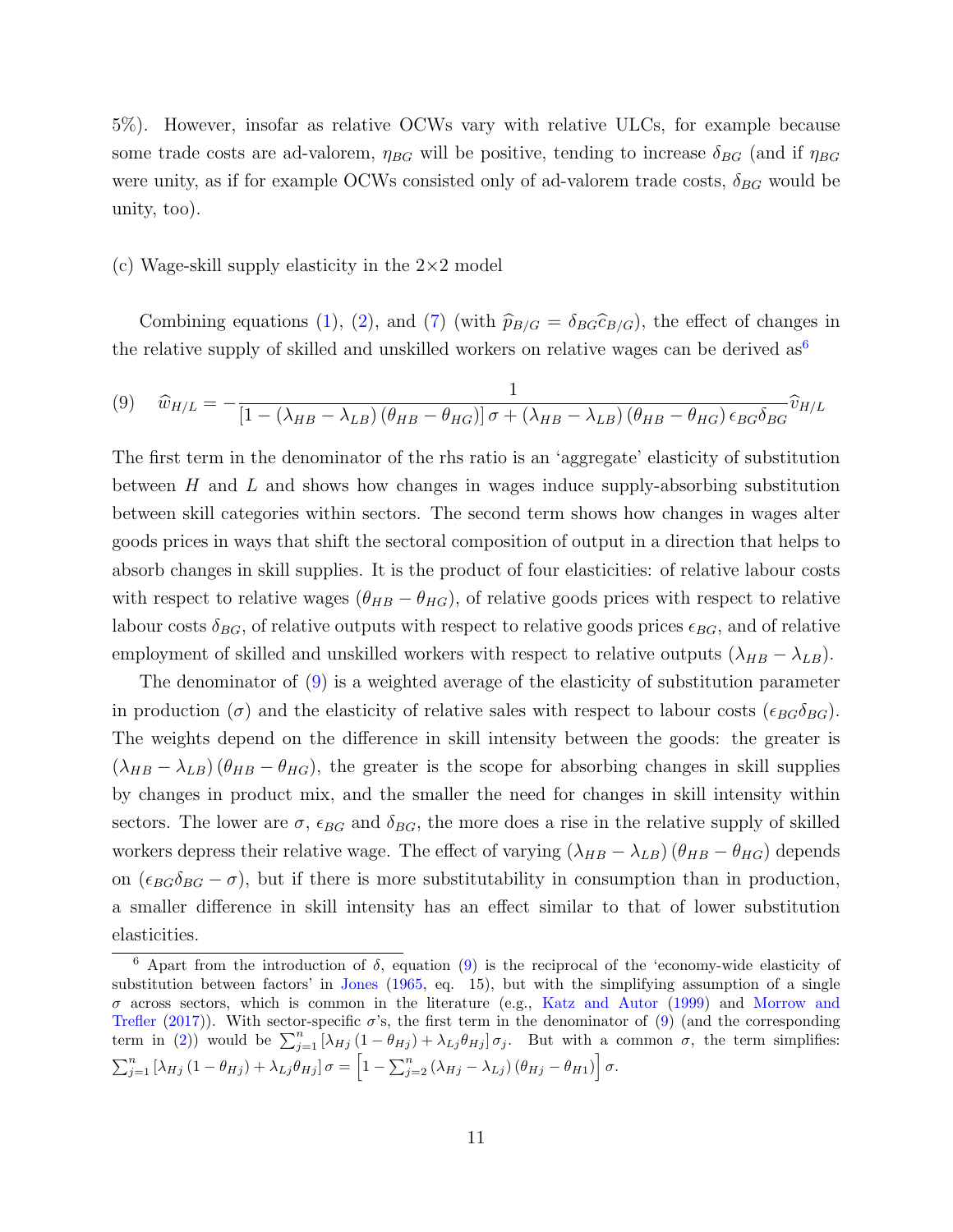In practice, because data on goods are always aggregated, the aggregate elasticity of substitution in production (the first term in the denominator of the rhs ratio) encompasses wage-induced changes in intra-sectoral product mix as well as in techniques of production [\(Davis and Weinstein,](#page-41-3) [2001;](#page-41-3) [Schott,](#page-44-1) [2003\)](#page-44-1). Within each sector is a relationship qualitatively similar to that across sectors described by equation [\(9\)](#page-11-1), including the effect of changes in the relative prices of products of differing skill intensity on their relative sales and hence their relative weight in the output of the sector.

#### (d) Openness to trade, intermediate inputs, and mobile capital

<span id="page-12-0"></span>The  $2\times 2$  framework can straightforwardly be extended to include n goods, indexed by j and with good 1 as the numeraire, as in equation  $(10)^7$  $(10)^7$  $(10)^7$ 

(10)  
\n
$$
\widehat{w}_{H/L} = -\frac{1}{\left[1 - \sum_{j=2}^{n} (\lambda_{Hj} - \lambda_{Lj}) (\theta_{Hj} - \theta_{H1})\right] \sigma + \sum_{j=2}^{n} (\lambda_{Hj} - \lambda_{Lj}) (\theta_{Hj} - \theta_{H1}) \epsilon_{j1} \delta_{j1}} \widehat{v}_{H/L}
$$

whose denominator is again a weighted average of the common  $\sigma$  and of the  $\epsilon\delta$  terms, with weights dependent on the variance of skill intensity across sectors. Moreover, as in other models of this sort (e.g. [Arkolakis et al.,](#page-39-2) [2012,](#page-39-2) pp. 115-6), the *n* output sectors can include both final goods and intermediate goods, with the demand system being reinterpreted to cover both consumers and firms.

Introducing intermediates requires other extensions of the model, for brevity described only in words here. As for example in [Eaton and Kortum](#page-41-1) [\(2002\)](#page-41-1), the output of each good in each country is produced with labour and imported intermediate inputs, whose cost to the importing country varies with its geographical location and other costs of trade, but is unlikely to be correlated with its relative supplies of skilled and unskilled labour. For the purpose of calculating the price-ratio elasticity, labour input in each sector should in principle include the indirect contribution of domestically-sourced non-traded intermediate inputs, with the labour cost of domestically-sourced traded intermediate inputs (import substitutes or exportables) as well as that of imports being added to the other-cost wedge.<sup>[8](#page-12-2)</sup>

<span id="page-12-1"></span><sup>&</sup>lt;sup>7</sup>In a multi-country setting and with  $\gamma$ 's and  $\beta$ 's varying by destination country, the overall elasticity of relative sales with respect to relative purchaser prices,  $\epsilon_{i1}$ , is a weighted average of the bilateral elasticities (the approximated  $\epsilon_{BG}$  in equation [\(5\)](#page-9-0), without country superscripts), where the weights are output shares averaged across the two sectors  $j$  and  $1$  - see section  $V$  for further details.

<span id="page-12-2"></span><sup>8</sup>Since domestic and imported inputs are usually imperfect substitutes, distinguishing non-traded from traded intermediate inputs would require an arbitrary cut-off value of the elasticity of substitution.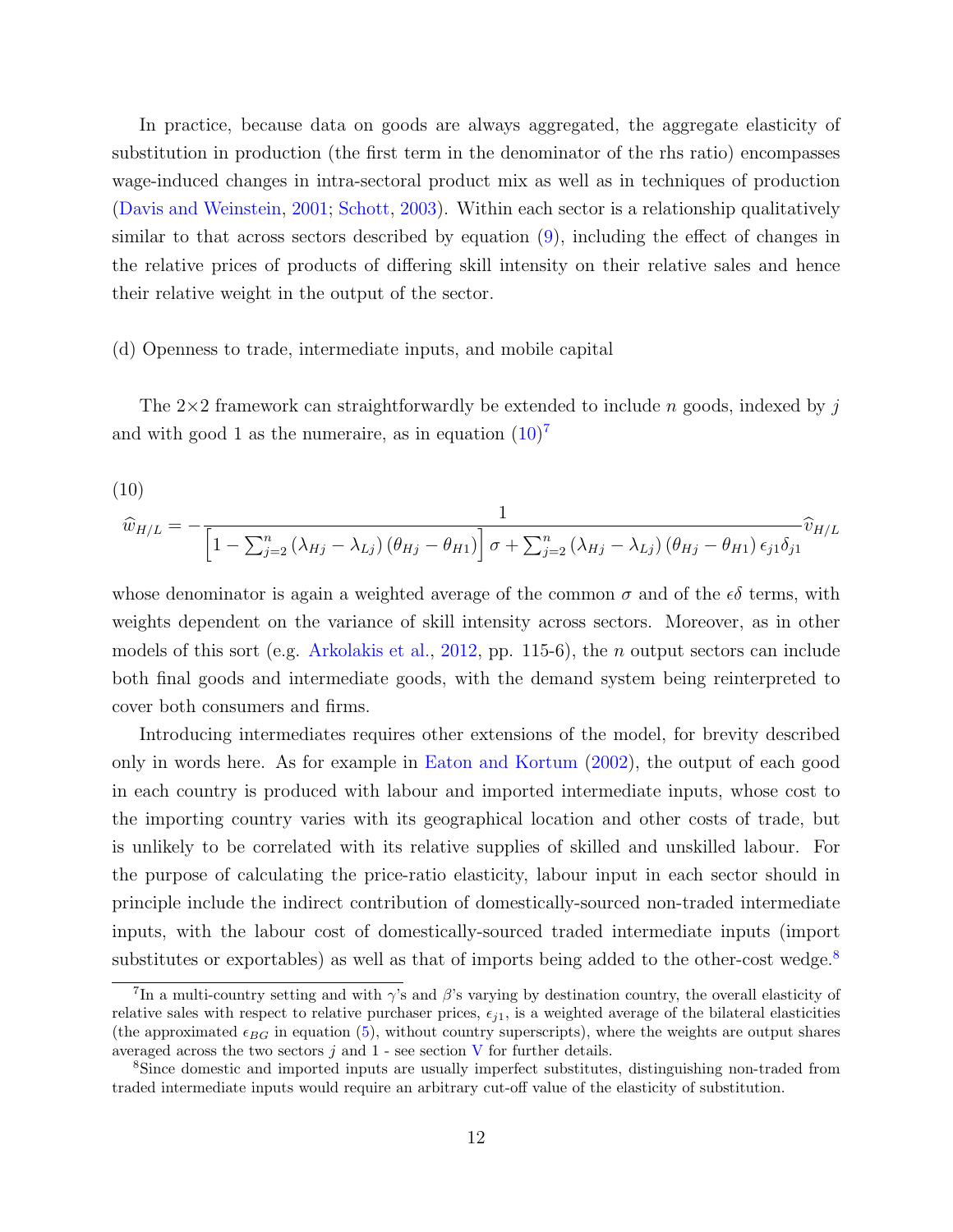The definitions of some variables thus change slightly: for example  $c$  becomes direct plus non-traded indirect labour cost, with  $\theta$  referring to its skilled share. Production also requires capital, which is assumed to be internationally mobile (for reasons explained in [Wood](#page-44-8) [\(1994,](#page-44-8) section 2.2) and supported by the evidence in [Caselli and Feyrer](#page-40-9) [\(2007\)](#page-40-9)), and thus plays a role similar to that of traded intermediate inputs.

Openness to international markets affects the elasticity of relative wages with respect to relative skill supplies through the values of  $\epsilon_{j1}$  and  $\delta_{j1}$ . Both these parameters are increased by lower trade costs, though in different ways. What matters for  $\epsilon_{j1}$ , by affecting home market shares and access to export markets, are international trade barriers of all types, whether or not proportional to ULCs. What matters for  $\delta_{i1}$  is only trade costs that are not proportional to ULCs, but including internal as well as international trade costs (plus the costs of traded intermediates and mobile factors). (A closed economy would be a special case of [\(10\)](#page-12-0) in which, because  $s_{BG} = 1$  in [\(5\)](#page-9-0),  $\epsilon = \gamma$ , but internal per-unit OCWs still made  $\delta \leq 1.$ 

Trade in intermediate inputs creates additional links between openness and the wage-skill supply elasticity. It reduces  $\delta_{i1}$  and thus tends to lower (i.e. make more negative) the wage-skill supply elasticity because traded intermediates are a component of the relative costs of goods that is independent of labour costs – the same being true of capital. Cutting the other way, trade in intermediates increases  $\epsilon$  by raising measured  $\beta$  (relative to  $\gamma$ ). From an 'Armington' perspective, availability of the same inputs to countries makes their outputs closer substitutes (e.g. the failings of a country's zip industry need no longer make its jeans less desirable than those of some other country). From an 'Eaton-Kortum' perspective, importing intermediates makes countries even more specialised in activities in which their skill endowments give them a comparative advantage, increasing the cross-country variability of relative production costs.[9](#page-13-0)

In summary, greater interaction with the world economy unambiguously raises the wage-skill supply elasticity by increasing  $\epsilon_{11}$  – via lower home-firm shares of the domestic market and higher shares of exports in home-firm sales, and via higher measured  $\beta$  (in the ways explained in the previous paragraph). It has an ambiguous effect, however, via  $\delta_{j1}$ , whose value is increased by lower (per-unit) trade costs but reduced by greater use of imported intermediate inputs and internationally mobile capital.

<span id="page-13-0"></span><sup>&</sup>lt;sup>9</sup>The effect is similar to that of a lower value of the  $\theta$  parameter in [Eaton and Kortum](#page-41-1) [\(2002\)](#page-41-1). Greater use of imported intermediates may be stimulated by reduction either of trade costs or of what [Anderson](#page-39-6) [et al.](#page-39-6) [\(2006\)](#page-39-6) call 'cooperation costs' and [Baldwin and Robert-Nicoud](#page-39-7) [\(2014\)](#page-39-7) call 'coordination costs'.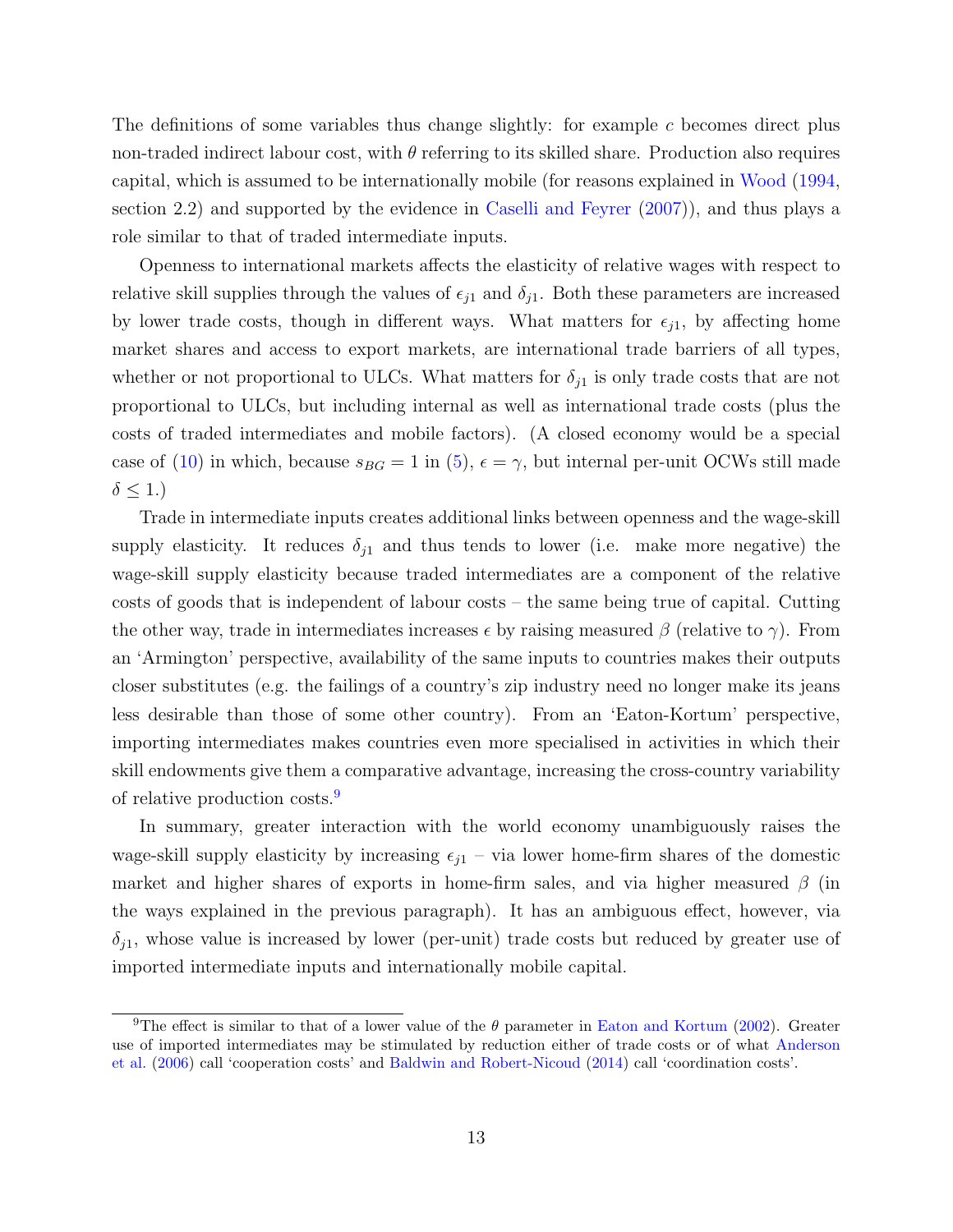#### (e) Other influences on the wage-skill supply elasticity

Equation [\(10\)](#page-12-0) conveys the main point of this paper, which is that the elasticity of relative wages with respect to relative skill supplies depends on the degree of openness of the economy concerned. Relative wages are of course subject to many other influences, and of special interest in this paper are two mechanisms by which variation in skill supplies can affect wages in ways other than the substitution processes embedded in equation [\(10\)](#page-12-0) and hence alter the relative wage-skill supply elasticity.

One is directed technical change, as in [Acemoglu](#page-39-4) [\(2007\)](#page-39-4), who argues that increases in the supply of a factor stimulate innovation to use it more productively. Denoting factor-augmenting technical change by  $\hat{r}_{H/L}$  (the rate of improvement for skilled labour minus that for unskilled labour), its net effect on the relative demand for skilled labour is  $-(1-\tilde{\sigma})\hat{r}_{H/L}$ , where  $\tilde{\sigma} \equiv \left[1 - \sum_{j=2}^{n} (\lambda_{Hj} - \lambda_{Lj}) (\theta_{Hj} - \theta_{H1})\right] \sigma$ , and is positive if  $\tilde{\sigma} > 1$ (which requires  $\sigma > 1$ ).<sup>[10](#page-14-0)</sup> In a framework with a single final output sector, Acemoglu derives the elasticity of  $\hat{r}_{H/L}$  with respect to  $\hat{v}_{H/L}$  as being equal to the elasticity of substitution between skilled and unskilled labour minus one.<sup>[11](#page-14-1)</sup> In our multi-sector framework, the bias of directed technical change depends on the economy-wide elasticity of substitution between factors (note n. [6\)](#page-11-0), which is the full denominator of equation [\(10\)](#page-12-0) and can be written compactly as  $\phi_{H/L}$ . Combining these elements yields the middle term in the numerator of equation  $(11)^{12}$  $(11)^{12}$  $(11)^{12}$  $(11)^{12}$ 

<span id="page-14-2"></span>
$$
(11) \quad \widehat{w}_{H/L} = -\frac{1 + (1 - \widetilde{\sigma}) \left(\phi_{H/L} - 1\right) - \left[\widetilde{\omega} + \sum_{j=2}^{n} \left(\lambda_{Hj} - \lambda_{Lj}\right) \left(\mu_j - \mu_1\right)\right] \pi_v}{\phi_{H/L}} \widehat{v}_{H/L}
$$

The other mechanism, established by [Caron et al.](#page-40-5) [\(2014\)](#page-40-5), is that the relative demand for skill-intensive goods is income-elastic, which, in combination with the effects of increases in skill supply on income, implies that skill supply increases will be partly absorbed by induced shifts in demand. The final term in the numerator of equation [\(11\)](#page-14-2) embodies this mechanism, with  $\pi_v$  being the elasticity of per capita income with respect to relative skill

<span id="page-14-0"></span><sup>10</sup>A positive rate of skill-augmenting technical change, for example, pulls the relative wage of skilled workers in two opposite directions: downwards, by increasing their effective relative supply, and upwards, by making them relatively more efficient and so increasing the demand for them. If the elasticity of substitution exceeds unity, the relative supply boost is outweighed by the relative demand boost.

<span id="page-14-1"></span> $11$  Used also by [Morrow and Trefler](#page-43-1) [\(2017,](#page-43-1) eq. 25). Intuitively, a higher elasticity increases the incentive for innovation to expand the effective supply of a factor by diminishing the consequent reduction in its marginal product. The result is from eq. (22) of [Acemoglu](#page-39-4) [\(2007\)](#page-39-4), but assuming linear R&D technology.

<span id="page-14-3"></span><sup>&</sup>lt;sup>12</sup>This mechanism, too, might interact with openness: [Acemoglu et al.](#page-39-8) [\(2015\)](#page-39-8) analyse how offshoring alters the skill bias of innovation.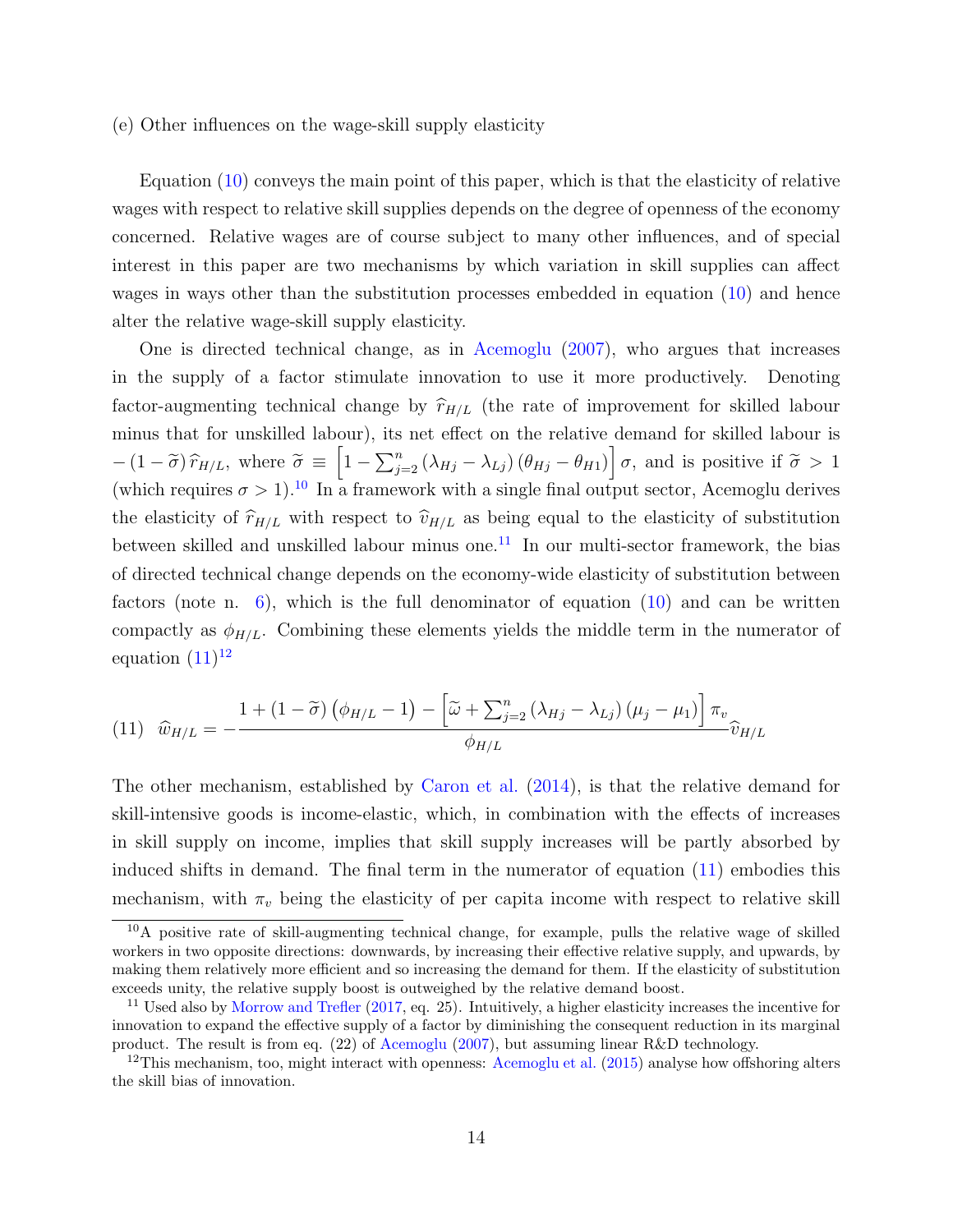supply,  $(\mu_j - \mu_1)$  the difference between the income elasticity of demand for good j and that for the reference good 1, and  $\tilde{\omega}$  the 'aggregate' effect of income on the skill intensity of the composition of demand for varieties of each good (needed because the data on goods are not detailed enough to include every variety)<sup>[13](#page-15-0)</sup> – section A.IV of the [Online Appendix](https://www.dropbox.com/s/ki6fgrx363apxpu/facprice_dec14OA.pdf?dl=0) contains a fuller discussion. The combination of directed technical change and income elasticity, as equation [\(11\)](#page-14-2) shows, might thus cause the wage-skill supply relationship to be much more elastic (i.e. less strongly negative) than would be expected on the basis only of the EHO reallocation mechanisms.

#### (f) Other influences on relative wages

Other forces that influence the relative wages of skilled and unskilled workers in open economies can be thought of as extra terms on the rhs of [\(11\)](#page-14-2). One such influence of special interest in any HO model is variation in world prices and trade costs (holding skill supplies constant), which can be described by

<span id="page-15-2"></span>(12) 
$$
\hat{w}_{H/L} = \frac{1}{\phi_{H/L}} \left[ \sum_{j=2}^{n} (\lambda_{Hj} - \lambda_{Lj}) (1 - s_{j1}) (\beta_{j1} - \gamma_{j1}) \left( \hat{p}_{j/1}^{*} + \hat{T}_{j/1} \right) \right]
$$

where  $p_j^*$  is the world price of good j and  $T_j = \frac{p_j}{p_j^*}$  $\frac{p_j}{p_j^*}$  is the trade cost ratio (greater than unity if j is an import substitute and less than unity if j is an export good). The term  $1/\phi_{H/L}$ is the absolute value of the elasticity defined by equation  $(10)$ , which translates changes in the relative demand for skilled and unskilled workers into change in their relative wages. The terms to the right of  $1/\phi_{H/L}$  show how changes in the local prices of foreign goods alter the relative demand for skilled and unskilled workers. The expression  $(1 - s_{j1}) (\beta_{j1} - \gamma_{j1})$ describes the effects of changes in the relative price of foreign varieties of goods j and 1 on the relative sales of domestic varieties of these goods, which  $(\lambda_{Hj} - \lambda_{Lj})$  translates into changes in relative labour demands.[14](#page-15-1)

Though in the same direction as in HOS, the effect of foreign prices on wages is smaller

<span id="page-15-1"></span><span id="page-15-0"></span> $^{13}\tilde{\omega} = \left[1 - \sum_{j=2}^{n} (\lambda_{Hj} - \lambda_{Lj}) (\theta_{Hj} - \theta_{H1})\right] \omega$ ; with  $\omega$  being assumed common for all goods.

<sup>&</sup>lt;sup>14</sup>The  $s_{j1}$ ,  $\hat{T}_{j/1}$ ,  $\hat{T}_{j/1}$ , are weighted averages across markets. The effect of  $\hat{p}_{j/1}$  and  $\hat{T}_{j/1}$  on relative wages<br>crosses with  $\beta_{ij}$ , the degree of substitute hility among varieties (though not s increases with  $\beta_{j1}$ , the degree of substitutability among varieties (though not so fast as equation [\(12\)](#page-15-2) may suggest, since a rise in  $\beta_{j1}$  also makes  $\phi_{H/L}$  smaller). The effect of  $\hat{p}_{j/1}$  and  $T_{j/1}$  on relative outputs decreases with the market share of home producers: with a larger  $s_{j1}$ , rises (say) in the prices of foreign varieties of good  $j$  cause less of an increase in the relative sales of  $j$  by home producers because the scope for substitution towards domestic varieties is reduced by the initially smaller sales of foreign producers. A fuller exposition of equation  $(12)$  is in sections 3.4 and 5.3 of [Wood](#page-45-0)  $(2012)$ .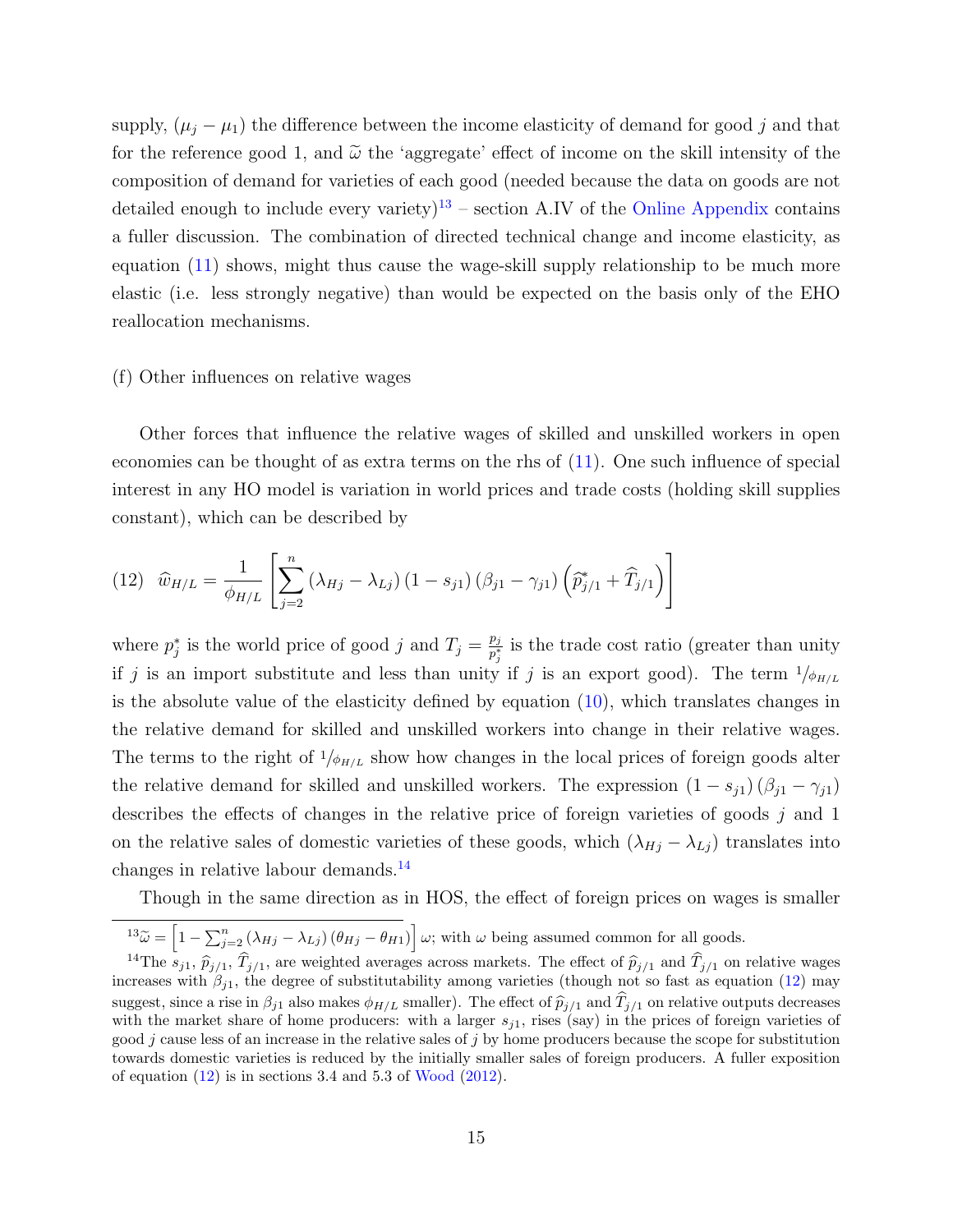and less direct, because the local prices of foreign varieties, being imperfect substitutes for domestic varieties, do not directly influence their prices.<sup>[15](#page-16-1)</sup> If domestic and foreign varieties were perfect substitutes ( $\beta = \infty$ ), equation [\(12\)](#page-15-2) would reduce to HOS (though with the degree of amplification of relative wages with respect to relative foreign prices increased if  $\delta$  < 1), and relative wages would be independent of relative skill supplies.

Lack of data in WIOD on world prices or (a full enough set of) trade costs precludes estimation of equation [\(12\)](#page-15-2) in this paper, whose focus is on the elasticity of relative wages with respect to skill supplies described by equations  $(10)$  and  $(11)$ . In estimating  $(10)$ , however, it will be necessary to recognise the existence of  $(12)$ . Greater openness increases the elasticity in [\(10\)](#page-12-0) (i.e., makes it less negative), but it also changes the  $T_{j/1}$  in [\(12\)](#page-15-2), in directions likely to be related to skill supplies, creating another sort of relationship between wages, skill supplies and openness that could bias the estimation of [\(10\)](#page-12-0).

In estimating [\(10\)](#page-12-0), it will also be important to recognise the existence of many other possible influences on relative wages that are likely to cause this equation not to fit the data well. Particular attention has been given in the literature to skill-biased technical change and labour market institutions. As with world prices and trade costs, moreover, some of these influences depend on openness, including economies of scale [\(Epifani and Gancia,](#page-41-7) [2008\)](#page-41-7), offshoring [\(Grossman and Rossi-Hansberg,](#page-41-8) [2008\)](#page-41-8), firm heterogeneity [\(Harrison et al.,](#page-41-9) [2011;](#page-41-9) [Burstein and Vogel,](#page-40-7) [2016\)](#page-40-7), and the transfer of skill-intensive technology or products to skill-scarce countries [\(Wood,](#page-44-6) [2002;](#page-44-6) [Burstein et al.,](#page-40-10) [2013\)](#page-40-10).

### <span id="page-16-0"></span>III Empirical strategy and data

The empirical analysis in the rest of this paper has two objectives. The first is to assess whether and to what extent the relative wage-skill supply elasticity varies among countries and periods in the ways suggested by our theory. The second is to assess whether the set of determinants of this elasticity discussed in the theory section provides a good explanation of the size of the observed average elasticities in Figure [1.](#page-3-0)

Sections [IV](#page-18-0) and [V](#page-25-0) address the first objective. They examine how variation in openness and in price-ratio elasticities across countries and over time is related to variation in the strength of the inverse relationship between relative wages and relative skill supplies, using

<span id="page-16-1"></span><sup>&</sup>lt;sup>15</sup>If  $\beta_{BG} = \gamma_{BG}$ , including the Cobb-Douglas case of both parameters being unity [\(Abrego and Whalley,](#page-39-9) [2000\)](#page-39-9), changes in foreign prices would not affect wages, and if  $\beta_{BG} < \gamma_{BG}$  the direction of the effect would be reversed.  $\beta_{BG}$  and  $\gamma_{BG}$  act in opposite directions because (for example) a rise in the price of foreign varieties both raises the demand for domestic varieties and reduces demand for all varieties of the good in total.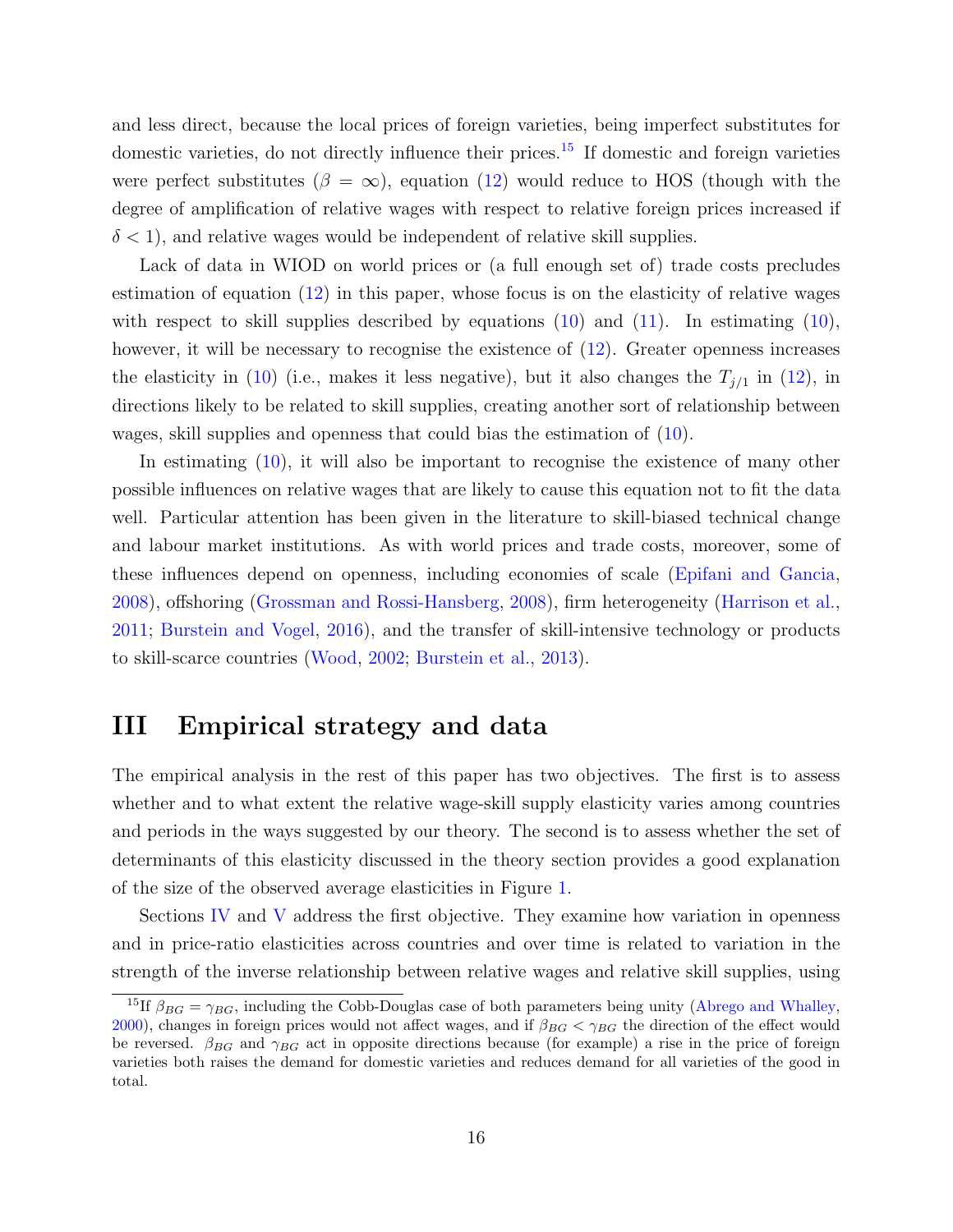multi-country panel data. Section [IV](#page-18-0) explores reduced-form relationships, as a check on the prima facie consistency of the data with the theory. Section [V](#page-25-0) applies a more stringent structural estimation approach to isolate and quantify the openness and price-ratio elasticity mechanisms. Section [VI](#page-33-0) moves on to the second objective, bringing in the directed technical change and income elasticity of demand mechanisms. It deduces the likely size of the effect of these two mechanisms from the gap between the reduced-form and structural estimates in sections [IV](#page-18-0) and [V,](#page-25-0) and extends the structural estimation to assess whether in combination their impact is plausibly of the size suggested by this gap.

Our data are from the World Input-Output Database (WIOD), described by its creators in [Timmer](#page-44-9) [\(2012\)](#page-44-9). The core of WIOD is annual international input-output tables for 1995-2009 and 35 industries connecting 40 countries that produce 85% of world GDP, plus a composite rest of the world. Trade flows are computed from these tables. Values are at basic prices, with information on trade and transport margins for internal and international transactions. Price deflators can be computed from the same tables valued at previous year's prices.

WIOD's auxiliary SEAs provide information on employment and wages for three skill categories of workers in each country, industry and year. Skill is measured by schooling, using the International Standard Classification of Education (ISCED). 'Low skilled' workers are ISCED categories 0, 1 and 2 (everything below completed upper secondary). 'Medium skilled' are ISCED categories 3 and 4 (complete upper secondary and some tertiary, but below a college degree), and 'high skilled' are categories 5 and 6 (a 2-4 year college degree, or its vocational equivalent, and above). As in [Timmer et al.](#page-44-10) [\(2014\)](#page-44-10) and [Morrow and Trefler](#page-43-1) [\(2017\)](#page-43-1), we reduce the three WIOD skill categories to two by combining 'low-skilled' and 'medium-skilled' into 'unskilled' (those with less than a college degree).

WIOD wage and employment data were assembled from national labour force surveys and censuses, not previously collated in this form. We derive wage rates for each skill level, country and year as labour compensation divided by hours worked.[16](#page-17-0)

An important maintained assumption of our analysis is that WIOD data on economy-wide employment by skill category are a good proxy for skill supplies (or endowments). Because of differences in participation rates, unemployment rates and working hours (the unit of employment in WIOD), there are differences across countries and periods in the relationship between total employment at specified levels of education and the numbers of adults with those levels of education (which is arguably the best measure of endowments). This raises

<span id="page-17-0"></span><sup>&</sup>lt;sup>16</sup>Though these data are by far the best available, their accuracy is open to doubt, especially in poorer countries with large numbers of self-employed workers, for whom wages comparable to those of employees had to be imputed. In some countries, gaps had to be filled by using data from other similar countries. In addition, of course, the quality of schooling varies widely.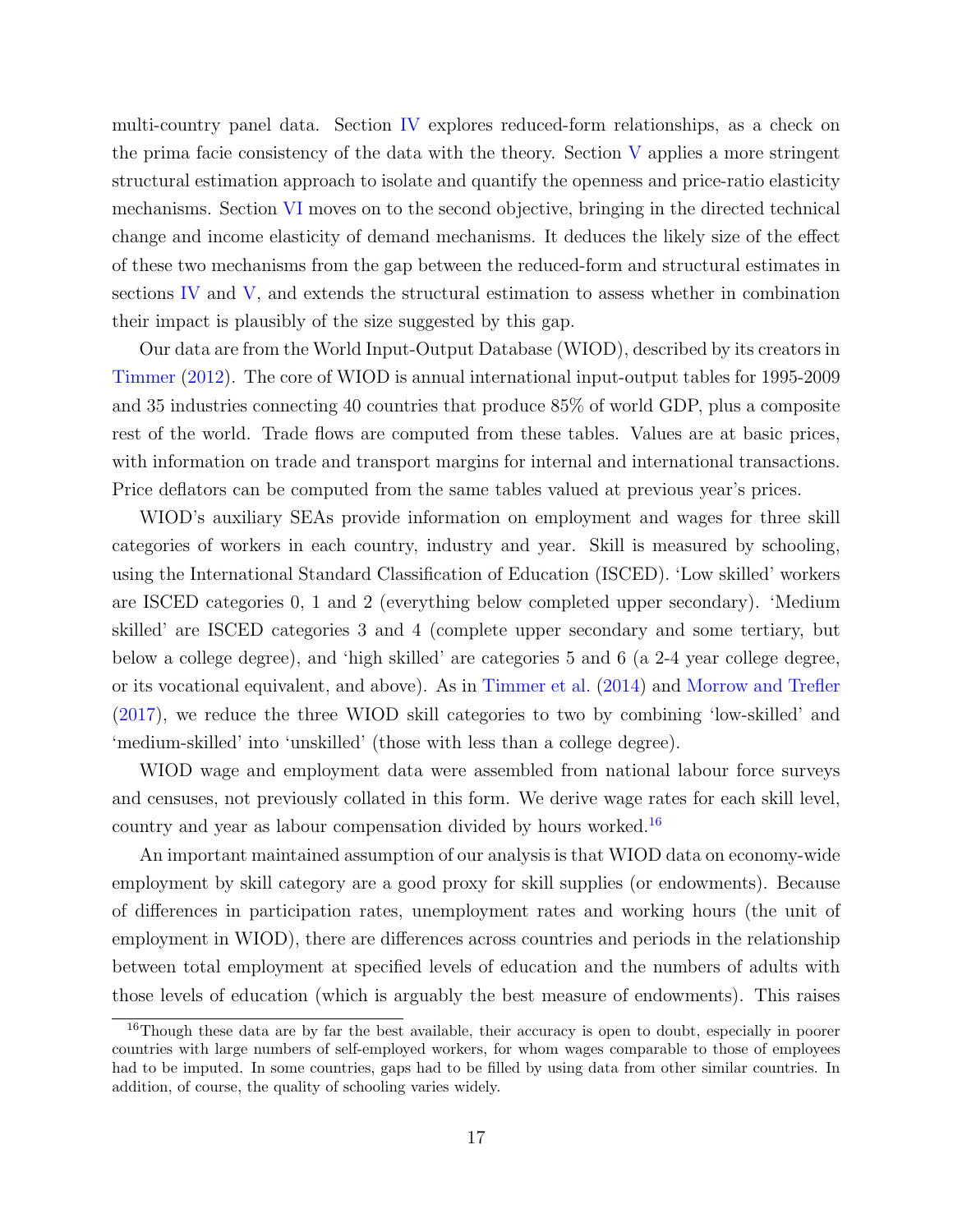identification issues, since observed variation in relative employment of skilled and unskilled workers arises not only from supply shocks but also from demand shocks and institutional influences on relative wages. However, the observed strong correlation with variation in the corresponding population ratios in [Barro and Lee](#page-39-10) [\(2013\)](#page-39-10) suggests that the variation in skilled employment ratios in WIOD is mainly due to variation in skill supplies.<sup>[17](#page-18-1)</sup>

In the reduced-form analysis we add controls for average income, additional factors of production, and labour market institutions. Table A.1 in the [Online Appendix](https://www.dropbox.com/s/ki6fgrx363apxpu/facprice_dec14OA.pdf?dl=0) reports summary statistics and Table A.2 is a correlation matrix for the main variables used in the regressions.

### <span id="page-18-0"></span>IV Reduced-form relationships

Our EHO model makes two novel testable predictions about variation among countries and over time in the wage-skill supply elasticity:

- 1. This elasticity is reduced (brought closer to zero) by more openness to trade, which increases the influence of substitutability among varieties relative to substitutability among goods and thus reduces the size of the relative price changes needed to achieve skill-supply absorbing changes in output mix.
- 2. This elasticity is reduced also by a higher price-ratio elasticity the responsiveness of relative purchaser prices of goods to relative labour costs – which permits the relative price changes needed for skill supply-absorbing changes in output mix to be achieved with smaller changes in relative wages.

To assess the first prediction in reduced form, we use the commonest measure of openness: the ratio of a country's total trade (exports plus imports) to its total output, which we adjust for country size by using the residuals of a cross-section regression on population (both in logs) for each year in the sample. This openness measure is clearly related to the theoretical construct summarised in equation [\(5\)](#page-9-0), since it is higher import and export shares that give substitutability among varieties more influence on the elasticity of demand.

The country size adjustment is also theory-based. Trade ratios are higher in smaller countries mainly because they have more non-competing imports – producing in fewer sectors

<span id="page-18-1"></span><sup>&</sup>lt;sup>17</sup>The correlation between the Barro-Lee adult population measure of relative skill supply and the WIOD employment measure of relative skill supply is about 0.7, but it depends mainly on cross-country variation. Replacing the (annual) employment measure with the Barro-Lee (five-yearly) measure in reduced-form panel regressions yields weak results.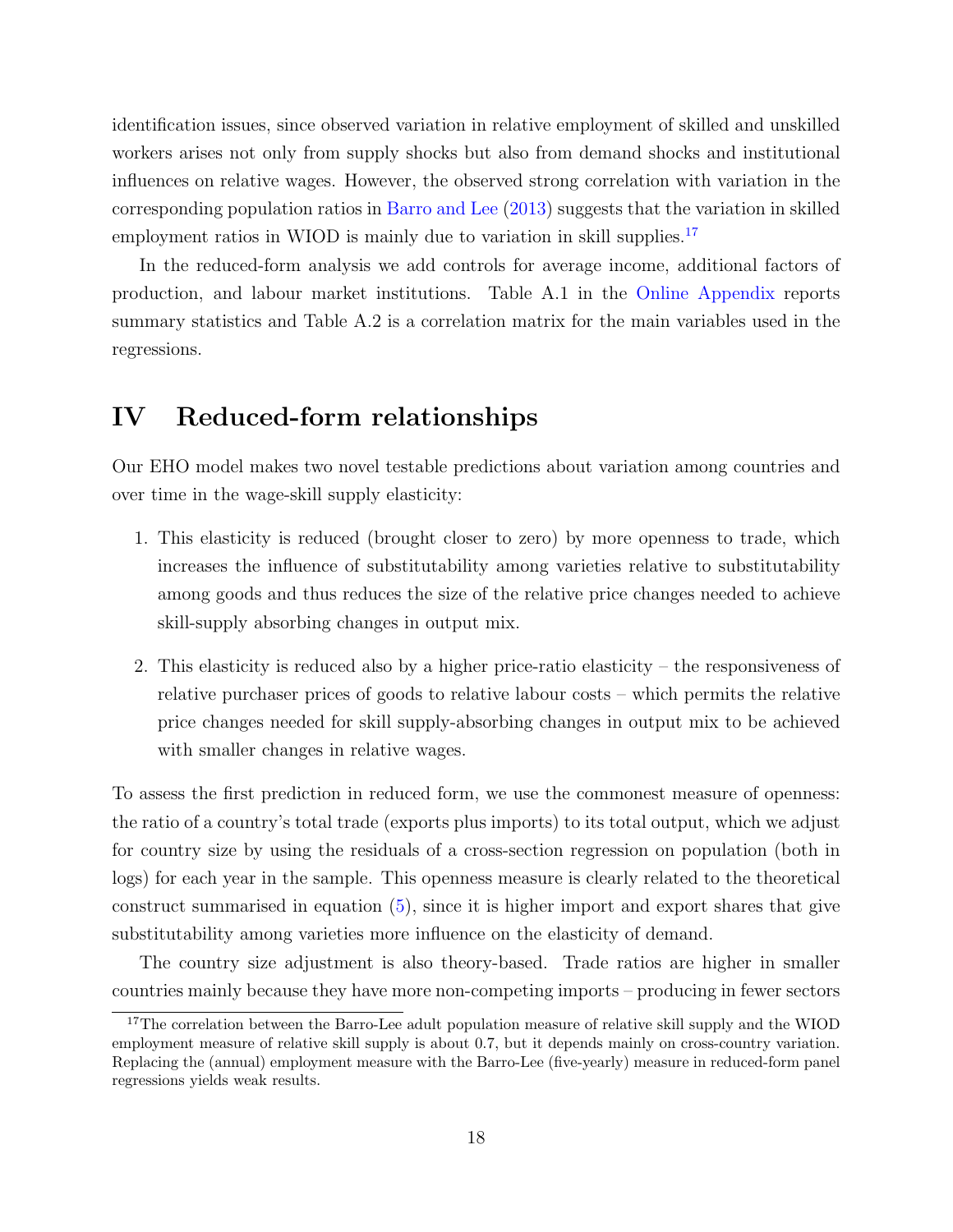as a result of less scope for realising economies of scale and less diverse natural resources. The elasticity of demand in our model depends on the share of domestic producers in markets in which they compete: these shares rise with the height of barriers faced by foreign suppliers, which may be no lower in less populous countries than in more populous ones.<sup>[18](#page-19-0),[19](#page-19-1)</sup>

To assess the second prediction, we estimate the price-ratio elasticity from the relative size of labour costs (referred to earlier as unit labour costs, or ULCs) and costs that do not vary in proportion to wages (the other-cost wedges, or OCWs). The higher the ratio of ULCs to OCWs, the more responsive are relative prices to changes in relative wages (though the price-ratio elasticity also depends on the degree,  $\eta$ , to which the relative OCWs of goods vary with their ULCs, on which we lack information). In relation to equation  $(8)$ , our measure of this simplified price-ratio elasticity,  $\tilde{\delta}$ , is thus  $1/(1+\tau)$ , with  $\tau = OCWs/ULCs$ , and is calculated for the economy as a whole.

A key issue is how to measure  $\tau$  at country level. We confidently put internal trade costs and net taxes into the OCWs, since they drive a wedge between ULCs and purchaser prices, whatever the location of the purchaser. For each country and year we sum across sectors internal transport margins and net product taxes in WIOD's national Supply-and-Use tables. Given the assumption in this paper that capital is internationally mobile, we also assign WIOD's "capital compensation" to the OCWs, since it too creates a wedge between ULCs and purchaser prices regardless of where products are sold.

To calculate  $\tau$  for each country and year, we then divide the sum of these OCW elements by the total national wage bill (our proxy for economy-wide ULCs). In principle, the OCWs should also include foreign trade costs and traded intermediate inputs, but the only information in WIOD on foreign trade costs is the international transport margin, and there was no practical way of isolating traded intermediates (which include domestically supplied inputs that are import-competing or exportable). In the reduced-form analysis, the influence of the omitted per-unit foreign trade costs and traded intermediates on the wage-skill supply elasticity should be at least partly picked up by our measure of openness.

<span id="page-19-2"></span>The general form of our reduced-form regressions is:

(13) 
$$
\ln(w) = \alpha + \beta_1 \ln(v) + \beta_2 \ln(o) + \beta_3 (\ln(v) \times \ln(o)) + \beta_4 \widetilde{\delta} + \beta_5 (\ln(v) \times \widetilde{\delta}) + \varepsilon
$$

<span id="page-19-0"></span><sup>&</sup>lt;sup>18</sup>Because population size is correlated with land area, longer internal distances could create higher barriers in bigger countries, but not necessarily [\(Ramondo et al.,](#page-43-8) [2016\)](#page-43-8). Gravity-based measures of trade barriers control for internal distance (e.g., [Anderson and Yotov](#page-39-11) [\(2010\)](#page-39-11)).

<span id="page-19-1"></span><sup>&</sup>lt;sup>19</sup>Though related in these ways to the theory, as well as having the advantage of being familiar from other empirical studies, our trade-to-output measure of openness does not correspond exactly with the specification of the equations in section [II.](#page-7-0) However, we show in section  $V$  that using a measure of openness derived directly from the equations yields qualitatively similar reduced-form results.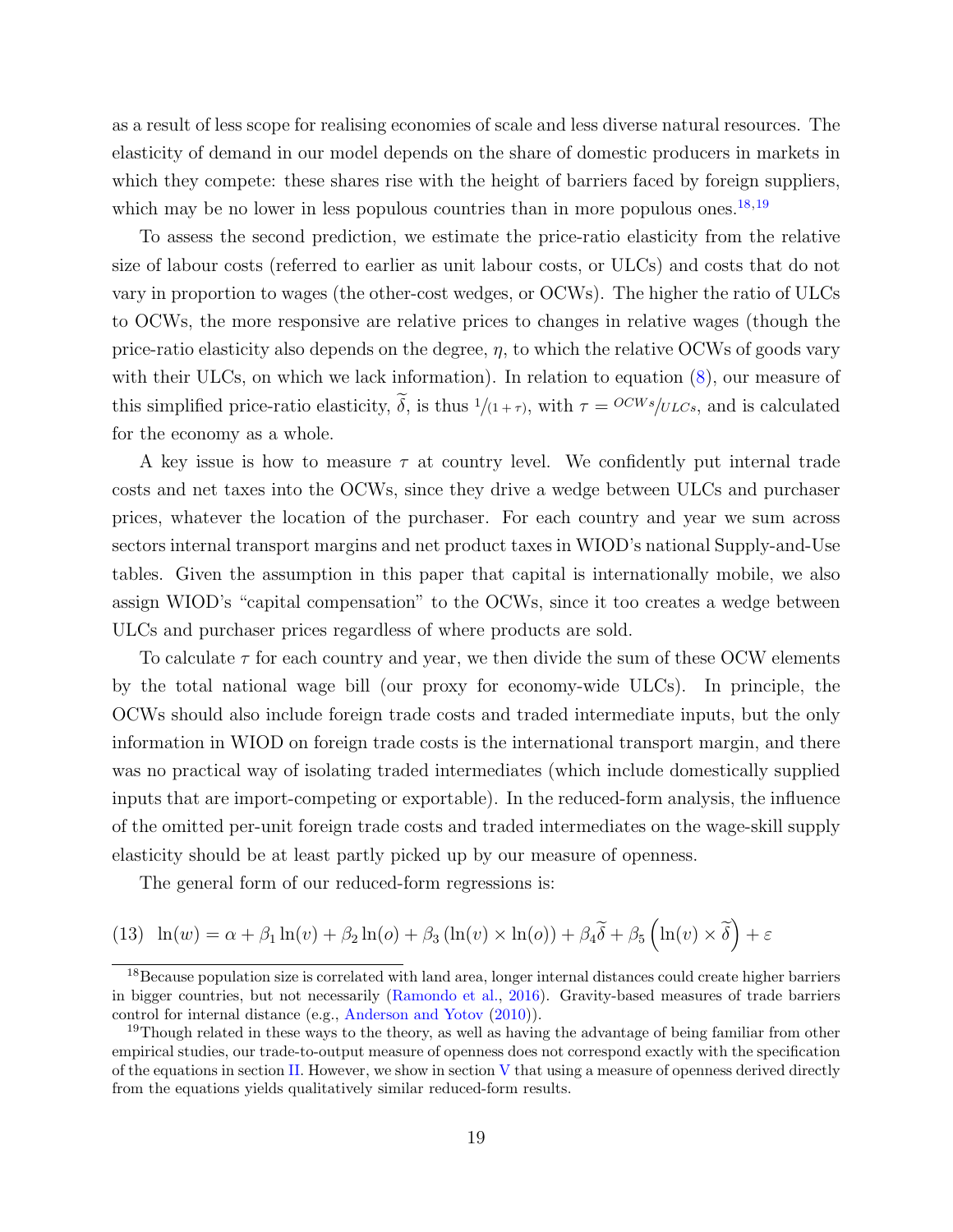where  $w$  is the relative wage of skilled workers,  $v$  is their relative supply, and  $o$  is openness. Our two EHO predictions suggest positive signs on the coefficients  $\beta_3$  and  $\beta_5$  on the v-o and  $v\text{-}\widetilde{\delta}$  interactions, since higher  $o$  and  $\widetilde{\delta}$  offset the negative wage-skill supply elasticity. The variables are transformed into deviations from their means, so that the coefficient on each variable alone ( $\beta_1$ ,  $\beta_2$ , and  $\beta_4$ ) measures its effect evaluated at the sample mean of the other interacted variable – e.g.,  $\beta_2$  is the wage-openness elasticity evaluated at the average skill supply ratio.

A limitation of this specification is that a positive  $\beta_3$  could pick up more than the effect of greater openness on the wage-skill supply elasticity, as explained in section [II.](#page-7-0) It could also pick up the effect of greater openness on relative goods prices, which tends to increase the relative wage of skilled workers in a high-v country, but to decrease it in a low-v country. Formally, in the EHO model, the direction of the changes in  $T$ 's in equation [\(12\)](#page-15-2) is likely to depend on  $v$ , but without information on the T's for specific goods we cannot disentangle this effect from the also-positive effect of greater openness on the wage-skill supply elasticity.

Nor does this specification identify the directed technical change and income elasticity of demand mechanisms. Both these mechanisms are deeply embedded and hard to disentangle from the EHO reallocation channels in reduced form (though we estimate them structurally in section [VI\)](#page-33-0). Directed technical change in the numerator of equation [\(11\)](#page-14-2) depends on the same parameters as the reallocation mechanisms in the denominator. As regards the income elasticity of demand mechanism, there are likewise no obvious causes of variation in  $\tilde{\omega}$  and  $\mu_j$  among countries and periods, and too many possible causes of variation in  $\pi_v$  (the effect of a greater relative supply of skill on per capita income), including openness to trade.

These theoretical interconnections and the limitations of our data preclude accurate reduced-form identification of our openness and price-ratio elasticity mechanisms. But to make a broad assessment of whether and to what extent their influence leaps out from the data, we use the general regression framework in [\(13\)](#page-19-2) in three different ways: across countries in levels (with variables averaged over time for each country, as in Figure [1\(](#page-3-0)a)); across countries in full-period changes, as in Figure 1(b) (with  $\ln(o)$  and  $\tilde{\delta}$  at their initial 1995 values); and as a panel with annual data, including country fixed effects and year dummies. The panel approach reduces bias from unobserved country-specific and time-invariant influences and global trends, and increases the sample size from 40 to 600, making it possible to control for other potentially confounding influences.

Table [1](#page-22-0) presents the results. For each type of variation in relative wages and skill supplies, we report estimates of the wage-skill supply elasticity alone (columns (1), (3), and (5)), as well as the specification in [\(13\)](#page-19-2) with the v-o and  $v\text{-}\widetilde{\delta}$  interaction terms (columns (2), (4),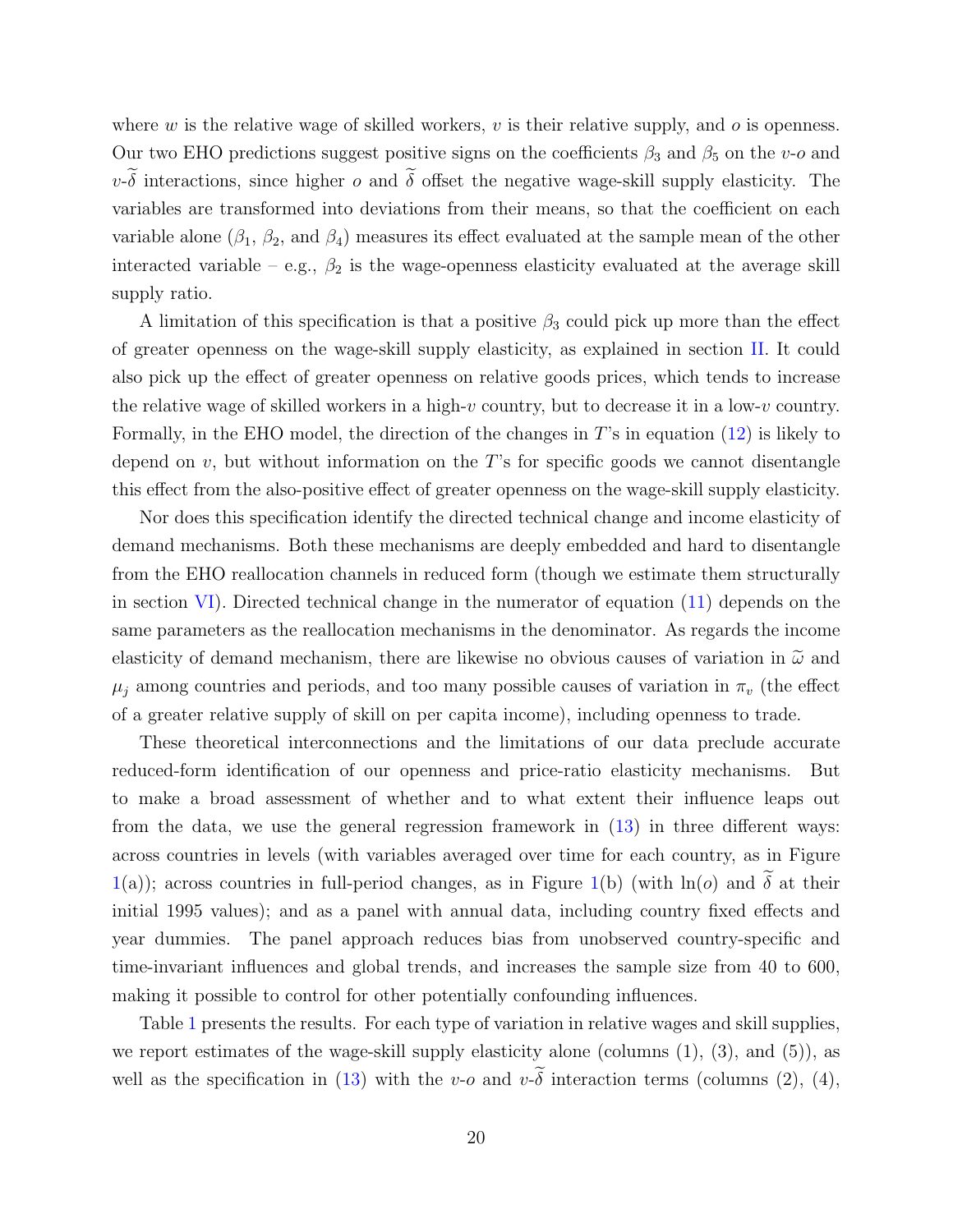and (6)). For the panel specification only, we also report results including six other control variables, both on their own (column  $(7)$ ) and interacted with v (column  $(8)$ ).

The coefficient on  $v$  is negative in all specifications, confirming the inverse relationship between relative wages and skill supplies in Figure [1.](#page-3-0)<sup>[20](#page-21-0)</sup> Its size and significance vary across specifications, but the significant values are never far from those in Figure [1](#page-3-0) (between  $-0.17$ ) and -0.35). The coefficient is small and insignificant in the first panel regression (column (5)), which includes only the fixed effects and year dummies, but becomes much larger and significant with the controls for openness and the price-ratio elasticity in column (6).

The coefficients on the openness variable alone, which measure its relationship with  $w$  at the sample average of  $v$ , vary widely among specifications: the significant but opposite-signed values in the small-sample cross-country and long-change results are more likely to reflect the influence of omitted variables than to shed light on the accuracy of alternative theories of trade and wages.

The v-o interaction terms support the EHO theoretical predictions. The estimated interaction coefficients are consistently positive, suggesting that higher trade openness weakens the otherwise negative wage-skill supply elasticity. They are mostly about 0.4, though less precisely estimated across countries and in long changes. $2<sup>1</sup>$ 

<span id="page-21-0"></span><sup>&</sup>lt;sup>20</sup>The sign and size of the wage-skill supply elasticity in the full-period changes specification are confirmed when using exogenous net migration flows as an instrument for changes in skill supplies. Figure A.1 in the [Online Appendix](https://www.dropbox.com/s/ki6fgrx363apxpu/facprice_dec14OA.pdf?dl=0) portrays the results and the notes provide details on the identification strategy.

<span id="page-21-1"></span><sup>&</sup>lt;sup>21</sup>Standard errors are clustered at the country level and bootstrapped because the openness variable is a "generated regressor" (the residuals of cross-section regressions of the trade-output ratio on population).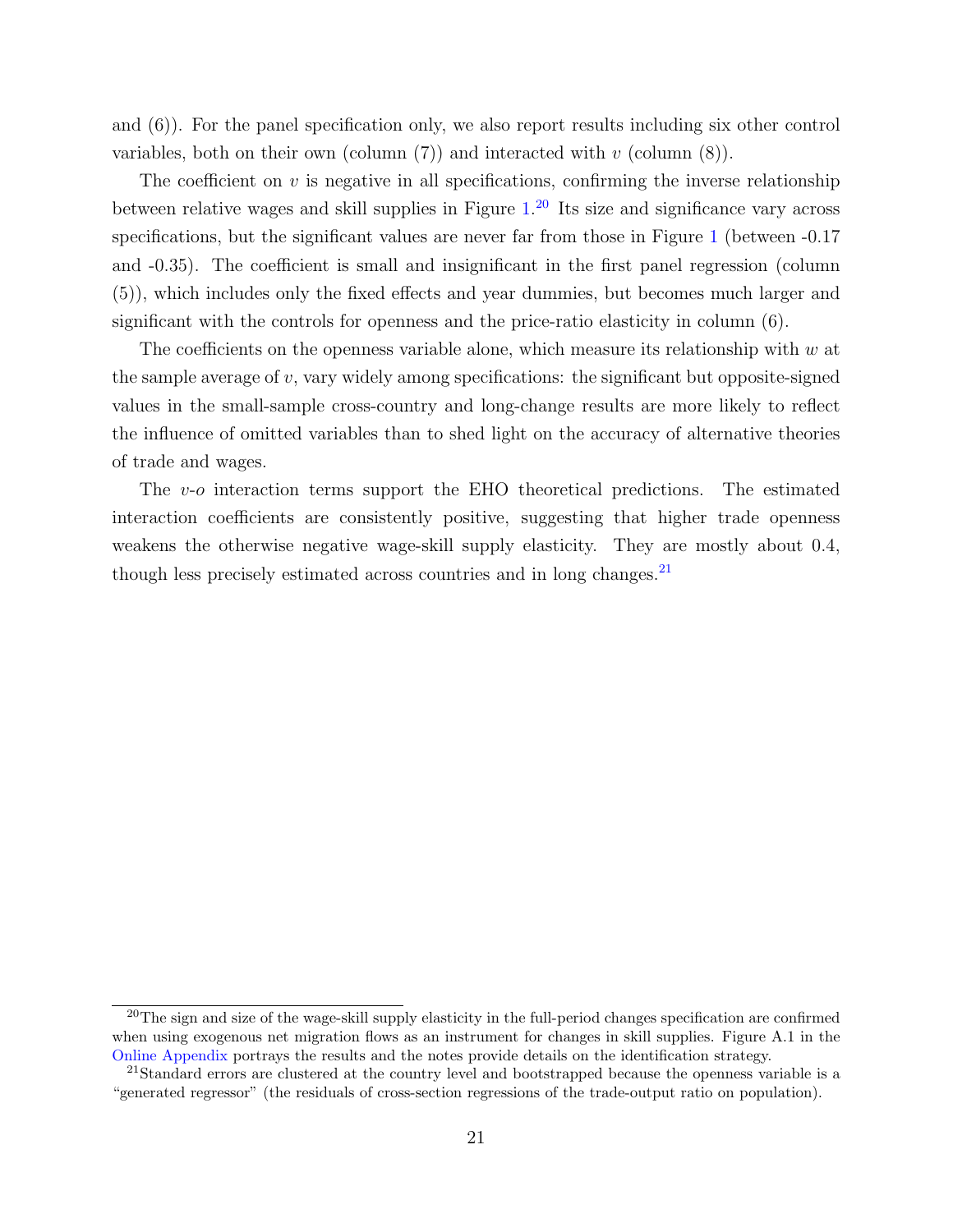<span id="page-22-0"></span>

|                                   | (1)           | (2)         | (3)             | (4)         | (5)       | (6)        | (7)        | (8)        |
|-----------------------------------|---------------|-------------|-----------------|-------------|-----------|------------|------------|------------|
|                                   | Cross-country |             | 14-year changes |             | Panel     |            |            |            |
| ln(v)                             | $-0.269***$   | $-0.275***$ | $-0.260*$       | $-0.352**$  | $-0.0781$ | $-0.177**$ | $-0.178**$ | $-0.117$   |
|                                   | (0.0751)      | (0.0704)    | (0.146)         | (0.155)     | (0.0976)  | (0.0744)   | (0.0788)   | (0.0912)   |
| ln(o)                             |               | $-0.294**$  |                 | $0.0163***$ |           | $-0.0461$  | $-0.0200$  | $-0.0469$  |
|                                   |               | (0.150)     |                 | (0.00543)   |           | (0.0645)   | (0.0661)   | (0.0546)   |
| $\ln(v) \times \ln(o)$            |               | 0.386       |                 | 0.825       |           | $0.391***$ | $0.396***$ | $0.376***$ |
|                                   |               | (0.334)     |                 | (0.518)     |           | (0.103)    | (0.105)    | (0.0748)   |
| $\widetilde{\delta}$              |               | $-0.879$    |                 | $-1.70e-05$ |           | $-0.587**$ | $-0.689*$  | $-0.472$   |
|                                   |               | (0.598)     |                 | (0.0202)    |           | (0.256)    | (0.413)    | (0.298)    |
| $ln(v) \times \widetilde{\delta}$ |               | $1.671*$    |                 | $-0.987$    |           | $0.745**$  | $0.745***$ | $0.790*$   |
|                                   |               | (0.935)     |                 | (1.748)     |           | (0.301)    | (0.263)    | (0.428)    |
| Obs                               | 40            | 40          | 37              | 37          | 600       | 600        | 600        | 600        |
| $\mathbf{R}^2$                    | 0.355         | 0.535       | 0.106           | 0.373       | 0.069     | 0.332      | 0.353      | 0.408      |

Table [1:](#page-22-0) Wage-skill supply elasticity and EHO in reduced form

Notes: All variables are within-country averages in columns (1) and (2). In columns (3) and (4),  $\ln(w)$  and  $\ln(v)$  are in 2009-1995 differences, whereas values for  $\ln(o)$  and  $\delta$  are for the year 1995. Country fixed effects and year dummies are included in columns (5) to (8). Column (7) includes control variables (see text and Table A.1), and column (8) further adds interactions of each control variable with  $ln(v)$ . Heteroskedasticity-robust standard errors are reported in parenthesis in columns (1) and (3), standard errors bootstrapped with 500 replications are in parenthesis in columns (2) and (4), and clustered-bootstrapped standard errors are in parenthesis in columns (5) to (8). Significant at: \*10%, \*\*5%, \*\*\*1% level.

The panel estimates in column (6) are used in Figure [2](#page-23-0) to show graphically how the wage-skill supply elasticity varies with trade openness, holding the level of  $\tilde{\delta}$  at its average value. In a low-trade economy (such as Brazil: average  $ln(o) = -0.51$ ), a 10 percent increase in relative skill supply is associated with a 3.8 percent drop in the skill premium, and in a hypothetical almost-closed economy with a striking (but very inaccurately estimated) drop of 20 percent. By contrast, countries in the upper quartile of openness (such as Germany: average  $ln(\rho) = 0.25$  exhibit relative wage insensitivity – no significant variation in the skill premium with skill supplies. The cross-country and long-change regressions (columns (2) and (4)) suggest even greater variation of the elasticity with trade openness: their smaller samples reduce precision without altering the economic implications. Using the long-change results in column (4), a 10 percent increase in the relative skill supply is associated with a statistically significant 8 percent drop in the skill premium for Brazil ( $\ln(\sigma) = -0.59$  in 1995), but no significant change for countries in the upper tercile of openness.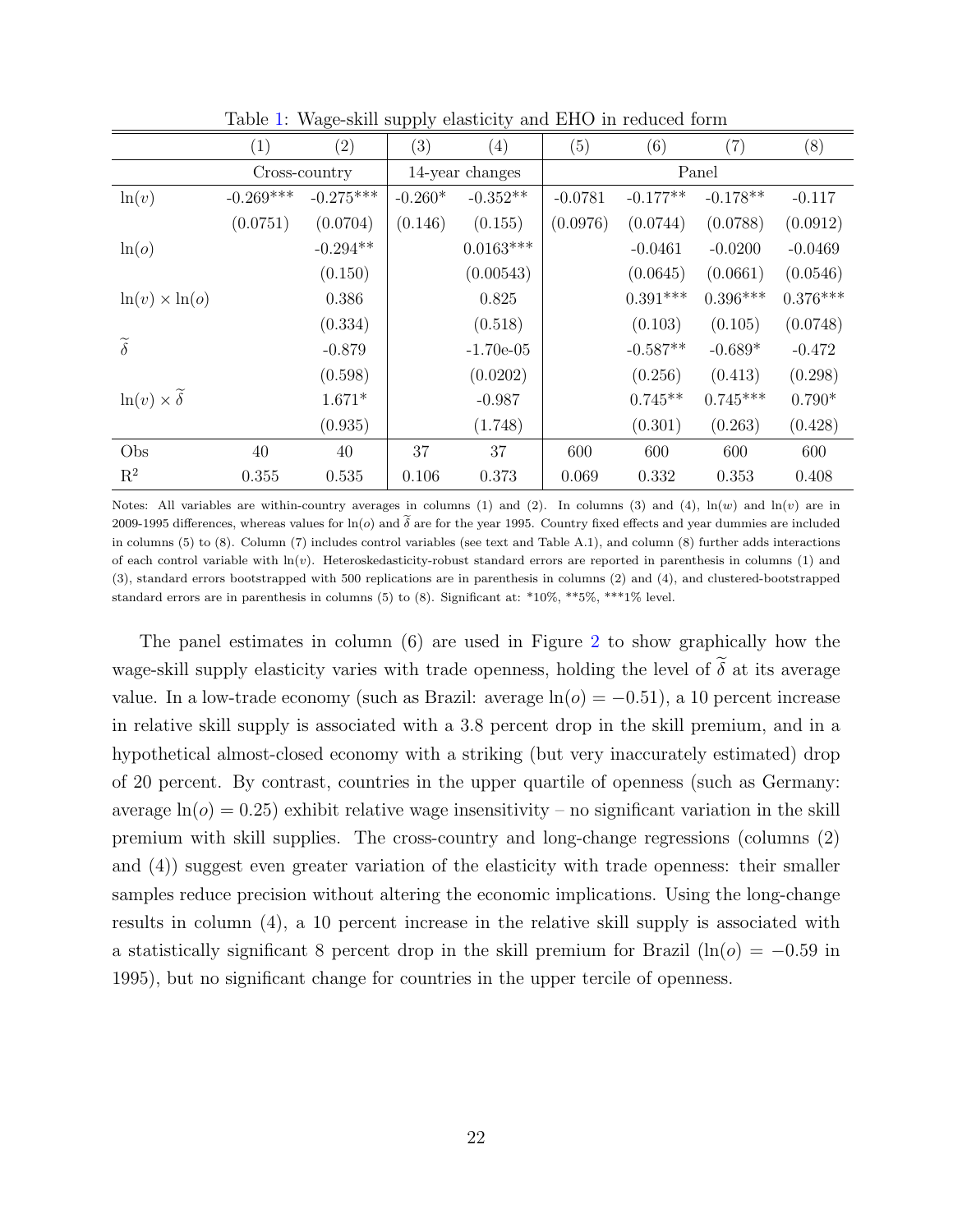<span id="page-23-0"></span>

Figure [2:](#page-23-0) Wage-skill supply elasticity and openness at average  $\delta$ 

Notes: Vertical line is at the sample mean of  $ln(o)$ .

These elasticity-reducing effects of greater openness are not materially altered if the trade ratio is calculated on a value-added rather than gross basis. Nor, as shown in Table A.3 of the [Online Appendix,](https://www.dropbox.com/s/ki6fgrx363apxpu/facprice_dec14OA.pdf?dl=0) are they much altered if the numerator excludes trade in intermediates (whose effect on the wage-skill supply elasticity in theory is ambiguous), trade with China (which has been found to have strong effects on local wages and labour markets [\(Autor et al.,](#page-39-12) [2016\)](#page-39-12)), or trade in equipment proxying for transfers of technology [\(Burstein et al.,](#page-40-10) [2013\)](#page-40-10).

The coefficients on the price-ratio elasticity alone, which measure its relationship with w at the sample average of  $\ln(v)$ , are mainly negative (though zero in the long-changes specification), perhaps because of capital-skill complementarity – since capital is assumed to be mobile and payments to capital reduce  $\delta$ .

As predicted by our EHO model, the  $v\text{-}\widetilde{\delta}$  interaction coefficients are mainly positive and significant, but are twice as large in the cross-country as in the panel specification and insignificantly negative in the long-change specification. These differences may partly reflect the omission of international trade costs and traded intermediates, whose effect (and relationship with the openness variable) could differ across specifications.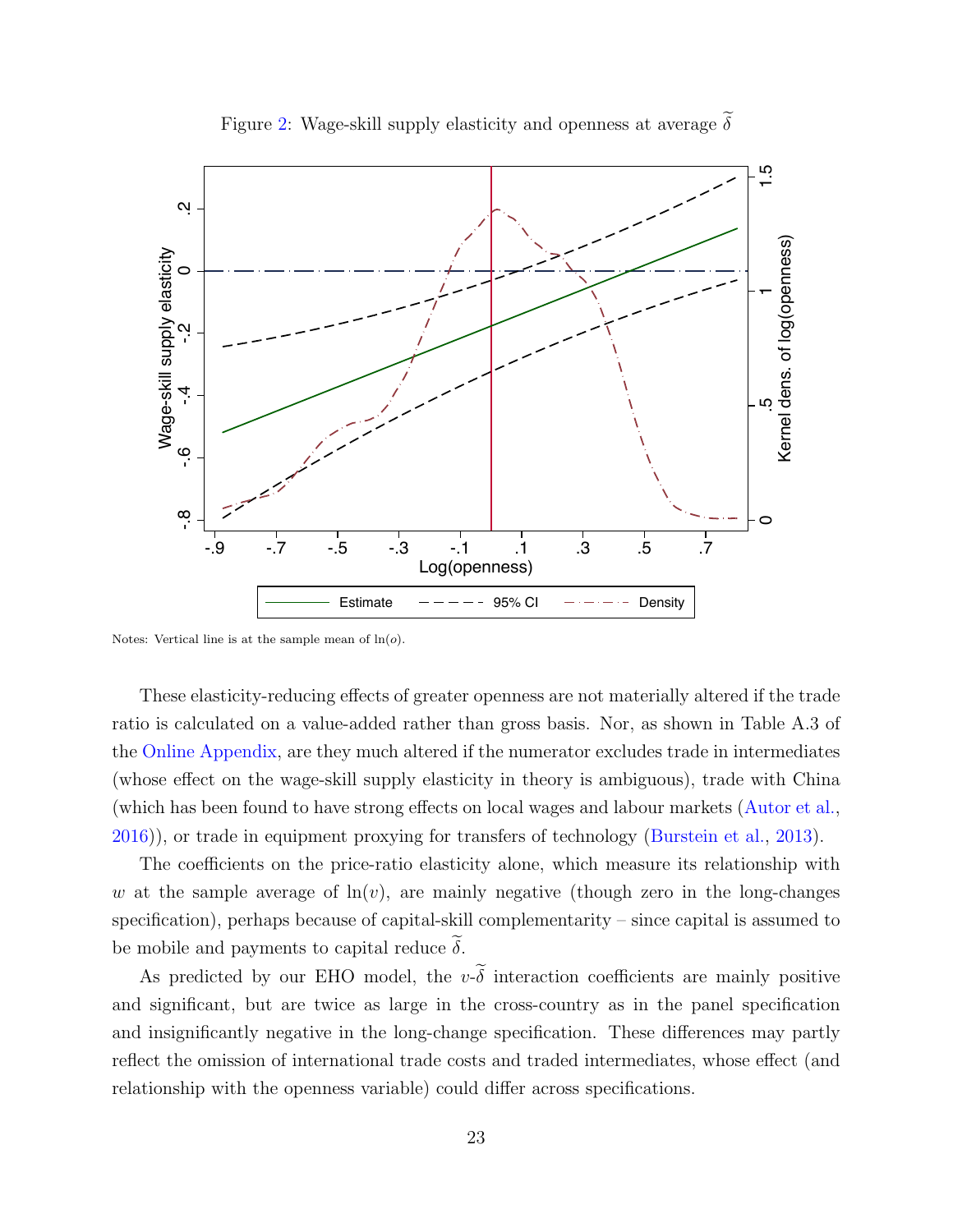As well as being less robust, the role of variation in price-ratio elasticities is smaller than that of trade openness. This can be seen in Figure A.2 in the [Online Appendix,](https://www.dropbox.com/s/ki6fgrx363apxpu/facprice_dec14OA.pdf?dl=0) where we trace out how the wage-skill supply elasticity varies with our measure of  $\tilde{\delta}$ , using the panel estimates in column (6) and holding log openness at its average value. The wage-skill supply elasticity rises more slowly with the price-ratio elasticity than with openness. Even so, if for example Turkey had average openness and increased its price-ratio elasticity from the low actual average value of 0.35 (10th percentile) to 0.55 (90th percentile), the relative wages of its skilled workers would no longer be sensitive to changes in skill supplies.

Other observable determinants of relative wages may be correlated with skill supplies, openness or price-ratio elasticities, and could thus bias our estimates of the v-o and  $v\text{-}\delta$ interaction coefficients. To check this, we add to our panel regression six more variables (defined more precisely in the notes to Table A.1): the share of low-skilled workers in the unskilled (low  $+$  medium) aggregate, and the share with no education in the low category (computed from [Barro and Lee](#page-39-10) [\(2013\)](#page-39-10)); the ratio of a country's land area to its unskilled labour supply; the ratio of the capital rental rate to the average wage; GDP per capita; and an EU membership dummy (because EU countries are over-represented in our sample).<sup>[22](#page-24-0)</sup>

As can be seen from columns (7) and (8) of Table [1](#page-22-0) (the difference between which is that the latter includes also the interactions of the six control variables with  $v$ ), the addition of these other determinants of relative wages has no substantial effect on the sizes of the  $v$ -o and  $v$ - $\delta$  interaction coefficients (the coefficients on the extra variables in the column (7) regression are in Table A.4 in the [Online Appendix\)](https://www.dropbox.com/s/ki6fgrx363apxpu/facprice_dec14OA.pdf?dl=0). The small samples in the cross-country and long-change regressions made the addition of more variables less informative, but neither individually nor together did the six extra variables affect substantially the interaction coefficients (columns (1) to (4) of Table A.4).

In summary, our reduced-form evidence is consistent with the predictions of our EHO model concerning the wage-skill supply relationship. Both greater trade openness and higher price-ratio elasticities attenuate the negative elasticity of the skilled wage premium with respect to skill supplies – and with high openness and high price-ratio elasticities wages vary only slightly or even not at all with variation in skill supplies.

<span id="page-24-0"></span> $22$ We experimented also with measures of labour market rigidity, including unionisation, the Employment Protection Legislation index from the [OECD](#page-43-9) [\(2013\)](#page-43-9) and the "Labour Freedom' index from the Heritage Foundation, but all of them substantially reduced our sample size in non-random ways. For example, the differences between columns (6) and (7) in Table A.3 arise mainly from the change in sample rather than from adding the unionisation variable.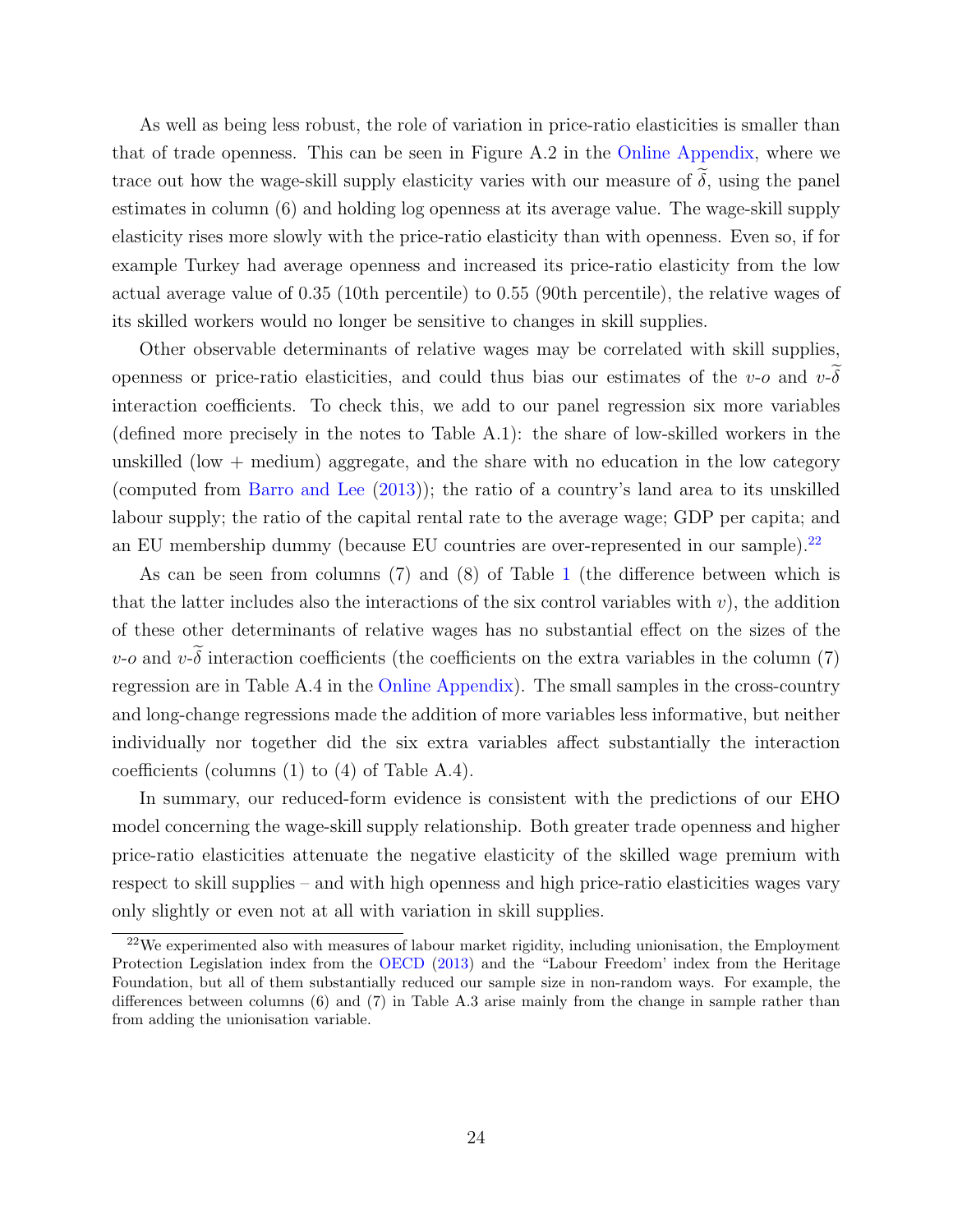### <span id="page-25-0"></span>V Structural relationships

To isolate and quantify the openness and price-ratio elasticity mechanisms of the EHO model, we now estimate them directly. We assess whether the variation in relative wages with respect to skill supplies that they predict (the right-hand side of equation [\(10\)](#page-12-0)) matches the observed variation in the data. We continue to abstract from the directed technical change and income elasticity of demand mechanisms in the numerator of  $(11)$ , which the structural estimation is extended to include in section [VI.](#page-33-0)

Our focus is on the second term of the denominator of equation [\(10\)](#page-12-0) (abbreviated in [\(11\)](#page-14-2)), which contains the purchaser-price and price-ratio elasticities parameters and governs the skill-supply-absorbing response of sectoral output mix. To the extent that inter-sectoral output adjustment falls short of absorbing the whole of any change in skill supply (as it would in a one-cone HOS model), the first – entirely standard – term in the denominator fills the gap through intra-sectoral adjustments of technique or detailed output mix.

#### (a) Estimation of parameters

A first step is to measure the parameters in equation  $(10)$ . The labour use and cost shares  $(\lambda)$ 's and  $\theta$ 's) for skilled and unskilled labour can be calculated from the WIOD SEA for each country, sector and year. We use direct labour inputs, because of the difficulty mentioned earlier of separating traded from non-traded intermediate inputs (only the latter would be relevant for our purpose).

To measure the price-ratio elasticity  $\delta_{j1}$ , we assume for simplicity that all OCW's are per-unit and hence set  $\eta_{i1} = 0$ . On this assumption, the price-ratio elasticity – of relative purchaser prices with respect to relative  $ULC's - is$  (as on p.10 of [Wood](#page-45-0) [\(2012\)](#page-45-0), but omitting the sector-pair subscripts for clarity)

<span id="page-25-1"></span>(14) 
$$
\delta = \frac{1 + \frac{\tau}{2} \left( \sqrt{\frac{c}{t}} + \sqrt{\frac{t}{c}} \right)}{1 + \tau \left( \sqrt{\frac{c}{t}} + \sqrt{\frac{t}{c}} \right) + \tau^2}
$$

where  $c = \frac{c_j}{c_j}$  $\frac{c_j}{c_1}$  and  $t = \frac{t_j}{t_1}$  $\frac{t_j}{t_1}$  are relative ULC's and OCW's, respectively; and  $\tau = \sqrt{\tau_j \tau_1}$ , where  $\tau_j = \frac{t_j}{c_i}$  $\frac{t_j}{c_j}$ . If  $t = c$ , this expression conveniently reduces to  $\widetilde{\tau} = \frac{1}{1+}$  $\frac{1}{1+\tau}$ , which was how we approximated country-level price-ratio elasticities in the reduced-form analysis. Here we follow  $(14)$ , estimating at sector level, but still including in t only internal trade costs, (net) taxes and capital compensation.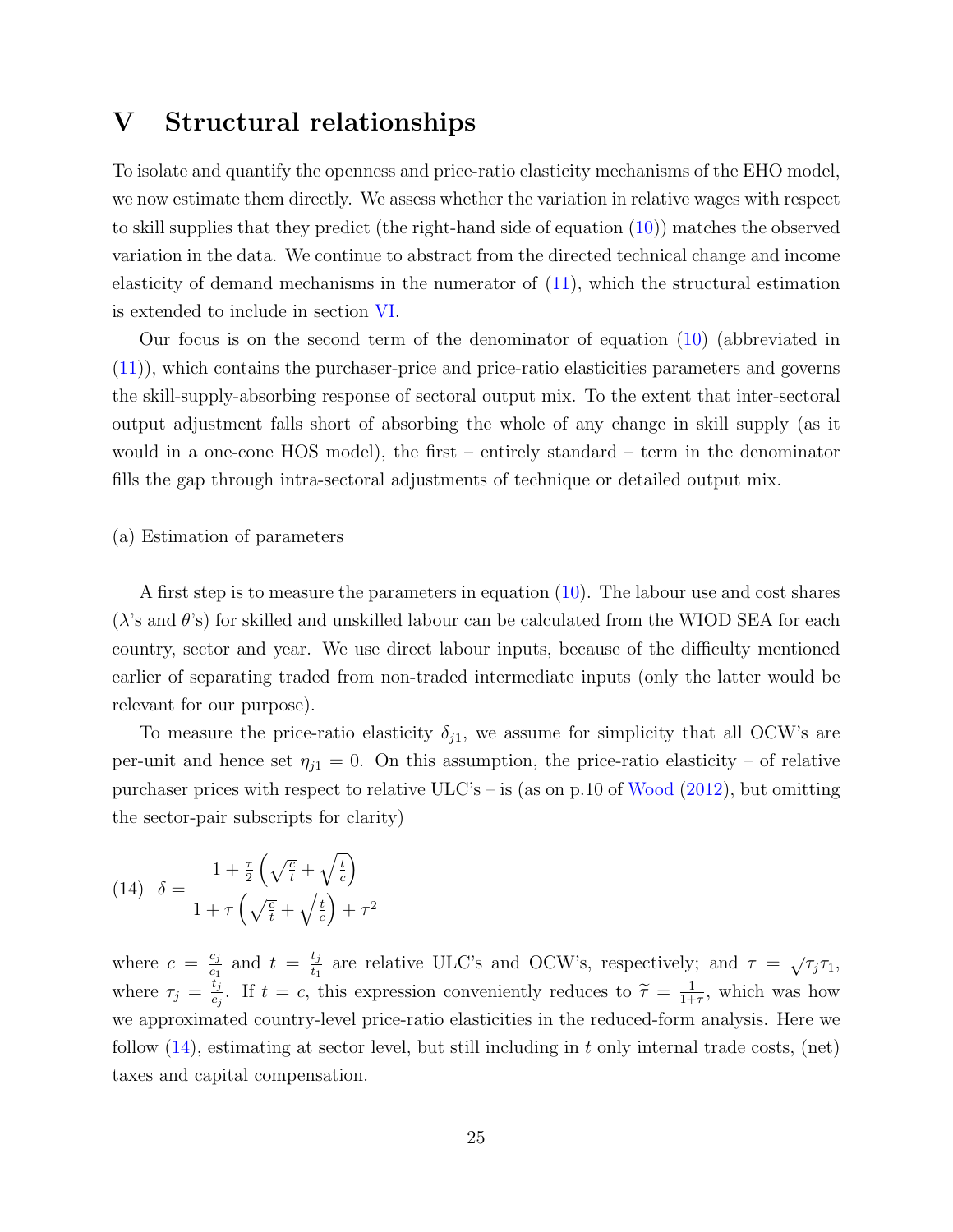For the common elasticity of substitution in production,  $\sigma$ , we impose the value of 1.67 estimated by [Morrow and Trefler](#page-43-1) [\(2017\)](#page-43-1) from the same WIOD data, using a simplified version of [Acemoglu](#page-39-4) [\(2007\)](#page-39-4)'s equation for skill-biased technical change (see footnote [11\)](#page-14-1). We run sensitivity checks by varying  $\sigma$  within the range of 1 to 3 that [Katz and Autor](#page-42-3) [\(1999\)](#page-42-3) consider plausible.[23](#page-26-0)

To measure  $\epsilon$ , we first estimate the demand parameters  $\gamma$  and  $\beta$ , applying the approach pioneered by [Feenstra](#page-41-12)  $(1994)$ . A variety is defined as good j (a WIOD sector) sold by country z to country  $\zeta$ , where  $z=\zeta$  for a domestic variety, for which the WIOD international input-output table contains data on final demand flows. Following [Patel et al.](#page-43-10) [\(2014\)](#page-43-10), we proxy prices with sectoral price deflators.[24](#page-26-1) The CES demand system is estimated with the LIML estimator and constrained search algorithm introduced by [Soderbery](#page-44-11) [\(2015\)](#page-44-11) to ensure that  $\beta > 1$ . Mean and median values across countries for  $\beta$  in each sector are reported in Figure A.3 in the [Online Appendix:](https://www.dropbox.com/s/ki6fgrx363apxpu/facprice_dec14OA.pdf?dl=0) the overall median of the estimated  $\beta$ 's is 2.57 (and mean 5.87), which is in line with earlier estimates.<sup>[25](#page-26-2)</sup> The  $\gamma$  for each country is estimated similarly, exploiting variation across sectors in final consumption purchases and prices (see also [Patel et al.](#page-43-10) [\(2014\)](#page-43-10)): the estimates range from 1.21 to 2.21 (except for outlier Slovakia's 5.87), and, consistently with our assumptions, are generally lower than the  $\beta$ 's.<sup>[26](#page-26-3)</sup>

The estimated  $\beta$ 's and  $\gamma$ 's are then combined into the purchaser-price elasticity. With superscript z denoting the country of origin and  $\zeta$  the country of destination, the elasticity of country z's relative sales of goods  $j$  and 1 in market  $\check{z}$  with respect to its relative prices in that market is, in a two-level CES demand system, a weighted harmonic mean of  $\gamma$  and  $\beta$  [\(Sato,](#page-44-7) [1967\)](#page-44-7)

<span id="page-26-4"></span>
$$
(15) \quad \epsilon_{j1}^{z\check{z}} = \frac{\frac{1}{s_j^{z\check{z}}s_j^{\check{z}}} + \frac{1}{s_1^{z\check{z}}s_1^{\check{z}}}}{\frac{1}{\beta_j^{z}} \left(\frac{1}{s_j^{z\check{z}}s_j^{\check{z}}} - \frac{1}{s_j^{z}}\right) + \frac{1}{\beta_j^{z}} \left(\frac{1}{s_1^{z\check{z}}s_1^{\check{z}}} - \frac{1}{s_1^{z}}\right) + \frac{1}{\gamma^z} \left(\frac{1}{s_j^{z}} + \frac{1}{s_1^{z}}\right)}
$$

<span id="page-26-2"></span><sup>25</sup>[Broda and Weinstein](#page-40-11) [\(2006\)](#page-40-11), for instance, obtain a median estimated  $\beta$  (their  $\sigma$ ) of 3.39 using a similar methodology with more detailed trade data (excluding home sales) for 73 countries.

<span id="page-26-3"></span><sup>26</sup>On average, 93% of sectors have β's above the  $\gamma$  of the country concerned (and 100% in 18 countries out of 40), though in Slovakia this share is only 20%.

<span id="page-26-0"></span><sup>&</sup>lt;sup>23</sup>In previous drafts of the paper, we estimated sector-specific  $\sigma$ 's, whose average was 1.34, and whose use instead of the common value from [Morrow and Trefler](#page-43-1) [\(2017\)](#page-43-1) leaves the empirical findings largely unaffected.

<span id="page-26-1"></span><sup>&</sup>lt;sup>24</sup>To alleviate measurement error, especially on the price side, we drop the top and bottom  $1\%$  of the sample in each product. To ensure a minimum level of identifying variation, we also omit purchasing-country-product combinations with data for fewer than ten seller countries throughout the sample period. We use the within-sector median  $\beta$ 's for the missing observations. As in [Patel et al.](#page-43-10) [\(2014\)](#page-43-10), the estimated  $\beta$  for each country-sector is the median of 100 bootstrap replications. In estimating  $\gamma$ 's (again as the median of 100 bootstrap estimates for each country), we omit countries with data (after dropping outliers) for fewer than ten sectors throughout the period (Bulgaria, Estonia, Indonesia, Ireland and Russia, for which we use the median estimated  $\gamma$ ).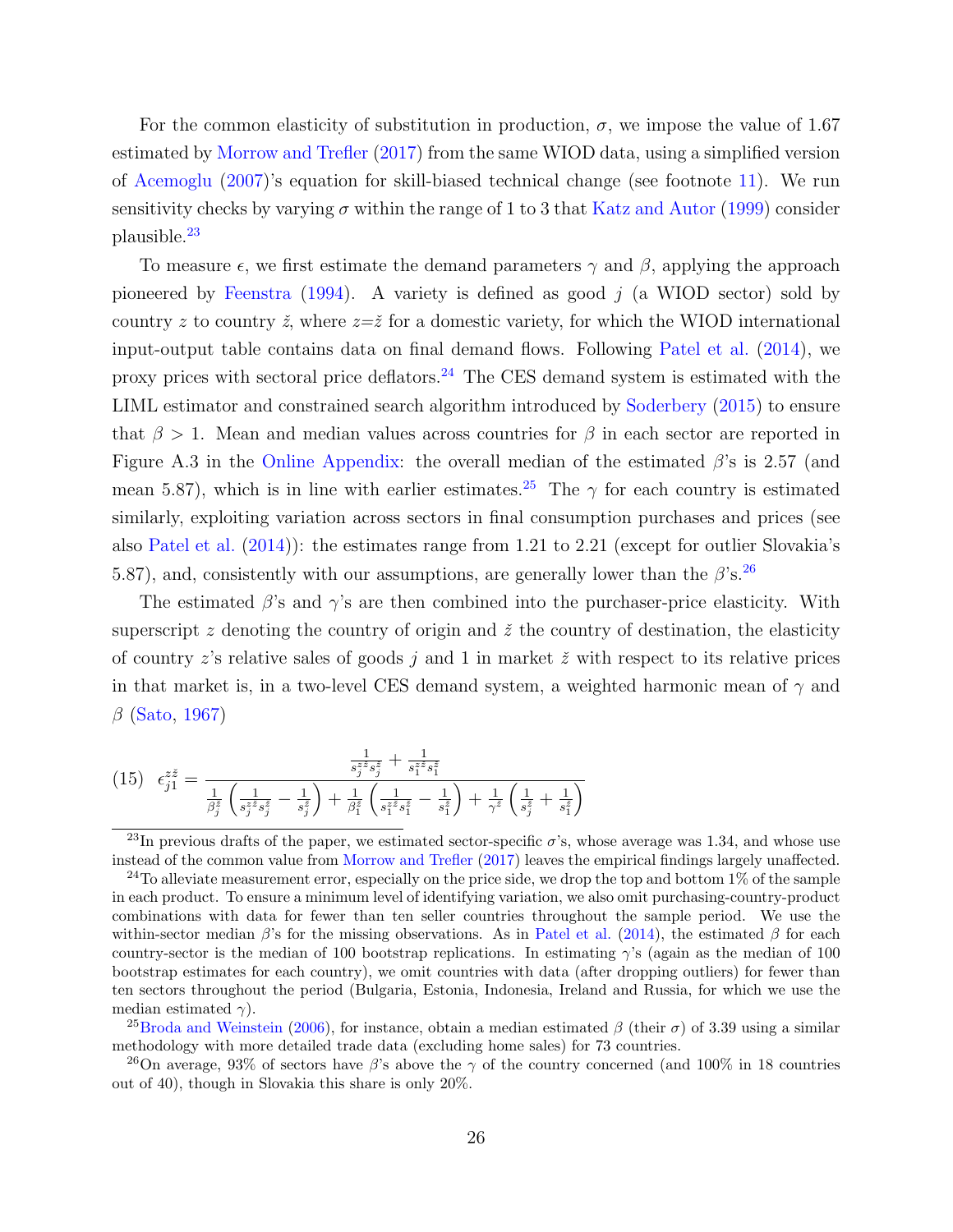where the weights depend on market shares. Specifically,  $s_j^{z\check{z}}$  is the share of z's varieties in country  $\check{z}$ 's consumption of good j, while  $s_j^{\check{z}}$  is the share of good j in country  $\check{z}$ 's total consumption.<sup>[27](#page-27-0)</sup> The larger are the  $s_j^{z\bar{z}}$ , the greater is the influence of country z's varieties on the overall prices of goods in country  $\check{z}$ , and hence the closer is  $\epsilon_{j1}^{z\check{z}}$  to the lower  $\gamma^{\check{z}}$  than to the higher  $\beta$ 's.

The elasticity for country z producers across all markets is also a weighted harmonic mean,  $\epsilon_{j1}^z = \left(\sum_{\breve{z}}\right)$  $\frac{x_1^z \check{z}}{\epsilon^z \check{z}}}{\epsilon^z \check{z}}$  $\int_{0}^{-1}$ , where the weights (x's) are the shares of their sales in each market. This elasticity increases with openness to trade: from the import side, easier access to foreign varieties reduces home market shares  $(s_j^{\tilde{z}\tilde{z}})$ , giving more weight to the generally higher  $\beta$ 's; and from the export side, higher x's in foreign markets give more weight to the  $\epsilon$ 's in foreign markets, which are usually higher than in the home market. That  $\epsilon_{j1}^z$  increases with trade openness is strongly confirmed in our data, both across countries and sectors and over time, which supports our interpretation of the reduced-form relationships.<sup>[28](#page-27-1)</sup>

Estimation of equation [\(10\)](#page-12-0) requires us to choose the reference sector 1. Since some parameters vary among sectors, this choice affects the predicted economy-wide wage-skill supply elasticity, and hence the comparisons with actual outcomes. The results reported below use as the reference sector 'Other non-metallic minerals', which has the fewest missing estimated parameters.<sup>[29](#page-27-2)</sup> The conclusions would not be much affected by the choice of other sectors, as explained below.

Using the more strictly EHO-based purchaser and price-ratio elasticities from equations [\(14\)](#page-25-1) and [\(15\)](#page-26-4) in our reduced-form analysis confirms the evidence discussed in section [IV.](#page-18-0) We check for this by replicating the regression in equation [\(13\)](#page-19-2) but with the size-adjusted trade-output ratio (variable  $\ln(o)$ ) and the simplified  $\tilde{\delta}$  being replaced by their counterparts, the purchaser-price elasticity  $\epsilon_{j1}^z$ , and the price-ratio elasticity  $\delta_{j1}$ , both aggregated at the country level as weighted averages across sectors  $j$ , where the weights equal the sector's share in total output. Table A.5 in the [Online Appendix](https://www.dropbox.com/s/ki6fgrx363apxpu/facprice_dec14OA.pdf?dl=0) show the estimates, where the  $\epsilon$ and the  $\delta$  variables are the medians of the aggregated elasticities across reference sectors. The results are qualitatively similar to the ones shown in Table  $1 1 -$  the negative wage-skill supply elasticity becomes less negative with higher  $\epsilon$  and  $\delta$ , with the influence of the latter

<span id="page-27-0"></span> $27$ The simplified arithmetic expression in equation [\(5\)](#page-9-0) assumes two-level symmetrical CES utility (where the upper-level shares  $s^{\check{z}}$  do not vary across goods) and two markets – domestic and foreign.

<span id="page-27-1"></span><sup>&</sup>lt;sup>28</sup>Regressions of our estimated purchaser-price elasticities on sector-level trade openness deliver positive and significant coefficients both across and within country-sectors (results available upon request).

<span id="page-27-2"></span><sup>&</sup>lt;sup>29</sup>We avoided choosing service sectors because more of their estimated elasticities seemed problematic and because trade data on services are less accurate.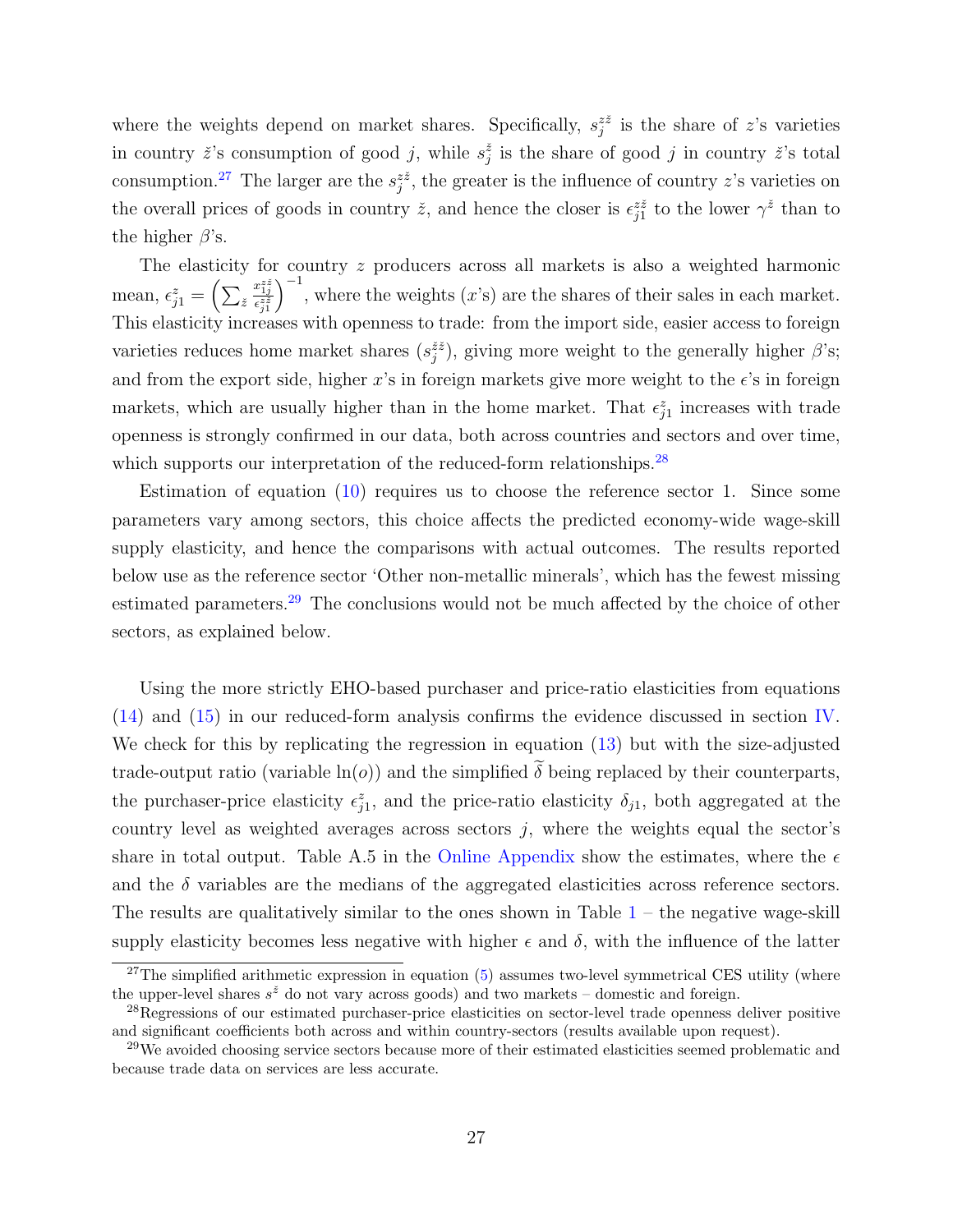being less robust across specifications. Correlation between the reduced-form variables and the aggregated EHO elasticities is indeed strong (coefficients of 0.44 between  $\ln(o)$  and  $\epsilon$  and of 0.93 between  $\delta$  and  $\tilde{\delta}$ ), thus bolstering the theoretical interpretation of the reduced-form evidence.[30](#page-28-0)

#### (b) Cross-country evidence

As in the reduced-form analysis, we perform the structural comparisons of predicted relative wages with observed ones using both cross-country and panel data. We begin with a slope test: the changes in relative wages predicted by our estimate of equation [\(10\)](#page-12-0), given the actual changes in relative skill supplies ( $\tilde{w}$  for short), are regressed on actual changes in relative wages  $(w)$ . In the cross-country analysis, 'changes' in relative wages and skill supplies refer to deviations from the relevant means across countries in each year, averaged across years for each country.

Figure [3](#page-29-0) portrays the results of the cross-country slope tests. The left-hand panel, based on a straightforward application of equation [\(10\)](#page-12-0), we refer to as the P-RE ('Price-Ratio Elasticity') case. The slope is almost equal to one and precisely estimated, suggesting that the model accurately explains how variation in skill supplies across countries affects the relative wages of skilled workers. The fit is far from perfect  $(R^2=0.38)$ , which could reflect errors in the predictions as well as variation across countries in the determinants of actual relative wages other than skill supplies. Ten countries in the north-east quadrant, including China, have below-average skilled wage premia despite also having below-average skill abundance (implied by their above-average predicted skill premia).

The other two panels of Figure [3](#page-29-0) use more restricted specifications of the output-mix elasticity – the second term in the denominator of  $(10)$ . 'Trade Protection' (TP) retains the same specification of  $\epsilon$ , but assumes all trade costs and other OCWs to be ad-valorem  $(\delta = 1)$ , which reduces the predicted wage changes. The slope is slightly shallower and the fit almost unchanged. In the right-hand panel is the 'Armington Case' (AC), where the purchaser-price elasticity in each market is simply  $\beta$  (averaged across sectors), continuing to assume as in TP that  $\delta = 1$ . This case is equivalent to a one-level CES specification where  $\gamma = \beta$ , and is the standard setting in recent quantitative trade models [\(Costinot](#page-41-2) [and Rodriguez-Clare,](#page-41-2) [2014\)](#page-41-2), related gravity applications [\(Anderson,](#page-39-13) [2011\)](#page-39-13) and output-side empirical tests of HO theory [\(Trefler,](#page-44-12) [1995\)](#page-44-12). Its estimated slope is 40% lower than in the

<span id="page-28-0"></span><sup>&</sup>lt;sup>30</sup>Panel regressions with country fixed effects and year dummies of ln(o) on  $\epsilon$  and of  $\tilde{\delta}$  on  $\delta$  deliver slope coefficients of, respectively, 0.474 (standard error=0.144), and 0.69 (standard error=0.131).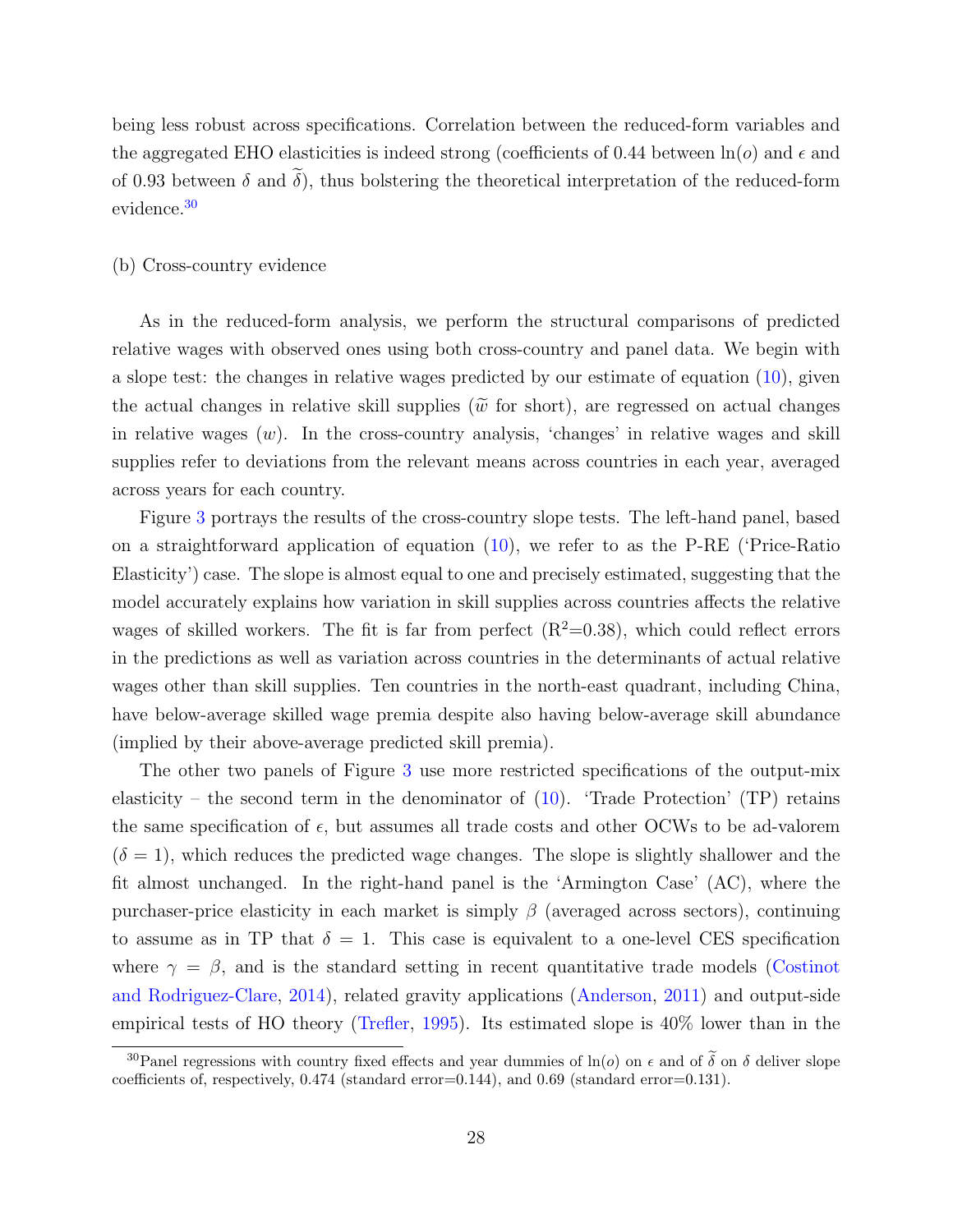P-RE case. These comparisons suggest that variation in trade shares and, to a lesser extent, in per-unit costs are key to explaining how skill premia vary with skill abundance across countries.

<span id="page-29-0"></span>

Figure [3:](#page-29-0) Slope tests – Cross-country estimates

Notes: All regressions include a constant. Heteroskedasticity-robust standard errors.

Both predicted and actual changes in wages are arguably measured with error. In such a situation, [Klepper and Leamer](#page-42-13) [\(1984\)](#page-42-13) show that bounds of the true slope coefficient are given by the estimated slopes of the 'direct' ( $\tilde{w}$  on w) and 'reverse' (w on  $\tilde{w}$ ) regressions. The upper panel of Table [2](#page-30-0) shows these bounds. In the P-RE case, the reverse regression yields a far smaller (0.4), though still positive and significant, slope than the direct regression. This difference is amplified by the ten countries where the skill premium is unusually low. Without them, the estimated slope is between 0.58 and 1.06, with a much better fit  $(R^2=0.6)$ . The bounds of the slope parameter in the TP and AC specifications are narrower, and the 'reverse' slopes are similar in all three cases.

Another test of fit is the variance ratio [\(Trefler,](#page-44-12) [1995;](#page-44-12) [Blum,](#page-40-2) [2010\)](#page-40-2): the variance of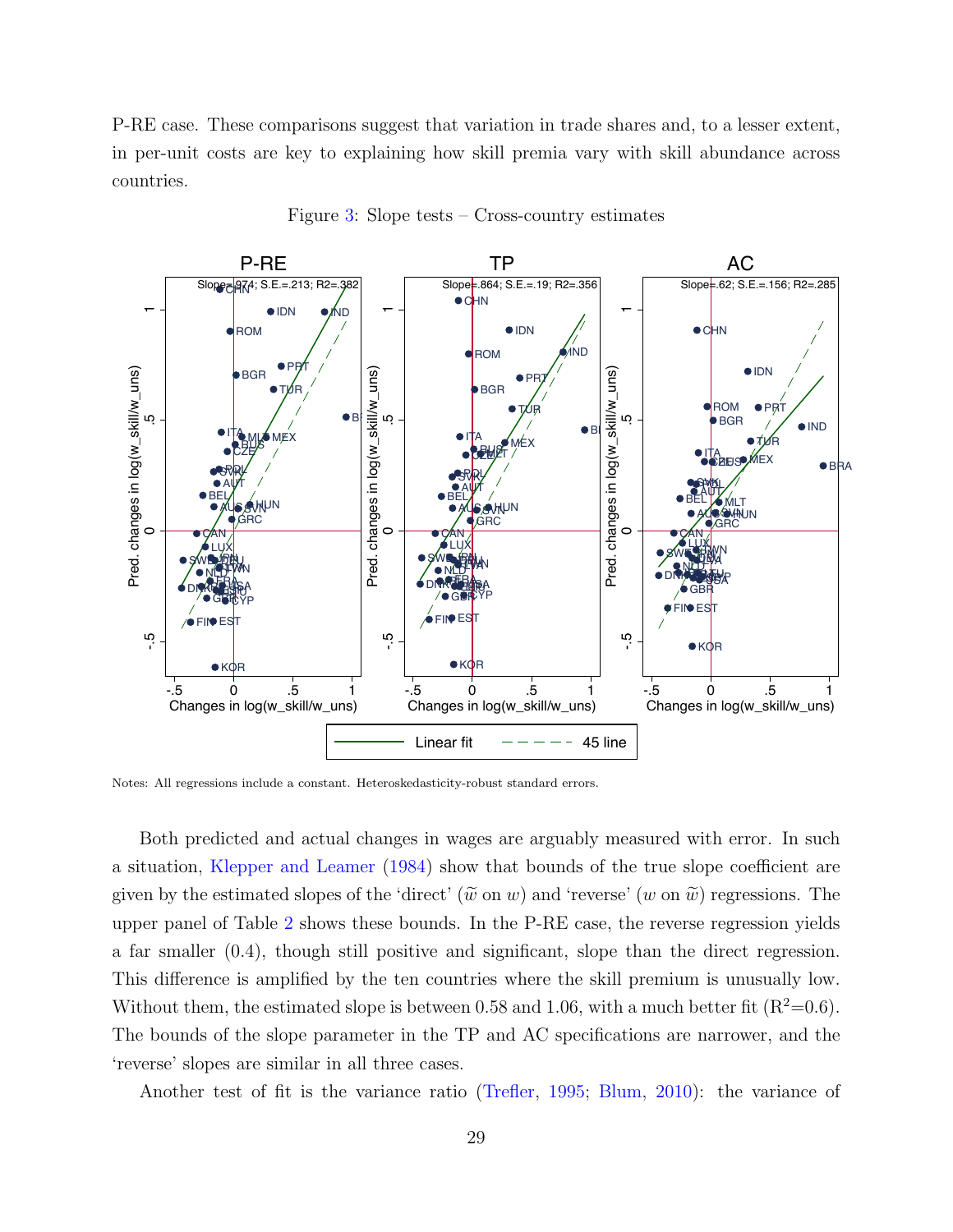predicted changes in relative wages  $(\tilde{w})$  divided by the variance of actual changes  $(w)$ . The lower panel of Table [2](#page-30-0) shows that the variance of relative wages across countries predicted by our P-RE and TP specifications is twice as large as the actual variance of relative wages (though only slightly larger with the AC specification, which predicts a lower wage-skill supply elasticity). Plausible explanations for this over-prediction are the omitted directed technical change and income elasticity of demand mechanisms. Labour market and social security institutions may also narrow differences in skill premia across countries.

<span id="page-30-0"></span>

|                                                            | $P-RE$             |                  |                    | TP               | AC                    |                    |  |
|------------------------------------------------------------|--------------------|------------------|--------------------|------------------|-----------------------|--------------------|--|
| Bounds:                                                    | $\tilde{w}$ on $w$ | w on $\tilde{w}$ | $\tilde{w}$ on $w$ | w on $\tilde{w}$ | $\tilde{w}$ on $w$    | $w$ on $\tilde{w}$ |  |
|                                                            | $0.974***$         | $0.409***$       | $0.864***$         | $0.431***$       | $0.620***$ $0.489***$ |                    |  |
|                                                            | (0.213)            | (0.106)          | (0.190)            | (0.117)          | (0.156)               | (0.144)            |  |
| Obs                                                        | 40                 | 40               | 40                 | 40               | 40                    | 40                 |  |
| $\mathrm{R}^2$                                             | 0.382              | 0.382            | 0.356              | 0.356            | 0.285                 | 0.285              |  |
| $Var(\tilde{w})$<br>Variance ratio:<br>$\overline{Var}(w)$ |                    |                  |                    |                  |                       |                    |  |
|                                                            |                    | 2.383            |                    | 2.002            | 1.268                 |                    |  |

Table [2:](#page-30-0) Bounds and Variance-ratio tests – Cross-country

Notes: All regressions include a constant. Heteroskedasticity-robust standard errors are in parenthesis. Significant at: \*10%,  $***5\%,$  \*\*\*1% level.

Our results survive a number of robustness checks.<sup>[31](#page-30-1)</sup> To see if they are driven by specific time periods, we apply the slope test to each year in the sample between 1995 and 2009. As shown in Figure A.4 in the [Online Appendix,](https://www.dropbox.com/s/ki6fgrx363apxpu/facprice_dec14OA.pdf?dl=0) the slope increases slightly over time in all three specifications, although not significantly. We also replicate the slope test with different choices of the reference sector. Figure A.5 in the [Online Appendix](https://www.dropbox.com/s/ki6fgrx363apxpu/facprice_dec14OA.pdf?dl=0) reports the estimated slopes for the three model specifications. The point estimates do not vary markedly across reference sectors and they preserve the ordering across specifications, with P-RE generating a higher 'direct' slope than the two alternatives.

#### (c) Panel evidence

To measure changes in relative wages and skill supplies within countries over time (the 'hat' terms in equation [\(10\)](#page-12-0)), we follow [Blum](#page-40-2) [\(2010\)](#page-40-2) and take annualised differences (in logs) over windows of 5, 10 and 14 years. The value of the wage-skill supply elasticity (the

<span id="page-30-1"></span> $31$ The variance of predicted wage changes, and hence the slope of their regression on actual wage changes, decreases mechanically with the chosen value of  $\sigma$  (which is 1.67 in the results reported). With the P-RE specification, raising  $\sigma$  from 1 to 3 reduces the slope from 1.5 to 0.5, though the R<sup>2</sup> remains at 0.38 (results available upon request).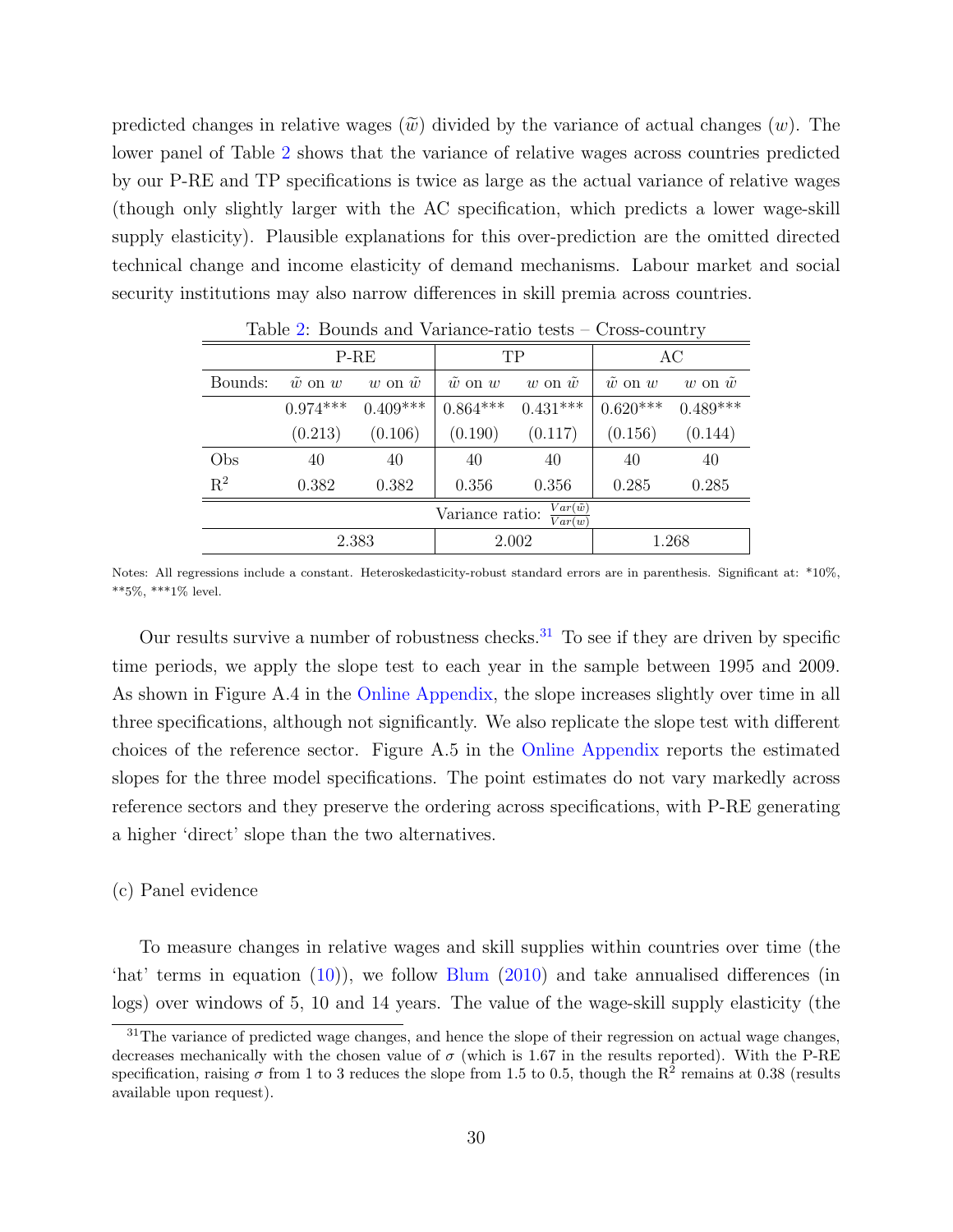ratio term on the rhs of equation  $(10)$  is taken at the start of each window. Predicted wage changes are then regressed on actual changes and, in the 5- and 10-year regressions, also on country fixed effects and time dummies. Table [3](#page-32-0) reports the results of the (direct and reverse) slope and variance-ratio tests.

Starting with the baseline P-RE column, the estimated slope is positive and significant in both the 5- and 10-year windows, and is greater in the longer window, though still well below unity. The same is true of the reverse regressions, whose slopes are much closer to those of the direct regressions than in the cross-country test. In the longest possible window of 14 years, the slope estimated on the full sample is near zero. When three extreme outliers are omitted, as with Figure  $1(b)$  $1(b)$ , the slope is positive and close to those in the shorter windows, though less precisely estimated. The variance ratio is below unity and roughly constant across the three time windows, suggesting that changes in actual skill premia over time are amplified by forces omitted from equation [\(10\)](#page-12-0).

As in the cross-country tests, but less so, the direct slopes of the AC specifications in the last four columns of Table [3](#page-32-0) are lower than for P-RE and TP, suggesting the importance especially of openness to trade in matching the observed variation in relative wages (though again the reverse-regression slopes are higher for TP and AC than for P-RE). In all three time windows, moreover, the variance ratios are higher with the P-RE specification than with the TP and AC specifications. The slopes are steeper for the 10-year than for the 5-year window, while for the 14-year window, the slopes are insignificantly different from zero in the full sample, but positive in the restricted sample under the P-RE and TP specifications. These findings are again robust to the choice of the reference sector, as shown in Figures A.6-A.8 in the [Online Appendix.](https://www.dropbox.com/s/ki6fgrx363apxpu/facprice_dec14OA.pdf?dl=0) [32](#page-31-0),[33](#page-31-1)

<span id="page-31-0"></span><sup>&</sup>lt;sup>32</sup>We also performed the slope and variance-ratio tests on manufacturing and services separately, treating their labour forces as specific to (and immobile between) them. Cross-section and panel results available upon request are qualitatively similar to the ones obtained on the full sample. They also do not reveal any systematic and robust difference across the two broad sectors. The EHO wage-skill supply relationship seems to fit better the manufacturing sector in the cross-section specifications, but this difference is not confirmed in the within-country specifications.

<span id="page-31-1"></span><sup>&</sup>lt;sup>33</sup>As in the cross-country analysis, the slope of the regression of predicted values on actual values decreases with the chosen value of  $\sigma$  (1.67 in the results reported). With the P-RE specification, raising  $\sigma$  from 1 to 3 reduces the slope from 0.48 to 0.19 with a 5-year window, from 0.79 to 0.30 with a 10-year window, and from 0.50 to 0.19 with a 14-year window (dropping outliers). The  $R^2$ 's do not change with  $\sigma$ .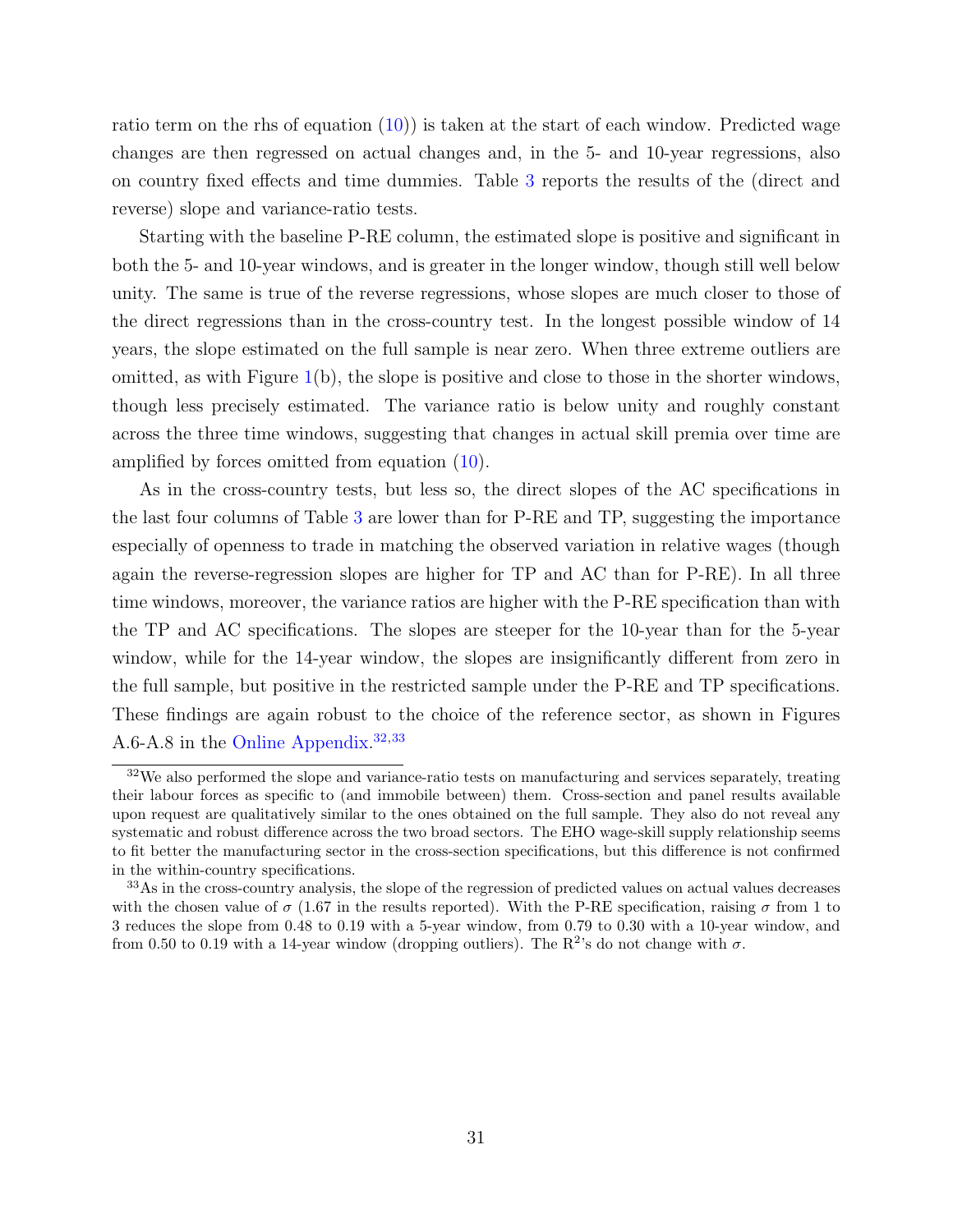<span id="page-32-0"></span>

|                       |                                                                  | $P-RE$             | TP                 |                  | AC                 |                  |  |  |
|-----------------------|------------------------------------------------------------------|--------------------|--------------------|------------------|--------------------|------------------|--|--|
| Bounds:               | $\tilde w$ on $w$                                                | $w$ on $\tilde{w}$ | $\tilde{w}$ on $w$ | w on $\tilde{w}$ | $\tilde{w}$ on $w$ | w on $\tilde{w}$ |  |  |
|                       | 5-year changes                                                   |                    |                    |                  |                    |                  |  |  |
|                       | $0.314***$                                                       | $0.291**$          | $0.286***$         | $0.316**$        | $0.224***$         | $0.392**$        |  |  |
|                       | (0.0779)                                                         | (0.108)            | (0.0698)           | (0.119)          | (0.0531)           | (0.157)          |  |  |
| Obs                   | 400                                                              | 400                | 400                | 400              | 400                | 400              |  |  |
| Within $\mathbb{R}^2$ | 0.221                                                            | 0.221              | 0.215              |                  | 0.195              | 0.218            |  |  |
|                       | $Var(\tilde{w})$<br>Variance ratio:<br>$\overline{Var(w)}$       |                    |                    |                  |                    |                  |  |  |
|                       |                                                                  | 0.855              | 0.712              |                  | 0.455              |                  |  |  |
|                       | 10-year changes                                                  |                    |                    |                  |                    |                  |  |  |
|                       | $0.514***$                                                       | $0.482***$         | $0.480***$         | $0.525***$       | $0.380***$         | $0.641***$       |  |  |
|                       | (0.121)                                                          | (0.138)            | (0.111)            | (0.152)          | (0.0819)           | (0.202)          |  |  |
| Obs                   | 200                                                              | 200                | 200                | 200              | 200                | 200              |  |  |
| Within $\mathbb{R}^2$ | 0.338                                                            | 0.310              | 0.335              | 0.314            | 0.314              | 0.306            |  |  |
|                       | $Var(\tilde{w})$<br>Variance ratio:<br>Var(w)                    |                    |                    |                  |                    |                  |  |  |
|                       |                                                                  | 0.662              | 0.556              |                  | 0.378              |                  |  |  |
|                       | 14-year changes                                                  |                    |                    |                  |                    |                  |  |  |
|                       | 0.0690                                                           | 0.0758             | 0.0384             | 0.0496           | $-0.0256$          | $-0.0445$        |  |  |
|                       | (0.189)                                                          | (0.207)            | (0.176)            | (0.227)          | (0.152)            | (0.262)          |  |  |
| Obs                   | 40                                                               | 40                 | 40                 | 40               | 40                 | 40               |  |  |
| $\mathbf{R}^2$        | 0.005                                                            | 0.005              | 0.002              | 0.002            | 0.001              | 0.001            |  |  |
|                       | 14-year changes, without outliers                                |                    |                    |                  |                    |                  |  |  |
|                       | $0.319*$                                                         | $0.433**$          | $0.280*$           | $0.467**$        | 0.185              | 0.416            |  |  |
|                       | (0.163)                                                          | (0.201)            | (0.145)            | (0.227)          | (0.124)            | (0.265)          |  |  |
| Obs                   | 37                                                               | 37                 | 37                 | 37               | 37                 | 37               |  |  |
| $R^2$                 | 0.138                                                            | 0.138              | 0.130              | 0.130            | 0.077              | 0.077            |  |  |
|                       | $Var(\tilde{w})$<br>Variance ratio:<br>$\overrightarrow{Var(w)}$ |                    |                    |                  |                    |                  |  |  |
|                       |                                                                  | 0.736              | 0.599              |                  | 0.444              |                  |  |  |

Table [3:](#page-32-0) Slope and variance-ratio tests – Panel estimates

Notes: All 5- and 10-year regressions include country fixed effects and year dummies. Standard errors clustered at the country-level (for 5- and 10-year regressions) and heteroskedasticity-robust (for 14-year regressions) are in parenthesis. The bottom panel excludes CHN, MEX and POL from the regressions. Significant at: \*10%, \*\*5%, \*\*\*1% level.

Overall, the results of the structural tests are supportive of the EHO model. The EHO reallocation mechanisms play an important role in explaining the observed variation in skill premia across countries and within countries over time. The explanatory power of the theoretical framework seems to derive more from variation in openness to trade (through the influence of market shares on purchaser-price elasticities) than in price-ratio elasticities. This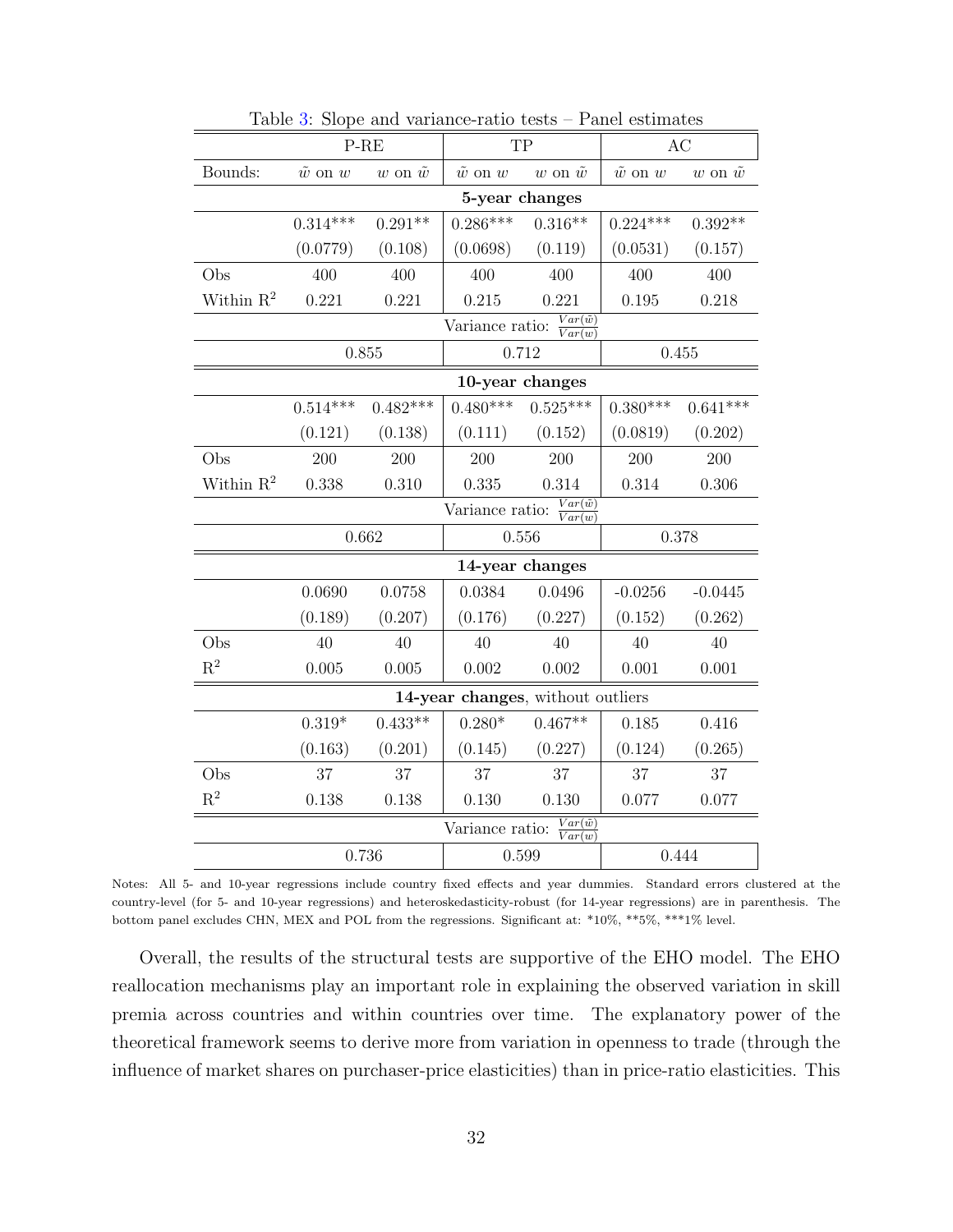asymmetry may reflect the theoretically more clear-cut effect of openness than of price-ratio elasticities (as discussed in section [II\)](#page-7-0), or it may reflect our stark assumptions of zero-or-all per-unit OCWs (allowing  $\eta \in (0,1)$  might bring the model even closer to reality). The structural tests also confirm that skill supplies affect wages through channels not mediated by openness or per-unit costs and that variation in skill supplies is by no means the only cause of variation in relative wages.

### <span id="page-33-0"></span>VI Comparing reduced-form and structural elasticities

Both the reduced-form and the structural estimates suggest that variation in openness to trade and in price-ratio elasticities contributes importantly to explaining how the elasticity of the relative wages of skilled workers with respect to skill supplies varies across countries and periods. The two sets of estimates (the reduced-form ones being based on the panel estimates in column (6) of Table [1\)](#page-22-0) are also strongly correlated (across all 600 country-year observations, the correlation coefficient is  $0.35$  (standard error=0.04)).<sup>[34](#page-33-1)</sup>

The reduced-form and structural estimates, however, are measuring different things. The reduced-form estimates can potentially encompass all determinants of the wage-skill supply elasticity (the whole of equation  $(11)$ ), while the structural estimates in section [V](#page-25-0) cover only the effects of openness and the price-ratio elasticity (the denominator of equation [\(11\)](#page-14-2),  $\phi_{HL}$ , assuming the numerator to be unity, as in equation  $(10)$ ). What these structural estimates omit is the influence of directed technical change and the income elasticity of demand, both of which make the numerator of [\(11\)](#page-14-2) less than unity. The reduced-form estimates should thus be smaller (less negative) than the structural ones, and the difference should reflect the size of the effect of these omitted mechanisms.

Figure  $4(a)$  $4(a)$  confirms this theoretical intuition by plotting the kernel densities of the two elasticity estimates, with vertical lines denoting the respective means.<sup>[35](#page-33-2)</sup> The structural estimates are both much larger (i.e. more negative) and less dispersed than the reduced-form ones, with the mean of the reduced-form estimates being  $-0.18$  (the coefficient on  $\ln(v)$  in column (6), Table [1\)](#page-22-0) and that of the structural estimates being  $-0.67<sup>36</sup>$  $-0.67<sup>36</sup>$  $-0.67<sup>36</sup>$  The latter value is close to the estimates from time-series data for the U.S. of [Katz and Murphy](#page-42-2) [\(1992\)](#page-42-2) and

<span id="page-33-1"></span><sup>&</sup>lt;sup>34</sup>The estimated wage-skill supply elasticity for each country c and year t is:  $\hat{\beta}_{w-v} = \hat{\beta}_1 + \hat{\beta}_3 \times \ln(o) + \hat{\beta}_5 \times \tilde{\delta}$ ; where the 'hat' denotes the "estimated" coefficients.

<span id="page-33-2"></span><sup>&</sup>lt;sup>35</sup>The structural elasticity for each country and year is the median of elasticities across all possible reference sectors.

<span id="page-33-3"></span><sup>&</sup>lt;sup>36</sup>We do not isolate at this stage elasticities that are not statistically different from zero. In the reduced-form estimates, 33% of the sample has insignificant elasticities at the 10% level. If we restrict our sample only to significant elasticities, the average reduced-form elasticity is -0.22.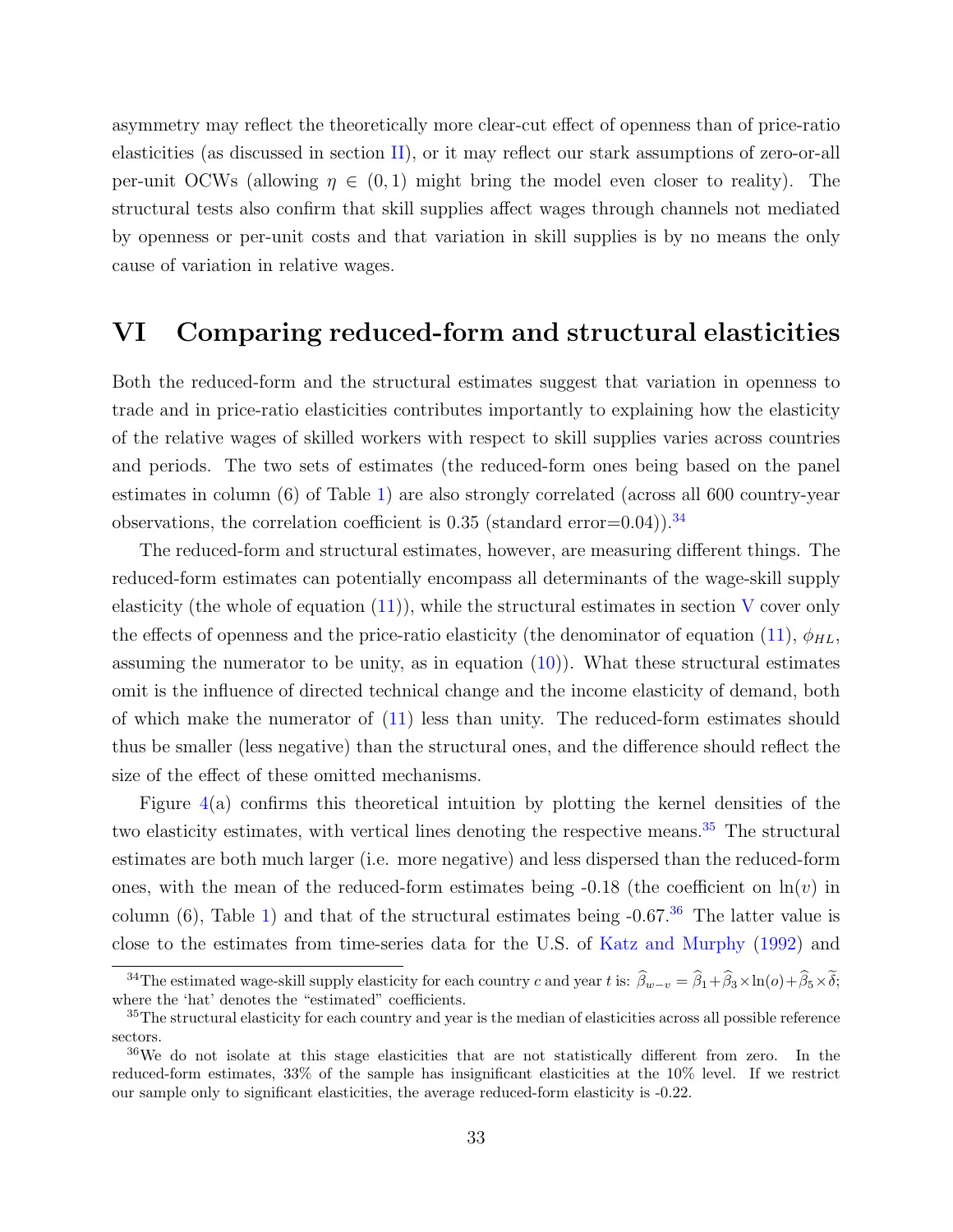<span id="page-34-0"></span>[Blankenau and Cassou](#page-40-1) [\(2011\)](#page-40-1) after controlling for linear time trends (which they interpret as reflecting technical change, but could include the effects of income elasticity), and to that of [Acemoglu and Autor](#page-39-3) [\(2011\)](#page-39-3) with a non-linear time trend.



(a) Structural vs. reduced-form



(b) Adding other influences to the structural elasticities





The greater dispersion of the reduced-form density is probably due to overestimation of the openness interaction. Equation [\(10\)](#page-12-0) implies that this coefficient should capture how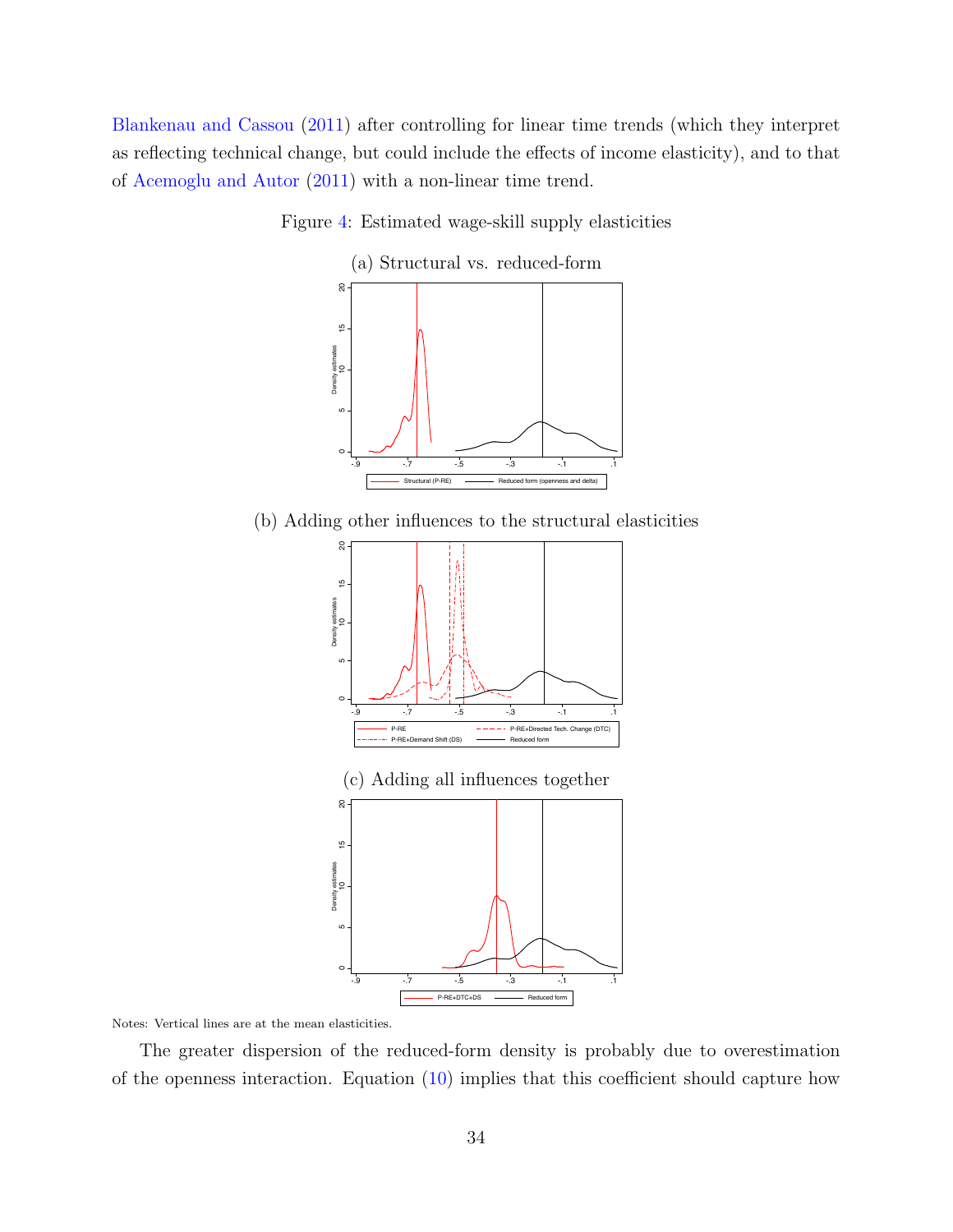greater openness increases the weights of  $\beta$ 's relative to  $\gamma$ 's in the determination of  $\epsilon$ 's (equation [\(15\)](#page-26-4)), weakening the inverse relationship between wages and skill supplies. The reduced-form estimate of this coefficient, however, is likely to be biased upward by other influences.

One such influence is the Stolper-Samuelson mechanism in equation [\(12\)](#page-15-2): the effect of openness on wages varies with a country's skill supplies. Non-HO mechanisms may have a similar effect: for example, [Burstein and Vogel](#page-40-7) [\(2016,](#page-40-7) figure 3) show how lower trade costs can cause larger rises in the skilled wage premium in countries with more skilled workers. The openness coefficient also picks up the influence of international trade costs and traded intermediates omitted from our measure of the price-ratio elasticity.

For all these reasons, the wage-skill supply elasticity varies more with openness than in equation [\(10\)](#page-12-0). Omitting the openness interaction from the calculations (results available upon request) makes the dispersion of the reduced-form density similar to that of the structural density, but has little effect on its mean and hence on the horizontal gap between the distributions.[37](#page-35-0)

To account for this gap, the structural estimates need to be extended to include directed technical change [\(Acemoglu,](#page-39-4) [2007\)](#page-39-4) and the income elasticity of demand [\(Caron et al.,](#page-40-5) [2014;](#page-40-5) [Leonardi,](#page-43-11) [2015\)](#page-43-11), in the ways described by equation [\(11\)](#page-14-2). Incorporating directed technical change is simple, because it involves only parameters already used for the trade shares and price-ratio elasticity mechanisms.<sup>[38](#page-35-1)</sup> Incorporating the income elasticity of demand requires more parameters to be estimated:  $\pi_v$ , the elasticity of per-capita income with respect to skill supplies;  $\mu_j$ , the income elasticity of demand for good j; and  $\omega$ , which captures the effect of income on the skill intensity of the composition of demand for varieties of each good.

Measuring the effect of skill supply on national income has long been seen as difficult, and there is not even a consensus range of values of  $\pi_v$  in the literature [\(Pritchett,](#page-43-12) [2001;](#page-43-12) [Hanushek](#page-41-13) [and Woessmann,](#page-41-13) [2015\)](#page-41-13). For simplicity, we assume  $\pi_v = 1$ , in line with the emphasis of new growth theory on the externalities associated with human capital. To estimate  $\mu_j$ , we follow the two-step procedure of [Caron et al.](#page-40-5) [\(2014\)](#page-40-5), which corrects for differences in prices among countries caused by trade costs [\(Online Appendix,](https://www.dropbox.com/s/ki6fgrx363apxpu/facprice_dec14OA.pdf?dl=0) section A.V). Despite using different data,

<span id="page-35-0"></span><sup>&</sup>lt;sup>37</sup>Another possible explanation for this gap is our benchmark assumption in the structural calculations that  $\eta_{j1} = 0$ , which is likely to underestimate all the  $\delta_{j1}$  and thus to overestimate the wage-skill supply elasticity. However, we made the same assumption in the reduced-form estimation, the results of our structural tests were not greatly altered by setting  $\delta_{i1} = 1$  (in the TP experiments), and the effects on the mean of including or excluding the price-ratio elasticity term are much the same for the reduced-form and the structural distributions (results available upon request).

<span id="page-35-1"></span><sup>&</sup>lt;sup>38</sup>Its weakening effect on the wage-skill supply elasticity rests on the assumptions that  $\tilde{\sigma} > 1$  and that  $\phi_{HL} > 1$  (which itself increases with  $\tilde{\sigma}$ ).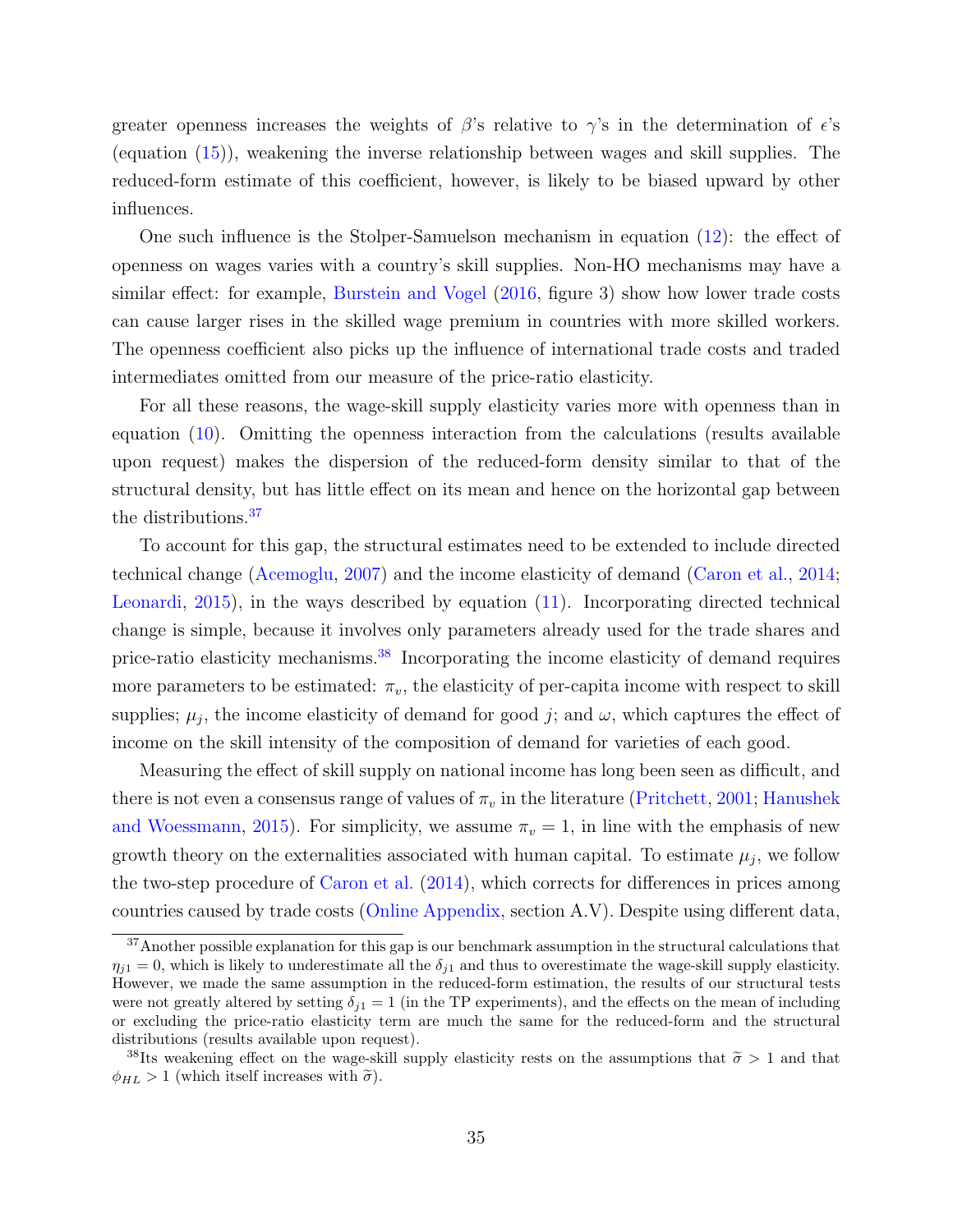we obtain similar results, including the strong correlation of these income elasticities with the skill intensities of the goods concerned. We estimate  $\omega$  from a reduced-form regression of the skill intensity (skilled/unskilled labour content) of final expenditure on per capita GDP and sector dummies – with both variables in logs and averaged over time within country-sectors.<sup>[39](#page-36-0)</sup> The estimated value of  $\omega$  is 0.183 (standard error=0.04).

Figures [4\(](#page-34-0)b) and [4\(](#page-34-0)c) plot the resulting kernel densities of the structural wage-skill supply elasticities. Panel (b) adds the directed technical change and income elasticity mechanisms separately: it shows that each of them shifts the mean of the distribution to the right by a similar amount, narrowing the gap between it and the reduced-form distribution, and also that the directed technical change mechanism increases the dispersion of the structural distribution. Panel (c) combines the directed technical change and income elasticity mechanisms. Together, they greatly reduce the gap between the reduced-form mean  $(-0.18)$  and the structural mean (now  $-0.35$ ), as well as creating a substantial overlap between the two distributions.

The gap can be completely eliminated, moreover, by raising the assumed value of  $\sigma$  from 1.67 to 1.92, as shown in the top line of Figure [5](#page-37-1) (which spans the generally accepted 1 - 3  $\sigma$ range). A higher value of  $\sigma$  brings the wage-skill supply elasticity closer to zero in two ways: one is simply to make it easier to substitute skilled for unskilled labour within sectors; the other is to amplify the directedness of technical change by reducing the rate at which the returns to a factor diminish with increases in its effective supply. Without directed technical change, as lines P-RE and P-RE + DS in Figure [5](#page-37-1) show, no value of  $\sigma$  could eliminate the gap between the reduced-form and structural means. With directed technical change, by contrast, high values of  $\sigma > 2.15$  would make the structural mean positive.

<span id="page-36-0"></span><sup>39</sup>The skilled/unskilled labour content of final demand (for both domestically supplied and imported goods) is calculated at the sector level by combining yearly input-output tables and factor use tables from WIOD (following [Timmer et al.](#page-44-13) [\(2013\)](#page-44-13)). In previous drafts, we estimated sector-specific  $\omega$ 's from panel regressions, some of which however were insignificant. Using those instead of our common  $\omega$  does not alter the main findings.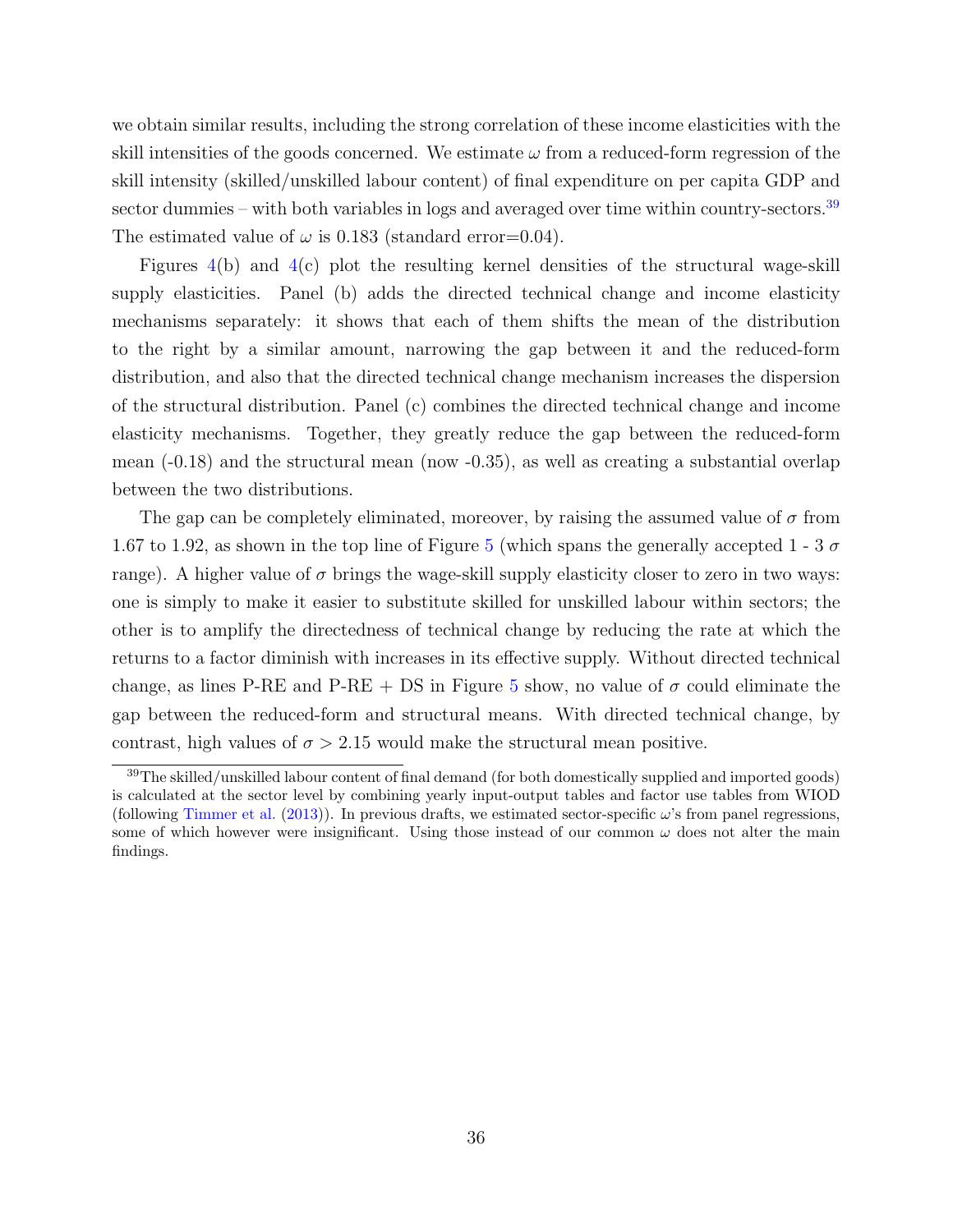

<span id="page-37-1"></span>Figure [5:](#page-37-1) Wage-skill supply elasticity under different values of  $\sigma$ 

Notes: Horizontal line is at the mean reduced-form elasticity  $(=0.177)$ .

These calculations achieve one of the empirical objectives of this paper – to explain the average size of aggregate wage-skill supply elasticities. Our different reduced-form estimates of this average are fairly close together  $(-0.2 \text{ to } -0.3 \text{ with the cross-country and } 14$ -year change data in Figure [1](#page-3-0) and Table [1,](#page-22-0) and -0.17 in the panel interaction model (column (6) of Table [1\)](#page-22-0)). Our structural estimates show that this average would be three times more negative if it depended only on imperfect substitutability between home and foreign varieties, barriers to trade, and non-proportional costs (the EHO model's openness and price-ratio elasticity mechanisms). Directed technical change and the income elasticity of demand for skill-intensive goods, however, pull the average wage-skill supply elasticity quite strongly towards zero, apparently both to a similar degree (though this conclusion depends, e.g., on our assumption about  $\pi_v$ ).

### <span id="page-37-0"></span>VII Concluding remarks

We have analysed how the relative wages of skilled and unskilled workers in economies open to trade vary with their relative supplies. Our empirical results have shown that, as intuition and much other evidence suggests, wages in open economies vary systematically with skill supplies across countries and over time, but also that, as trade theory suggests, wages are less – sometimes much less – sensitive to skill supplies where barriers to trade are lower.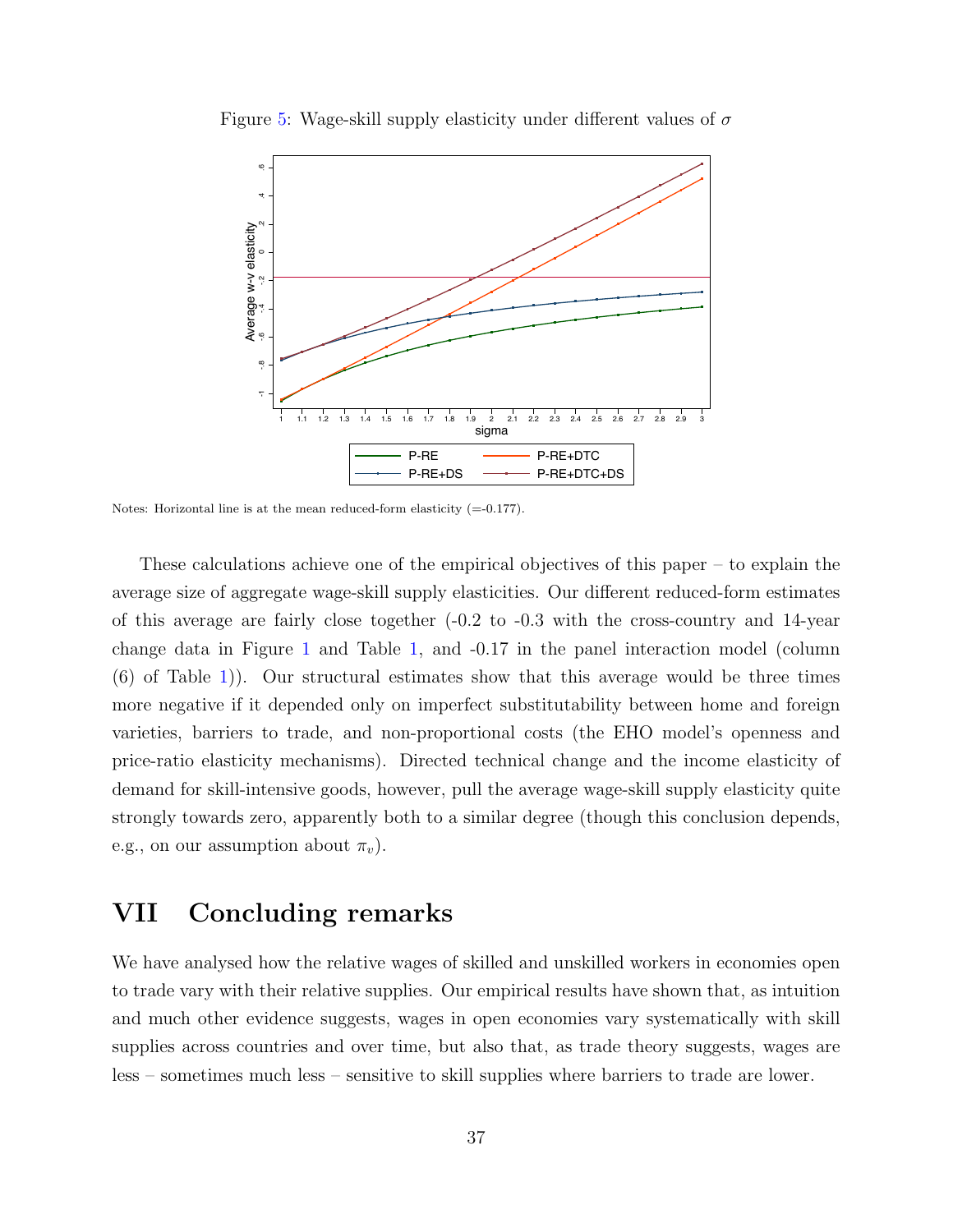We have also been able to explain why the average (across countries and periods) wage-skill supply elasticity is about -0.2. That it is negative, rather than zero (as in simple trade theory), is the result of trade barriers, non-proportional costs and imperfect substitutability between home and foreign goods, which make changes in wages necessary to absorb changes in skill supplies. That its negative value is not much greater (in absolute value) and hence closer to standard estimates of the aggregate elasticity of substitution between skilled and unskilled workers reflects the influence of directed technical change and income elasticity in consumption, both of which cause increases in the supply of skilled workers also to increase the demand for skilled workers.

These results are of practical importance, because they make clearer both the scope for and the limitations of policy initiatives to reduce inequality between skilled and unskilled workers by expansion of education and training. As ever, however, there is scope for future improvement of our analysis, especially by using better measures of trade barriers and of per-unit trade and production costs, and by fuller investigation of the effects of trade in intermediate inputs and of payments to capital.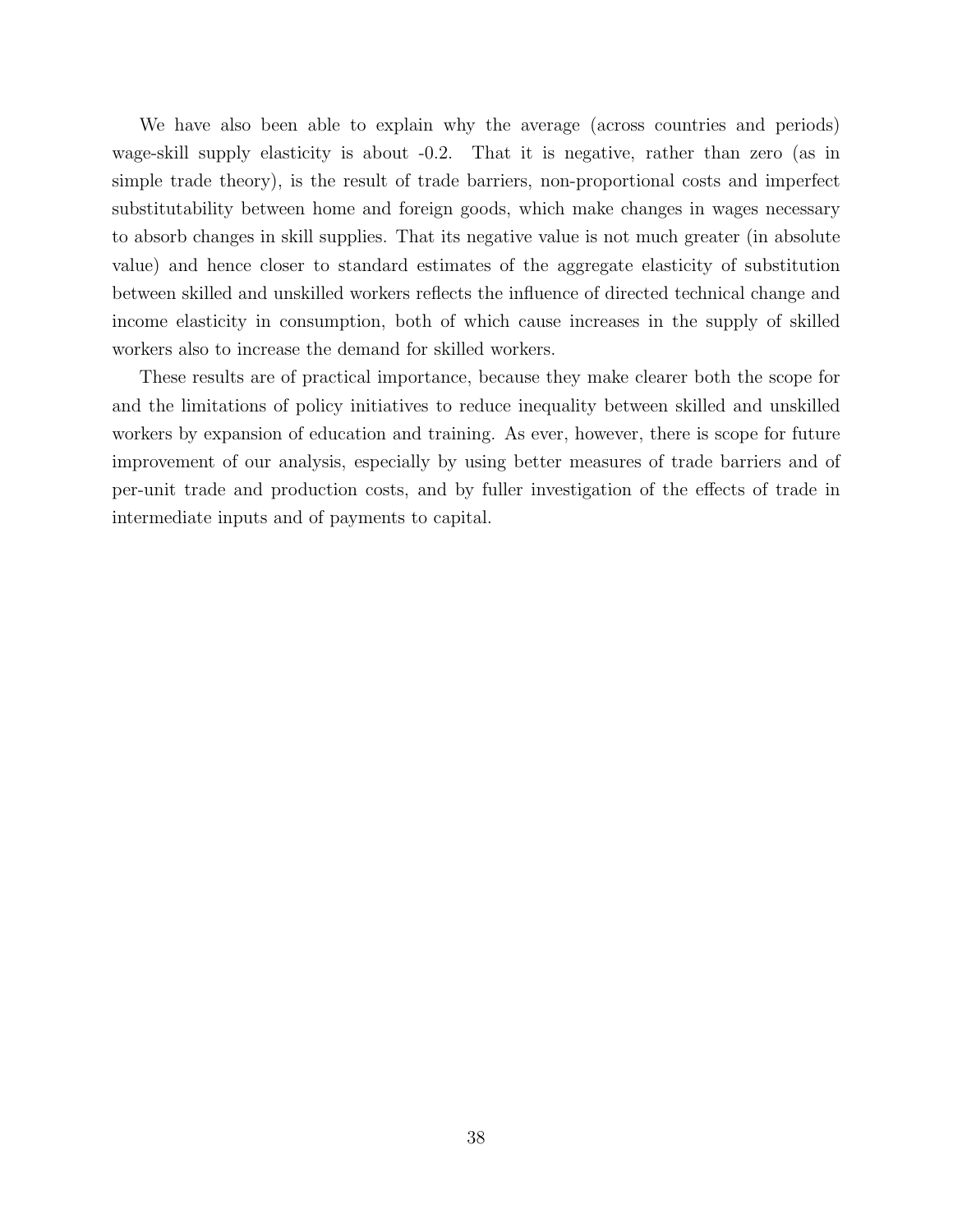## References

- <span id="page-39-9"></span>Abrego, L., Whalley, J., 2000. Demand Side Considerations and the Trade and Wages Debate. NBER Working Papers 7674.
- <span id="page-39-4"></span>Acemoglu, D., 2007. Equilibrium Bias of Technology. Econometrica 75(5), 1371–1409.
- <span id="page-39-3"></span>Acemoglu, D., Autor, D., 2011. Skills, tasks and technologies: Implications for employment and earnings, Elsevier. volume 4 of Handbook of Labor Economics, pp. 1043 – 1171.
- <span id="page-39-8"></span>Acemoglu, D., Gancia, G., Zilibotti, F., 2015. Offshoring and Directed Technical Change. American Economic Journal: Macroeconomics 7(3), 84–122.
- <span id="page-39-5"></span>Alchian, A., Allen, W., 1964. University Economics. Wadsworth Publishing Company.
- <span id="page-39-6"></span>Anderson, E., Tang, P.J.G., Wood, A., 2006. Globalization, co-operation costs, and wage inequalities. Oxford Economic Papers 58(4), 569–595.
- <span id="page-39-1"></span>Anderson, J.E., 1979. A Theoretical Foundation for the Gravity Equation. American Economic Review 69(1), 106–16.
- <span id="page-39-13"></span>Anderson, J.E., 2011. The Gravity Model. Annual Review of Economics 3(1), 133–160.
- <span id="page-39-11"></span>Anderson, J.E., Yotov, Y.V., 2010. Specialization: Pro- and Anti-globalizing, 1990-2002. NBER Working Papers 16301.
- <span id="page-39-2"></span>Arkolakis, C., Costinot, A., Rodriguez-Clare, A., 2012. New Trade Models, Same Old Gains? American Economic Review 102(1), 94–130.
- <span id="page-39-0"></span>Armington, P.S., 1969. A Theory of Demand for Products Distinguished by Place of Production. Staff Papers - International Monetary Fund 16(1), 159–178.
- <span id="page-39-12"></span>Autor, D.H., Dorn, D., Hanson, G.H., 2016. The China Shock: Learning from Labor Market Adjustment to Large Changes in Trade. Annual Review of Economics 8(1).
- <span id="page-39-7"></span>Baldwin, R., Robert-Nicoud, F., 2014. Trade-in-goods and trade-in-tasks: An integrating framework. Journal of International Economics 92(1), 51–62.
- <span id="page-39-10"></span>Barro, R.J., Lee, J.W., 2013. A new data set of educational attainment in the world, 1950-2010. Journal of Development Economics 104, 184 – 198.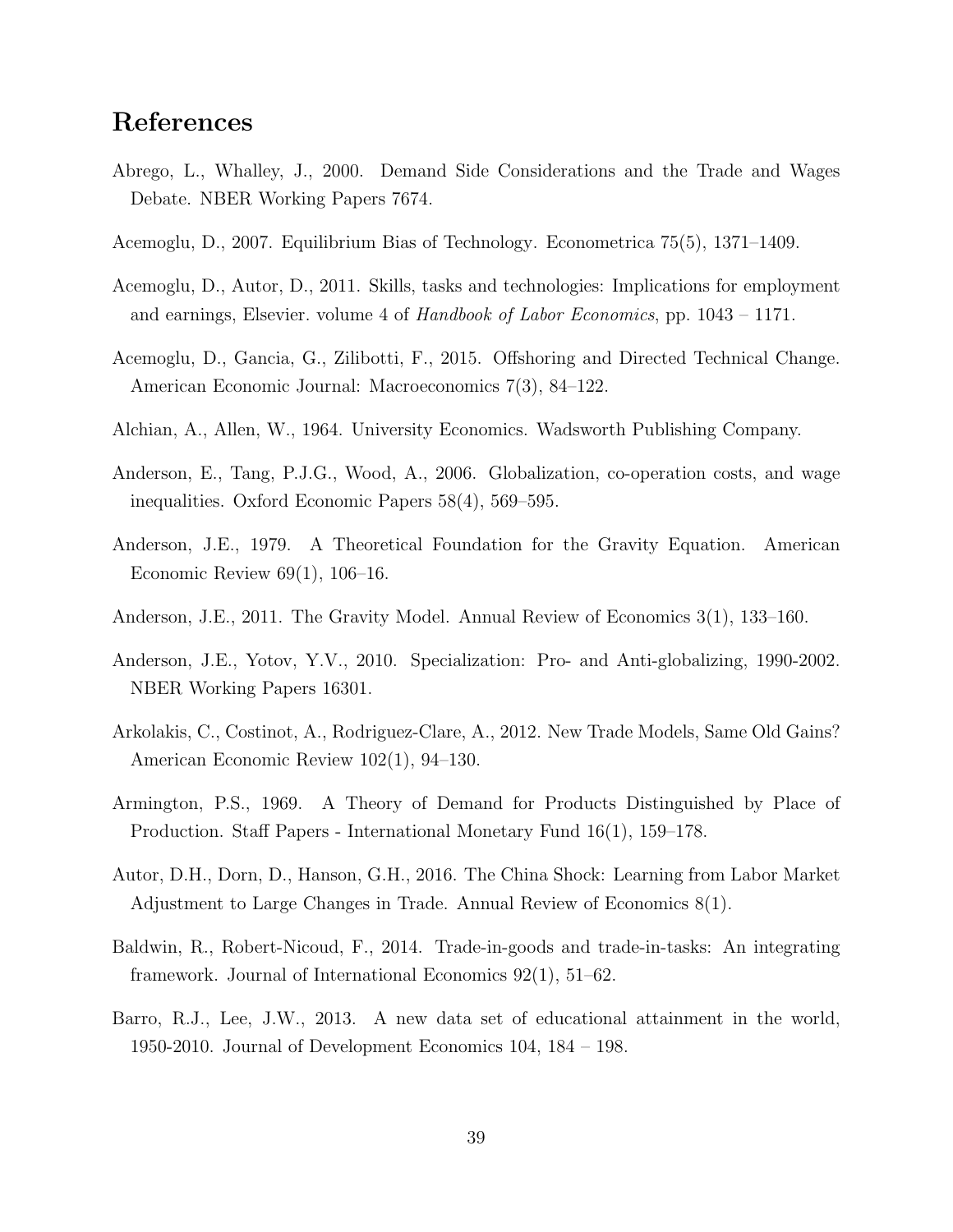- <span id="page-40-8"></span>Berman, N., Martin, P., Mayer, T., 2012. How do Different Exporters React to Exchange Rate Changes? The Quarterly Journal of Economics 127(1), 437–492.
- <span id="page-40-4"></span>Bernard, A.B., Redding, S.J., Schott, P.K., 2013. Testing for Factor Price Equality with Unobserved Differences in Factor Quality or Productivity. American Economic Journal: Microeconomics 5(2), 135–63.
- <span id="page-40-3"></span>Bernard, A.B., Redding, S.J., Schott, P.K., Simpson, H., 2008. Relative Wage Variation and Industry Location in the United Kingdom. Oxford Bulletin of Economics and Statistics 70(4), 431–459.
- <span id="page-40-1"></span>Blankenau, W., Cassou, S., 2011. Industry estimates of the elasticity of substitution and the rate of biased technological change between skilled and unskilled labour. Applied Economics 43(23), 3129–3142.
- <span id="page-40-2"></span>Blum, B.S., 2010. Endowments, Output, and the Bias of Directed Innovation. The Review of Economic Studies 77(2), 534–559.
- <span id="page-40-11"></span>Broda, C., Weinstein, D.E., 2006. Globalization and the Gains from Variety. The Quarterly Journal of Economics 121(2), 541–585.
- <span id="page-40-10"></span>Burstein, A., Cravino, J., Vogel, J., 2013. Importing skill-biased technology. American Economic Journal: Macroeconomics 5(2), 32–71.
- <span id="page-40-0"></span>Burstein, A., Hanson, G., Tian, L., Vogel, J., 2017. Tradability and the Labor-Market Impact of Immigration: Theory and Evidence from the U.S. Technical Report 23330. National Bureau of Economic Research.
- <span id="page-40-7"></span>Burstein, A., Vogel, J., 2016. International Trade, Technology and the Skill Premium. Journal of Political Economy Forthcoming.
- <span id="page-40-5"></span>Caron, J., Fally, T., Markusen, J.R., 2014. International Trade Puzzles: A Solution Linking Production and Preferences. The Quarterly Journal of Economics 129(3), 1501–1552.
- <span id="page-40-9"></span>Caselli, F., Feyrer, J.D., 2007. The Marginal Product of Capital. The Quarterly Journal of Economics 122(2), 535–568.
- <span id="page-40-6"></span>Chor, D., 2010. Unpacking Sources of Comparative Advantage: A Quantitative Approach. Journal of International Economics 82(2), 152–167.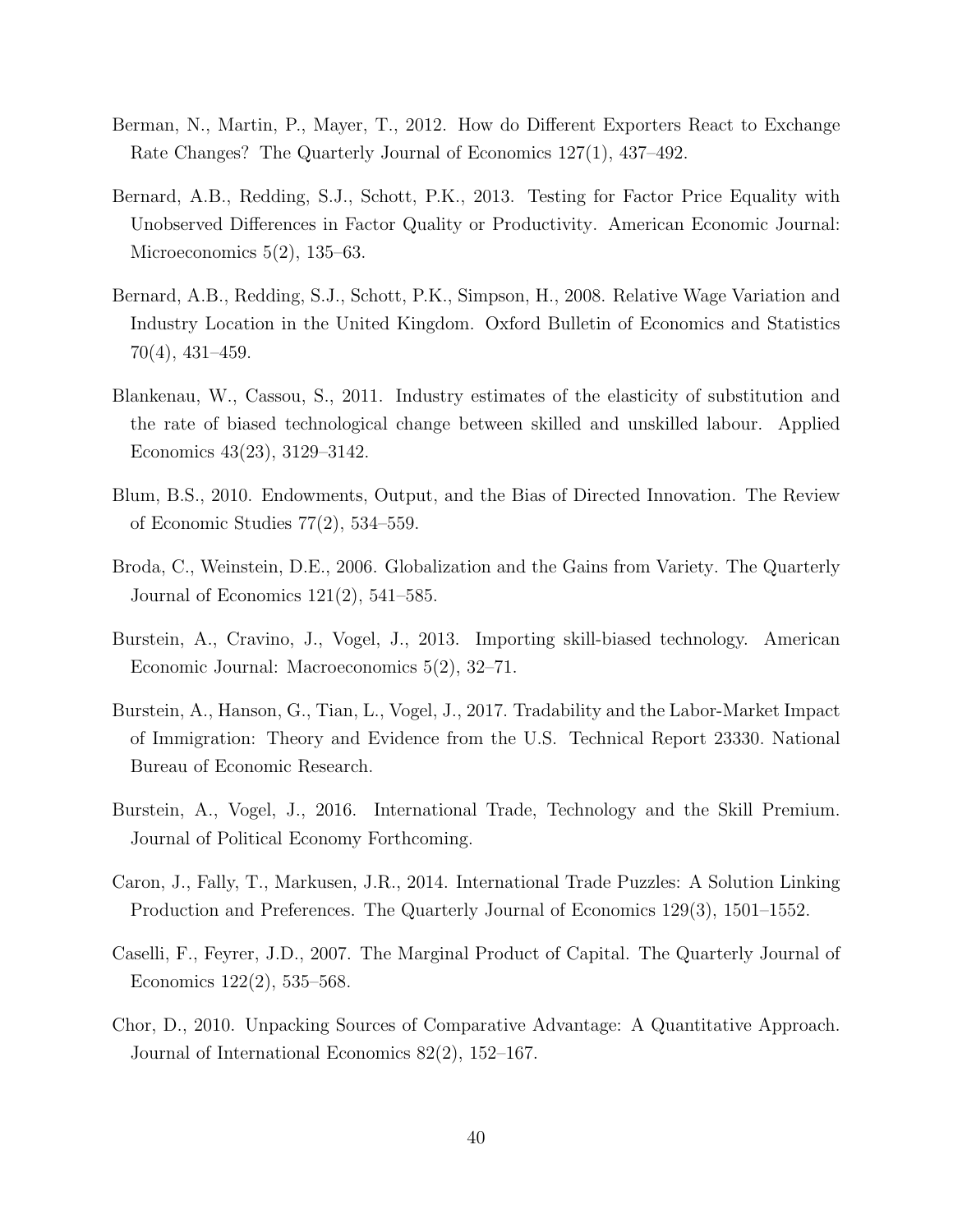- <span id="page-41-5"></span>Ciccone, A., Peri, G., 2005. Long-Run Substitutability Between More and Less Educated Workers: Evidence from U.S. States, 1950-1990. The Review of Economics and Statistics 87(4), 652–663.
- <span id="page-41-2"></span>Costinot, A., Rodriguez-Clare, A., 2014. Trade Theory with Numbers: Quantifying the Consequences of Globalization, in: Elhanan Helpman, K.R., Gopinath, G. (Eds.), Handbook of International Economics. Elsevier. volume 4, pp. 197 – 261.
- <span id="page-41-3"></span>Davis, D.R., Weinstein, D.E., 2001. An Account of Global Factor Trade. American Economic Review 91(5), 1423–1453.
- <span id="page-41-11"></span>Dornbusch, R., 1987. Exchange rates and prices. American Economic Review 77(1), 93–106.
- <span id="page-41-1"></span>Eaton, J., Kortum, S., 2002. Technology, Geography, and Trade. Econometrica 70(5), 1741–1779.
- <span id="page-41-6"></span>Epifani, P., Gancia, G., 2006. Increasing Returns, Imperfect Competition, and Factor Prices. The Review of Economics and Statistics 88(4), 583–598.
- <span id="page-41-7"></span>Epifani, P., Gancia, G., 2008. The skill bias of world trade. Economic Journal 118(530), 927–960.
- <span id="page-41-12"></span>Feenstra, R.C., 1994. New Product Varieties and the Measurement of International Prices. American Economic Review 84(1), 157–77.
- <span id="page-41-10"></span>Feenstra, R.C., Luck, P., Obstfeld, M., Russ, K.N., 2017. In Search of the Armington Elasticity. The Review of Economics and Statistics Forthcoming.
- <span id="page-41-0"></span>Freeman, R.B., 1995. Are Your Wages Set in Beijing? Journal of Economic Perspectives 9(3), 15–32.
- <span id="page-41-8"></span>Grossman, G.M., Rossi-Hansberg, E., 2008. Trading Tasks: A Simple Theory of Offshoring. American Economic Review 98(5), 1978–97.
- <span id="page-41-4"></span>Hanson, G.H., Slaughter, M.J., 2002. Labor-market Adjustment in Open Economies: Evidence from US states. Journal of International Economics 57(1), 3–29.
- <span id="page-41-13"></span>Hanushek, E.A., Woessmann, L., 2015. The Knowledge Capital of Nations: Education and the Economics of Growth. MIT Press.
- <span id="page-41-9"></span>Harrison, A., McLaren, J., McMillan, M., 2011. Recent Perspectives on Trade and Inequality. Annual Review of Economics 3(1), 261–289.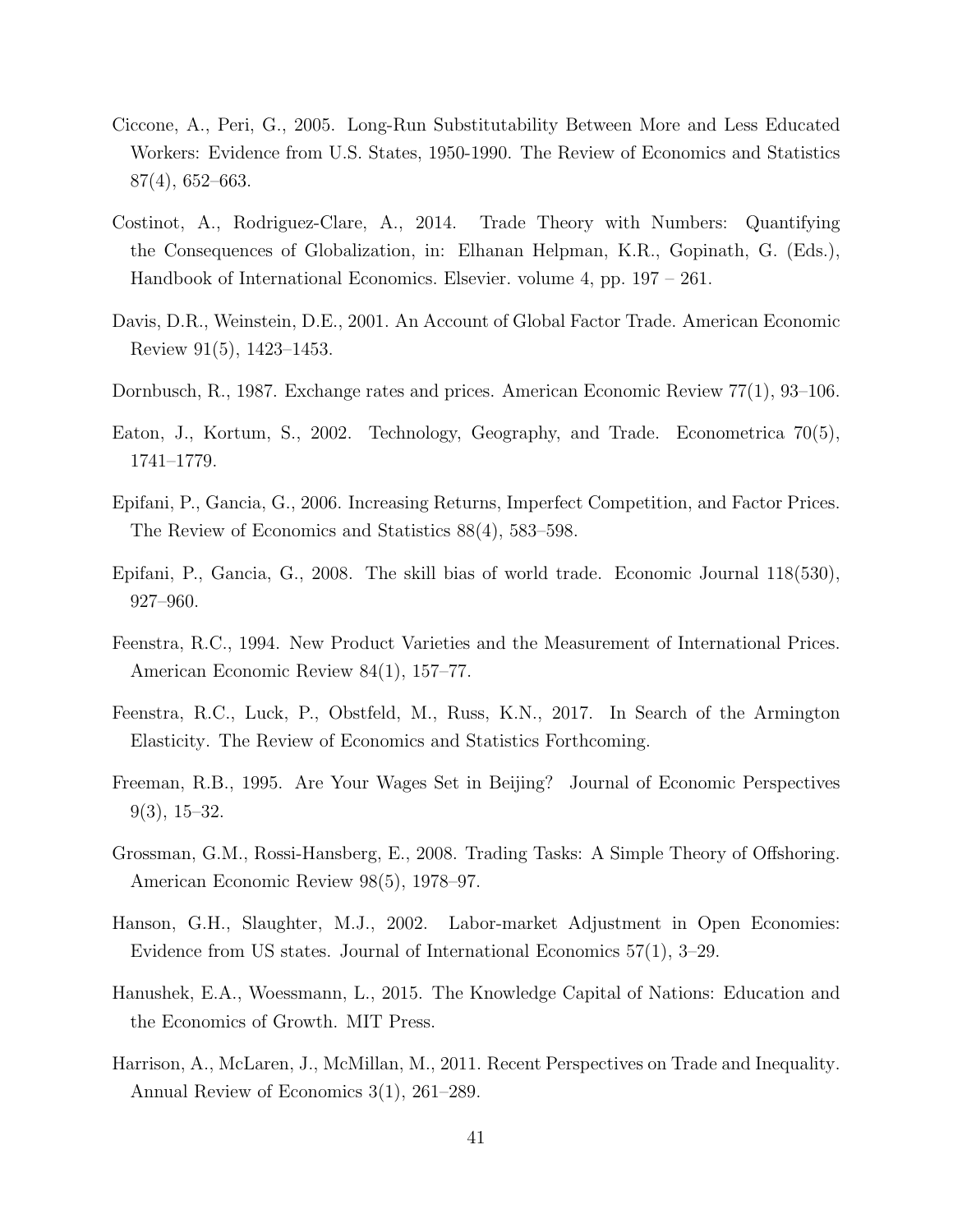- <span id="page-42-11"></span>Haskel, J., Lawrence, R.Z., Leamer, E.E., Slaughter, M.J., 2012. Globalization and U.S. Wages: Modifying Classic Theory to Explain Recent Facts. Journal of Economic Perspectives 26(2), 119–40.
- <span id="page-42-1"></span>Helpman, E., Itskhoki, O., 2010. Labour Market Rigidities, Trade and Unemployment. Review of Economic Studies 77(3), 1100–1137.
- <span id="page-42-10"></span>Hijzen, A., Swaim, P., 2010. Offshoring, labour market institutions and the elasticity of labour demand. European Economic Review 54(8), 1016–1034.
- <span id="page-42-9"></span>Hummels, D., Skiba, A., 2004. Shipping the Good Apples Out? An Empirical Confirmation of the Alchian-Allen Conjecture. Journal of Political Economy 112(6), 1384–1402.
- <span id="page-42-7"></span>Johnson, G., Stafford, F., 1999. The labor market implications of international trade, Elsevier. volume 3 of Handbook of Labor Economics, pp. 2215 – 2288.
- <span id="page-42-12"></span>Jones, R.W., 1965. The Structure of Simple General Equilibrium Models. Journal of Political Economy 73(6), 557–572.
- <span id="page-42-3"></span>Katz, L.F., Autor, D.H., 1999. Changes in the Wage Structure and Earnings Inequality, volume 3 of Handbook of Labor Economics. chapter 26, pp. 1463–1555.
- <span id="page-42-2"></span>Katz, L.F., Murphy, K.M., 1992. Changes in Relative Wages, 1963-1987: Supply and Demand Factors. The Quarterly Journal of Economics 107(1), 35–78.
- <span id="page-42-5"></span>Kiyota, K., 2011. Paths of Development and Wage Variations. Review of International Economics 19(4), 697–717.
- <span id="page-42-6"></span>Kiyota, K., 2012. A Many-cone World? Journal of International Economics 86(2), 345–354.
- <span id="page-42-13"></span>Klepper, S., Leamer, E.E., 1984. Consistent Sets of Estimates for Regressions with Errors in All Variables. Econometrica 52(1), 163–83.
- <span id="page-42-4"></span>Krugman, P.R., 1979. Increasing returns, monopolistic competition, and international trade. Journal of International Economics 9(4), 469–479.
- <span id="page-42-8"></span>Lafortune, J., Tessada, J., González-Velosa, C., 2015. More hands, more power? estimating the impact of immigration on output and technology choices using early 20th century us agriculture. Journal of International Economics 97(2), 339 – 358.
- <span id="page-42-0"></span>Leamer, E.E., 2012. The Craft of Economics: Lessons from the Heckscher-Ohlin Framework. The Ohlin Lectures, MIT Press.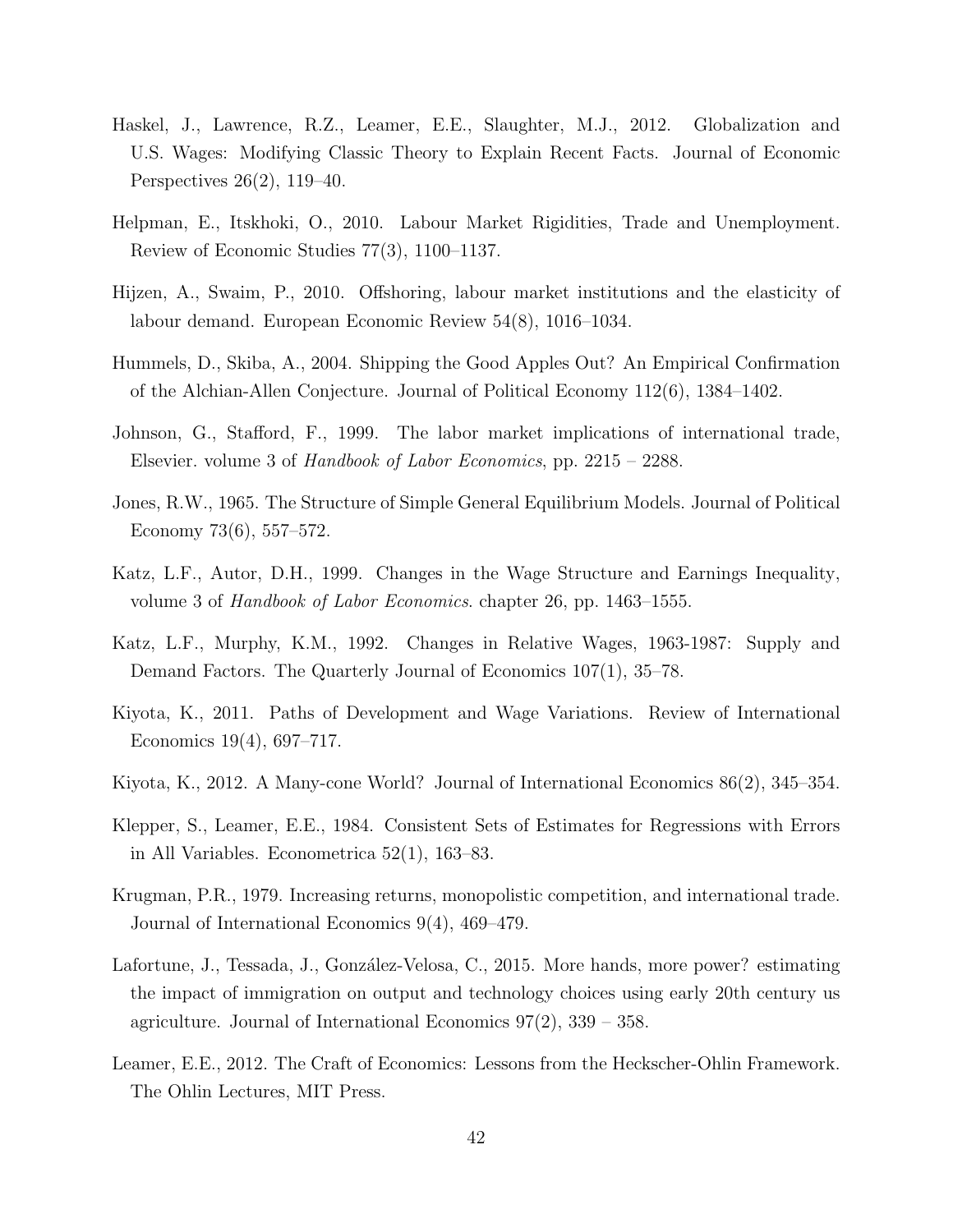- <span id="page-43-11"></span>Leonardi, M., 2015. The Effect of Product Demand on Inequality: Evidence from the United States and the United Kingdom. American Economic Journal: Applied Economics 7(3), 221–47.
- <span id="page-43-6"></span>Lewis, E., 2013. Immigration and Production Technology. Annual Review of Economics 5(1), 165–191.
- <span id="page-43-0"></span>Markusen, J.R., Venables, A.J., 2007. Interacting factor endowments and trade costs: A multi-country, multi-good approach to trade theory. Journal of International Economics 73(2), 333–354.
- <span id="page-43-4"></span>Marshall, K.G., 2012. International productivity and factor price comparisons. Journal of International Economics 87(2), 386 – 390.
- <span id="page-43-2"></span>Melitz, M.J., 2003. The Impact of Trade on Intra-Industry Reallocations and Aggregate Industry Productivity. Econometrica 71(6), 1695–1725.
- <span id="page-43-1"></span>Morrow, P., Trefler, D., 2017. Endowments, Factor Prices, and Skill-Biased Technology: Importing Development Accounting into HOV. Technical Report January.
- <span id="page-43-9"></span>OECD, 2013. OECD Indicators of Employment Protection. Technical Report. Organisation for Economic Cooperation and Development (OECD).
- <span id="page-43-7"></span>Panagariya, A., 1999. Trade Openness: Consequences for the Elasticity of Demand for Labor and Wage Outcomes. International Trade 0308007. EconWPA.
- <span id="page-43-10"></span>Patel, N., Wang, Z., Wei, S.J., 2014. Global Value Chains and Effective Exchange Rates at the Country-Sector Level. NBER Working Papers 20236.
- <span id="page-43-12"></span>Pritchett, L., 2001. Where Has All the Education Gone? The World Bank Economic Review 15(3), 367–391.
- <span id="page-43-8"></span>Ramondo, N., Rodrguez-Clare, A., Saboro-Rodrguez, M., 2016. Trade, Domestic Frictions, and Scale Effects. American Economic Review 106(10), 3159–84.
- <span id="page-43-3"></span>Robbins, D.J., 1996. Evidence on Trade and Wages in the Developing World. OECD Development Centre Working Papers 119. OECD Publishing.
- <span id="page-43-5"></span>Rodrik, D., 1997. Has Globalization Gone Too Far? Institute for International Economics, Washington D.C.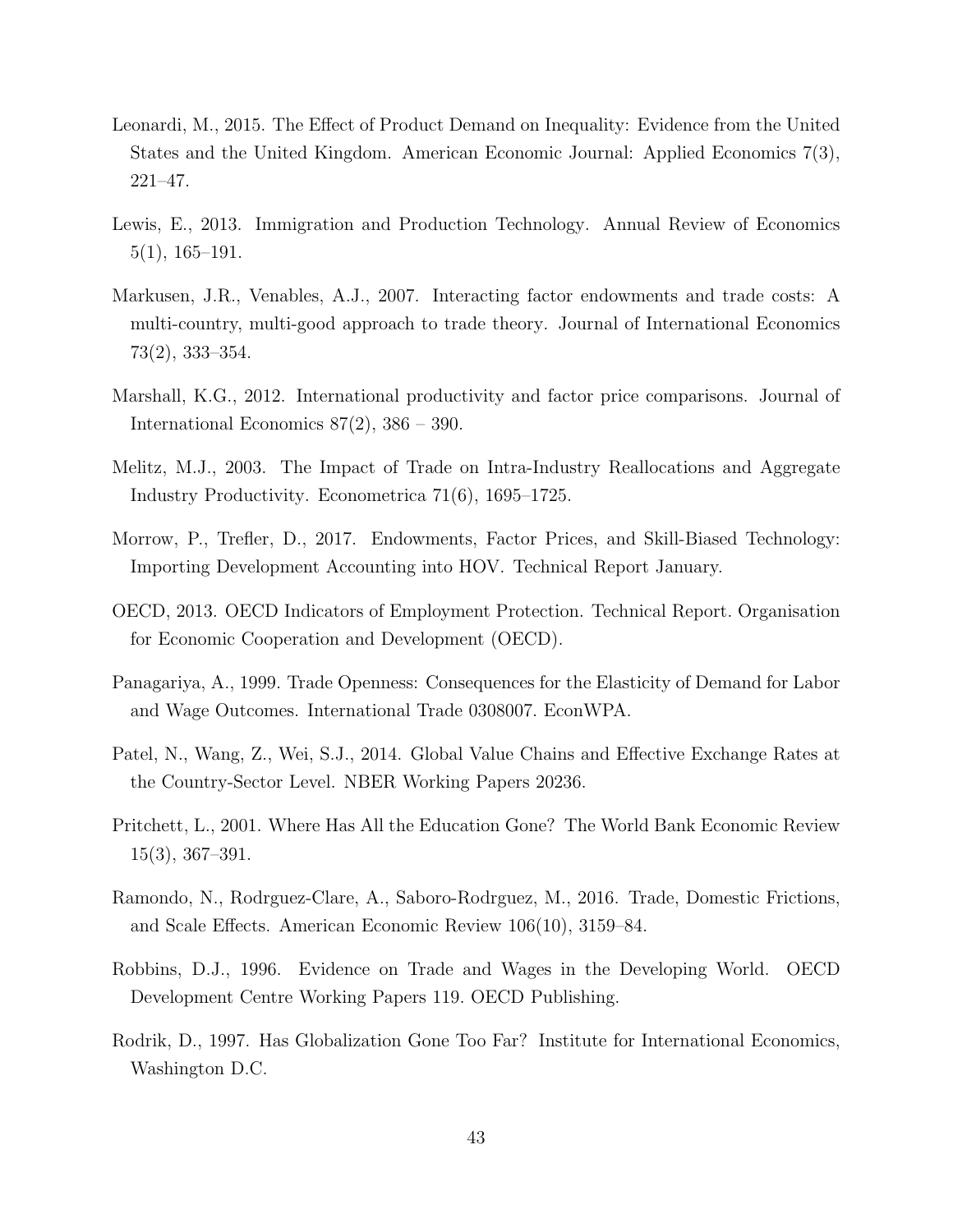- <span id="page-44-3"></span>Romalis, J., 2004. Factor Proportions and the Structure of Commodity Trade. American Economic Review  $94(1)$ , 67–97.
- <span id="page-44-7"></span>Sato, K., 1967. A two-level constant elasticity-of-substitution production function. The Review of Economic Studies 34(2), 201–218.
- <span id="page-44-1"></span>Schott, P.K., 2003. One Size Fits All? Heckscher-Ohlin Specialization in Global Production. American Economic Review 93(3), 686–708.
- <span id="page-44-5"></span>Senses, M., 2010. The effects of offshoring on the elasticity of labor demand. Journal of International Economics 81(1), 89–98.
- <span id="page-44-4"></span>Slaughter, M.J., 2001. International trade and labor-demand elasticities. Journal of International Economics 54(1), 27–56.
- <span id="page-44-11"></span>Soderbery, A., 2015. Estimating import supply and demand elasticities: Analysis and implications. Journal of International Economics  $96(1)$ ,  $1 - 17$ .
- <span id="page-44-9"></span>Timmer, M.P., 2012. The World Input-Output Database (WIOD): Contents, Sources and Methods. Technical Report. WIOD Working Paper Number 10.
- <span id="page-44-10"></span>Timmer, M.P., Erumban, A.A., Los, B., Stehrer, R., de Vries, G.J., 2014. Slicing up global value chains. Journal of Economic Perspectives 28(2), 99–118.
- <span id="page-44-13"></span>Timmer, M.P., Los, B., Stehrer, R., Vries, G.J., 2013. Fragmentation, incomes and jobs: an analysis of European competitiveness. Economic Policy 28(76), 613–661.
- <span id="page-44-2"></span>Tomiura, E., 2005. Factor Price Equalization In Japanese Regions. The Japanese Economic Review 56(4), 441–456.
- <span id="page-44-12"></span>Trefler, D., 1995. The Case of the Missing Trade and Other Mysteries. The American Economic Review 85(5), 1029–1046.
- <span id="page-44-0"></span>Trionfetti, F., 2015. Comparative skill premia. mimeo.
- <span id="page-44-8"></span>Wood, A., 1994. North-South Trade, Employment and Inequality: Changing Fortunes in a Skill-Driven World. Oxford University Press.
- <span id="page-44-6"></span>Wood, A., 2002. Globalization and wage inequalities: A synthesis of three theories. Review of World Economics (Weltwirtschaftliches Archiv) 138(1), 54–82.